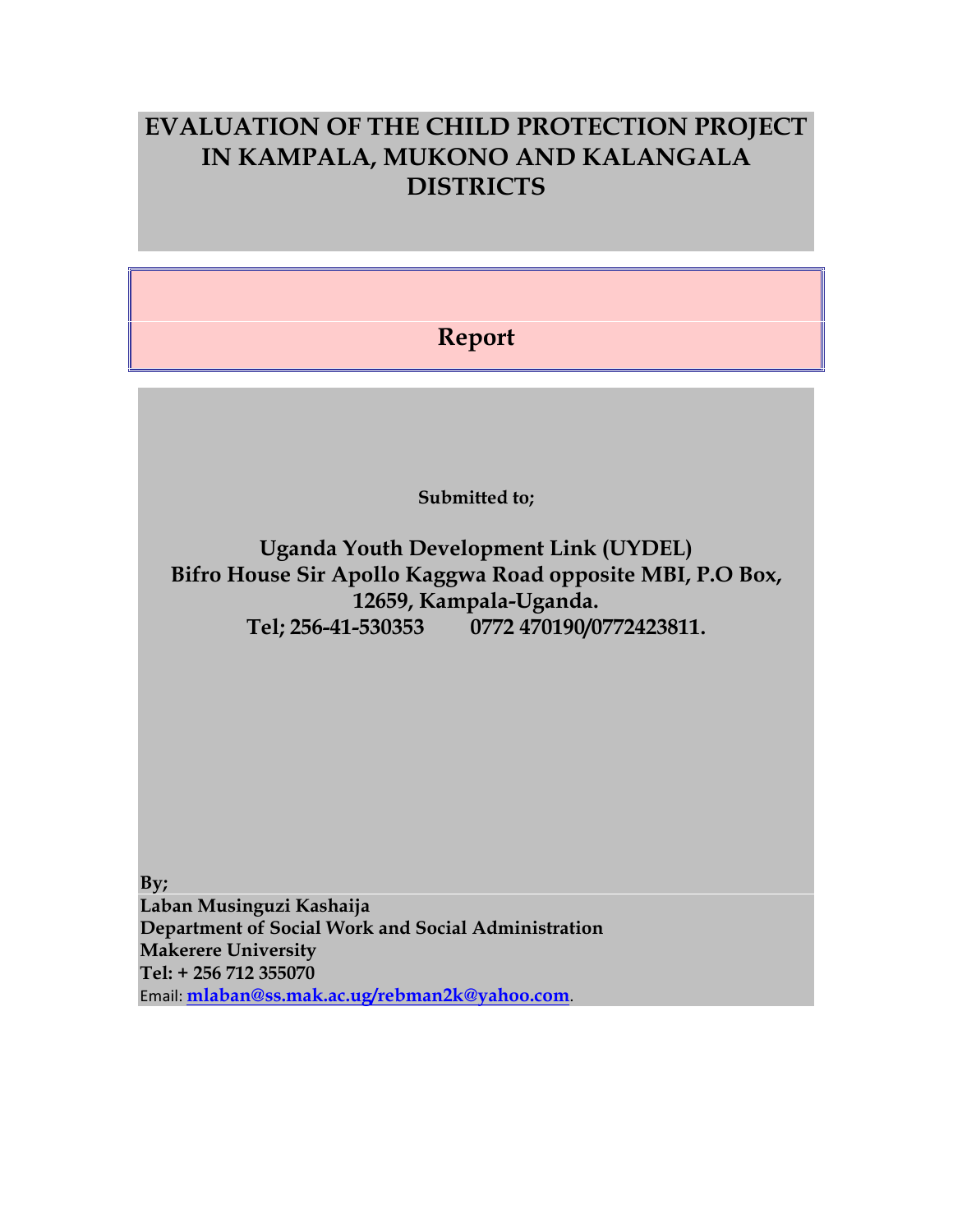### **Acknowledgments**

I wish to acknowledge with appreciation all those who worked with the evaluation team to carry out this end of project evaluation. I am greatly indebted to UYDEL for having given me this opportunity to contribute to its noble cause of contributing to efforts to strengthening of appropriate community, legal and institutional response to child abuse through this evaluation. I wish to thank, in a special way, the executive director UYDEL, Mr. Rogers Kasirye and, Ms. Regina Kacwamu, Mr. Alex Agaba, Ms. Winnie Nantabo, and Mr. Joseph Sebyara for their keen interest in this assignment, their planning arrangements and for coordinating the entire evaluation exercise.

My sincere thanks also go to my research assistants, Ms. Catehrine Namatovu and Mr. Dan Bentonda who did a commendable job during data collection.

Our respondents in the field especially members of the parents support groups, the police and law enforcement officers, the local leaders, the school administrators and all the stakeholders for their time, enthusiasm to the study made it possible for us to have this report put together.

This report clearly highlights the impact of the project and the extent to which the project objectives were achieved. It makes critical recommendations to the whole challenge of child protection in the communities. The strategies proposed are very critical to child protection response at the community level.

I therefore wish to implore UYDEL and all the players and actors in child protection to utilize the findings of this evaluation for evidence based programming for child protection.

**Laban Musinguzi Kashaija Consultant**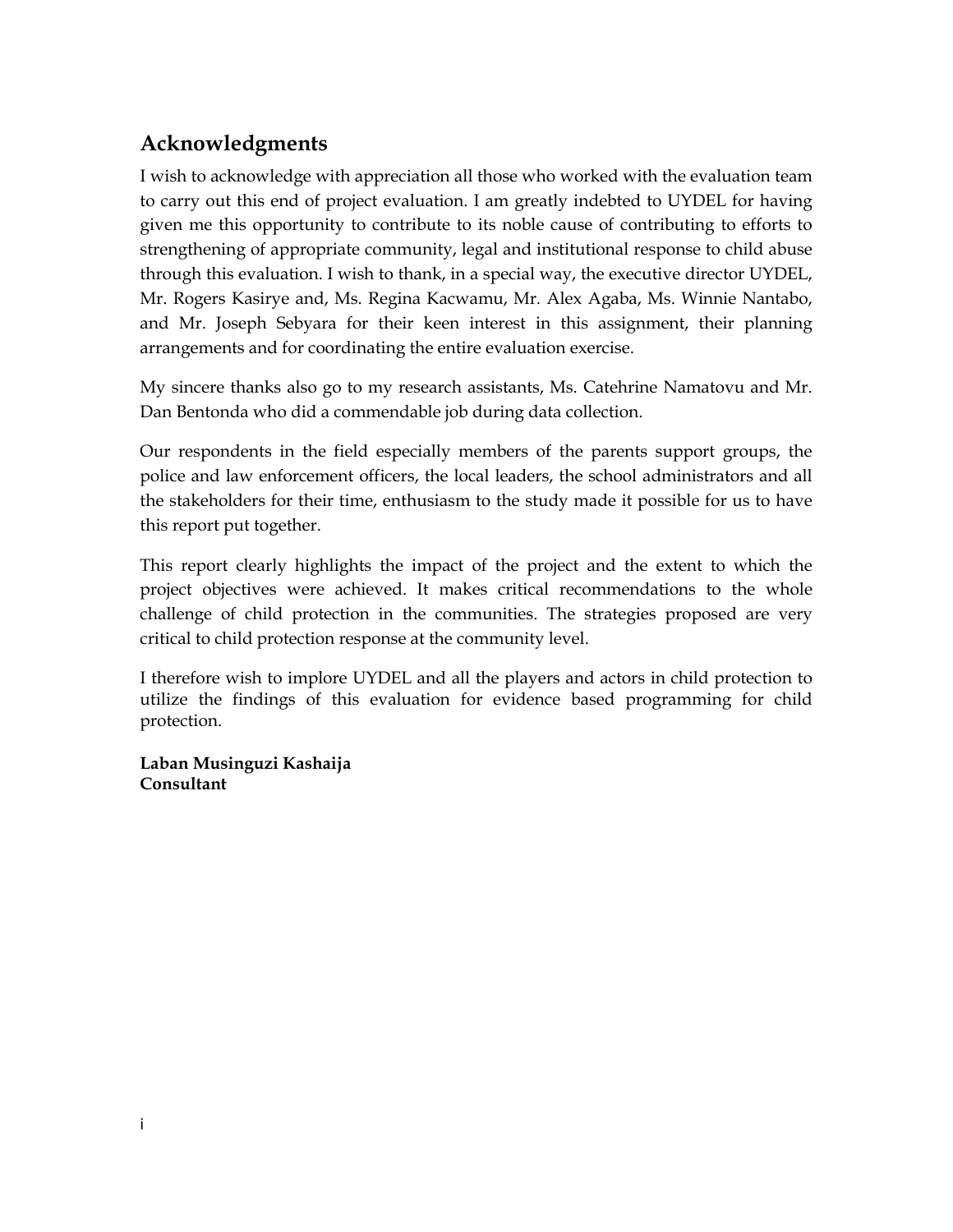### Table of contents

| 2.5.1 |  |
|-------|--|
|       |  |
|       |  |
|       |  |
|       |  |
|       |  |
|       |  |
|       |  |
|       |  |
|       |  |
|       |  |
|       |  |
|       |  |
|       |  |
|       |  |
|       |  |
|       |  |
|       |  |
|       |  |
|       |  |
|       |  |
|       |  |
|       |  |
|       |  |
|       |  |
|       |  |
|       |  |
|       |  |
|       |  |
|       |  |
| 6.0   |  |
|       |  |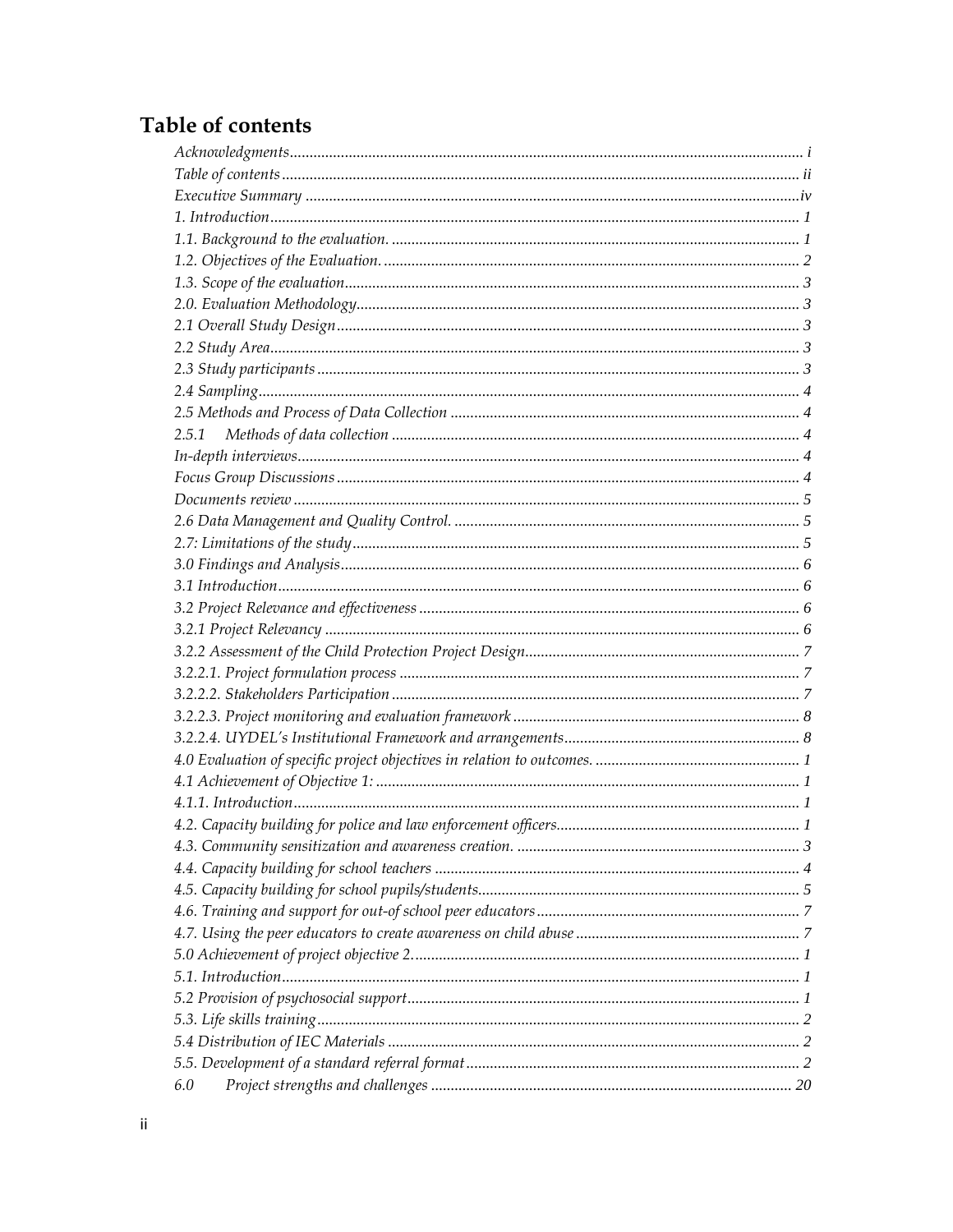| 6.1   |  |
|-------|--|
| 6.1.1 |  |
|       |  |
|       |  |
|       |  |
|       |  |
|       |  |
|       |  |
|       |  |
|       |  |
| 7.0   |  |
| 7.0   |  |
| 7.1   |  |
|       |  |
|       |  |
|       |  |
|       |  |
|       |  |
|       |  |
|       |  |
| 8.2.1 |  |
| 8.2.2 |  |
|       |  |

### List of figures

Figure 2: Defilement cases reported at Mukono Police station Error! Bookmark not defined.

### List of Abbreviations and Acronyms

| Uganda Youth Development Link                               |
|-------------------------------------------------------------|
| African Network for Prevention and Protection Against Child |
| Abuse and Neglect                                           |
| District Orphans and Other Vulnerable Children Committee    |
| Terms of Reference                                          |
| Focus Group Discussion                                      |
| Probation and Social Welfare Officer                        |
|                                                             |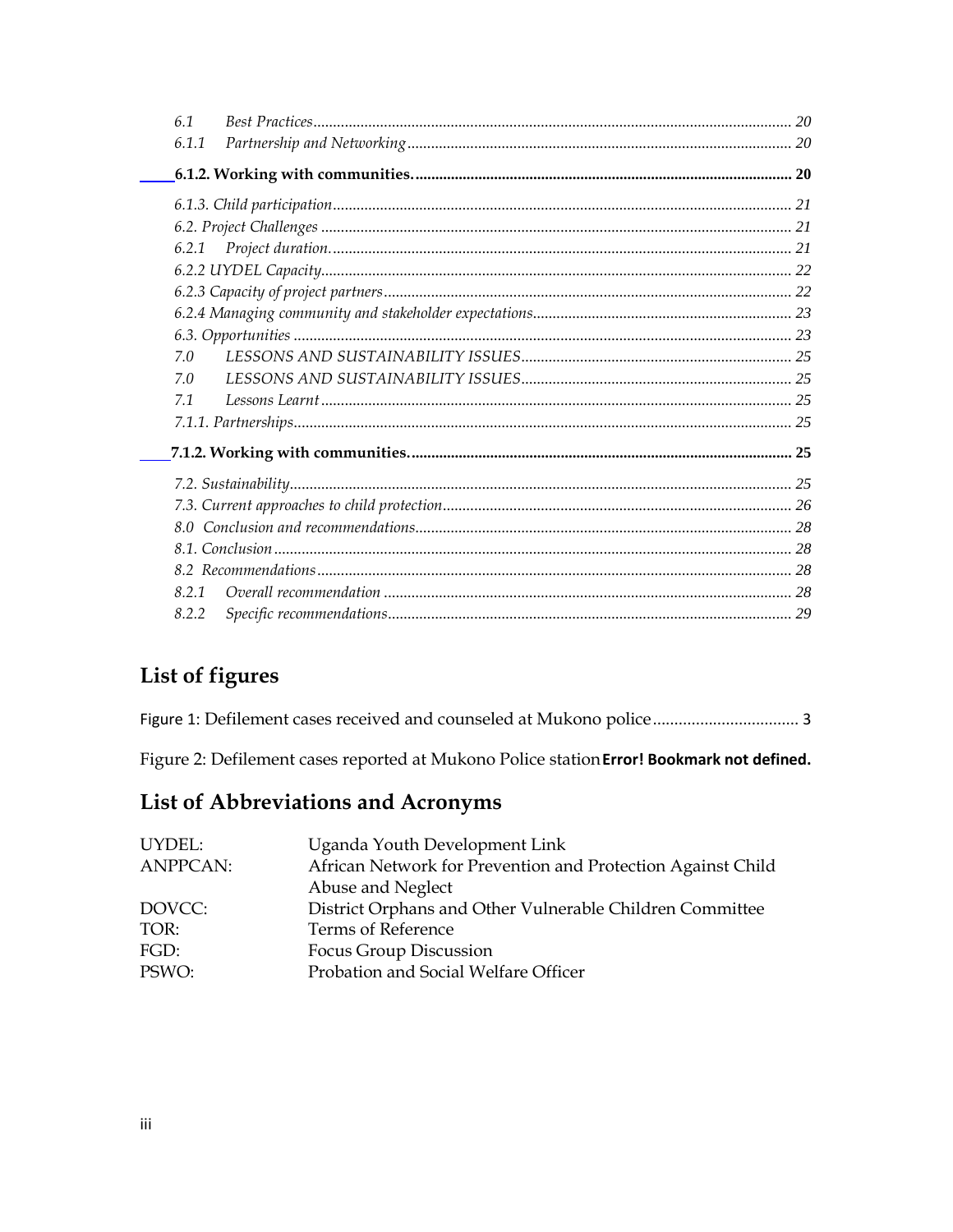# **Executive Summary**

UYDEL is a Non-governmental organization that was founded in 1993. Our vision is to see hard-to-reach vulnerable young people access friendly services that reduce the numbers and levels of marginalization and exploitation. UYDEL mission is to empower disadvantaged and vulnerable young people with social cognitive life skills that will enable them lead ahappy and meaningful life and become useful citizens of Uganda.

UYDEL provides services for young people (children and youth) at drop-in-centers and outreach posts located in Kampala District (Kawempe and Rubaga Divisions), Kalangala District (With the Uganda Police Force), Mukono District (Mukono Town Council), and Wakiso District (Nangabo and Busukuma). UYDEL works with youth/children aged 10- <sup>24</sup>24 years who are vulnerable to exploitation and consequently to HIV/AIDS specifically; Adolescent commercial sex workers and sexually abused children, Children affected by child labor, Street children, Youth and children affected by HIV/AIDS families as well as those from poor families.

At the start of 2008, UYDEL received funding from the OAK Foundation to implement a two year (2008-2010) child protection project in collaboration with the Child and Family Protection Unit (CFPU) of the Uganda Police Force. The project was implemented in the districts of Kampala, Kalangala and Mukono districts. The project goal was to contribute to the creation of an environment that recognizes, promotes and protects childrenís rights through promotion of resilience and child friendly services in the districts of Kampala, Mukono and Kalangala.

### **Objectives of conducting the Evaluation**

This is en end term evaluation for a two year, 2008-2010, child protection project that aimed at assessing and documenting the impact of the project on children and their communities in the project areas of Kampala, Mukono and Kalangala Districts. The evaluation also aimed at; assessing the extent to which the project objectives have been achieved; assess the relevancy, effectiveness and efficiency regarding design, implementation, monitoring and implementation of the project in addressing child implementation, monitoring and implementation of the project in addressing child protection issues; document best practices in child protection and; document challenges, lessons learnt and suggest viable recommendations to guide future interventions. lessons learnt and suggest viable recommendations to guide future interventions.

### **Methodology**

ivbeneficiaries of the project, a review of relevant documents was conducted to beef up the A predominantly qualitative approach was used to study and evaluate whether the child protection project achieved its objectives. The focus was particularly on the work of the project in implementing interventions. The evaluation team visited all the project districts for in-depth interviews. Participants included both the secondary and primary beneficiaries of the project. Besides the in-depth interviews conducted with the information generated from in-depth interviews and discussions. The information generated from the consultative meetings and in-depth interviews was analysed using content and thematic analysis.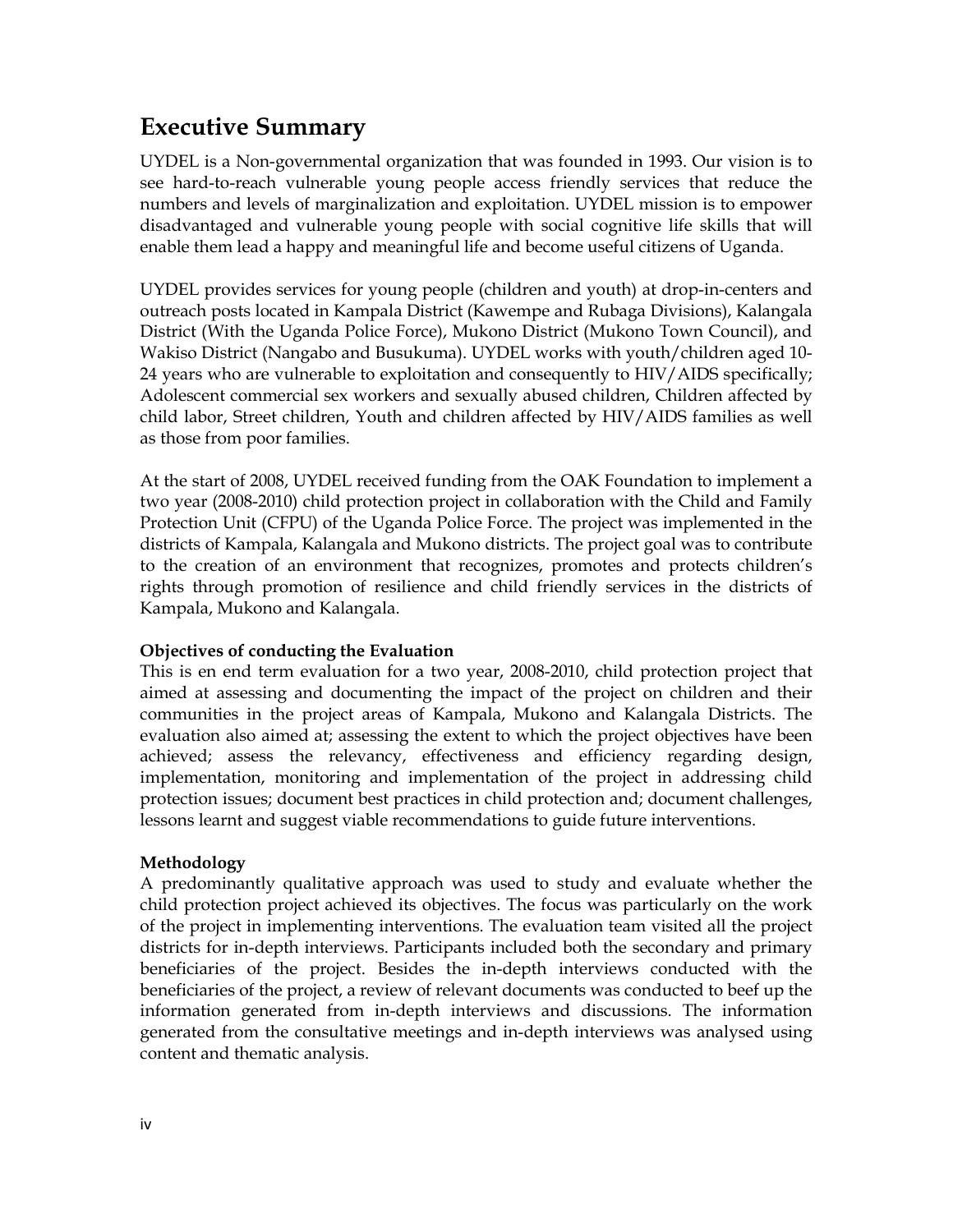### **Summary ofkey evaluation findings**

An assessment of the achievement of the project objectives and outcome reveals that the profect achieved substantially the key project outcomes.

### **Evaluation of specific project objectives in relation to outcomes.**

### **Objective 1:**

*To promote an environment where police, communities and service providers work together to protect children from all forms of abuse in general and child sexual abuse and exploitation in particular in Kampala, Mukono and Kalangala Districts.*

As a result of the project activities there is a noticeable improvement in the levels of awareness and understanding by police and law enforcement officers through capacity building workshops and distribution of information, education and communication materials in Kalangala, Kampala and Mukono districts. Over 90 police and law enforcement officers were trained in child protection related issues. This evaluation revealed that the police and law enforcement officers were able to acquire the necessary skills in handling child abuse cases. The police and law enforcement officers demonstrated increased knowledge of child protection and additional child friendly skills. The project beneficiaries were full of praise for the project for having distributed enough literature, which has partly increased community awareness on child abuse and child protection

Through support to parent support groups (PSGs) and local leaders, the project succeeded in creating and supporting a strong force of community members that support child protection at the community level. Besides general sensitization on child abuse, the PSGs were also supported with training to be able to start/boost their household incomes. This has improved their capacity to meet basic needs for their children and families. The PSGs have started to work as a watch dog over other community members to prevent child abuse and reporting of cases to police has also increased as a result of the efforts of the PSGs.

The work of the project in schools with the pupils and school administrators was found to be critical in creating a suitable environment for fighting abuse in schools. As significant actors in child protection, the project worked closely with the teachers, children and other school administrators to address child abuse. Through support to children and other school administrators to address child abuse. Through support to school clubs to participate in debates on child abuse, talk shows/discussions, music, dance and drama compotitions, occay writing and art compotitions on issues of child and drama competitions, essay writing and art competitions on issues of child sexual abuse, child protection has become entrenched in the schools learning environment.

The project facilitated the formation of out of school peer education groups involving young people out of school. These in turn carry on the messages to the other children as well as community members through community drama shows. Discussions with the peer educators revealed that they have learnt a lot from the project and have worked with social workers to reach outto other young people (children and youths) in the community.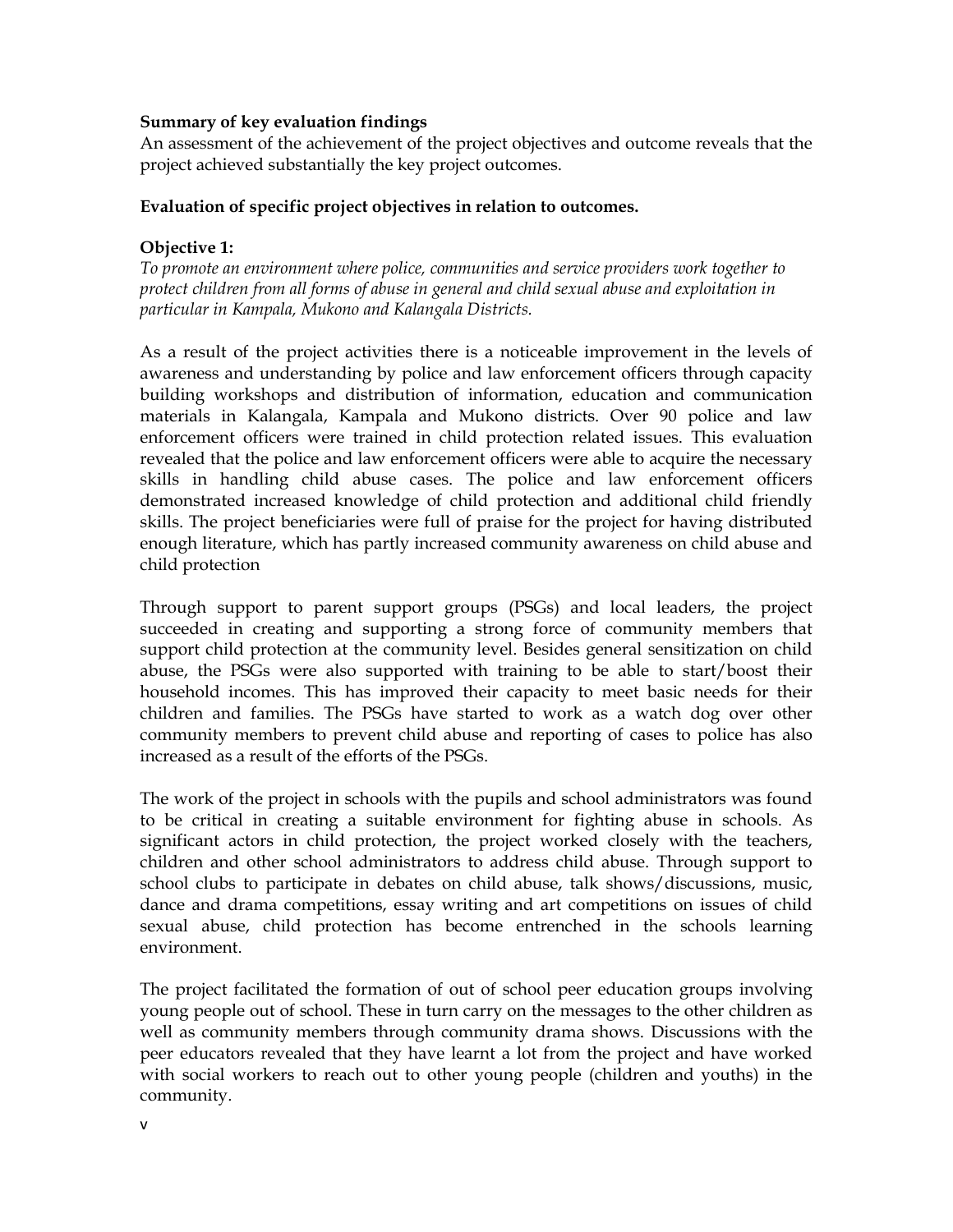#### **Objective2**

*To facilitate the provision of medical, legal temporary shelter and psycho-social support services for abused children in acoordinated and ef ective manner in Kampala, Kalangala and Mukono Districts by October 2010.*

The project facilitated the provision of psychosocial support in form of counseling for the abused children; material support (food, clothing, medical care); counseling parents; referral; and legal support where possible. Other forms of support provided under the project include facilitating the abused children to access medical services; provision of temporary shelter as well as information on childrenís rights and responsibilities. In some districts such as Kalangala, there was evidence that the number of cases convicted in courts of law have increased as a result of the activities of the project. Police reports indicate that the abused children have also been counseled and supported with medical services.

### **Project best practices**

### *Partnership and Networking*

Partnership and networking increases project success since the participation of different actors with diverse skills and competencies complements the activities of the projects.<br>More importantly child protection interventions require a whole range of skills and More importantly child protection interventions require a whole range of skills and experiencies. The project was designed in partnership with other significant players, mainly the police and law opforcement officers, the probation and social welfare officers. mainly the police and law enforcement officers, the probation and social welfare officers, parents/community members and a wide range of institutional partners at local and national levels. This has enabled UYDEL to build strong and genuine partnerships needed in child protection. As a result of these partnerships, UYDEL's voice for child protection has been recognized among the partners. In some districts, such as Kalangala, the role of UNDEL is over stronger and has been co onted as a member of important the role of UYDEL is even stronger and has been co-opted as a member of important committees such asDistrict OVC Committee (DOVCC).

### **Working with communities through parent support groups**

 $\sum_{i=1}^{n} a_i$  Significantly, one of the major best practices is working with communities. Interventions of this nature succeed when the main stakeholders are involved. The involvement of the community at different levels and more importantly through the PSGs, local leaders and the peer educators meant that the project has become a community project. The involvement of the community has increased their vigilance in child protection.

### **Child participation in the project activities**

viaddressing child abuse. Such activities can only be scaled up. The project ensured that children as the primary stakeholders are involved in project activities. With regard to child protection, their involvement meant that the project placed them at the center of child protection interventions. Children participated through school clubs, peer education clubs, which were found to be critical for

### **Challenges**

A host of challenges are evident. First, there are concerns that the project duration was rather short to sustain the concepts of economic empowerment for child protection through parent support groups, and to extend school club activities to more schools in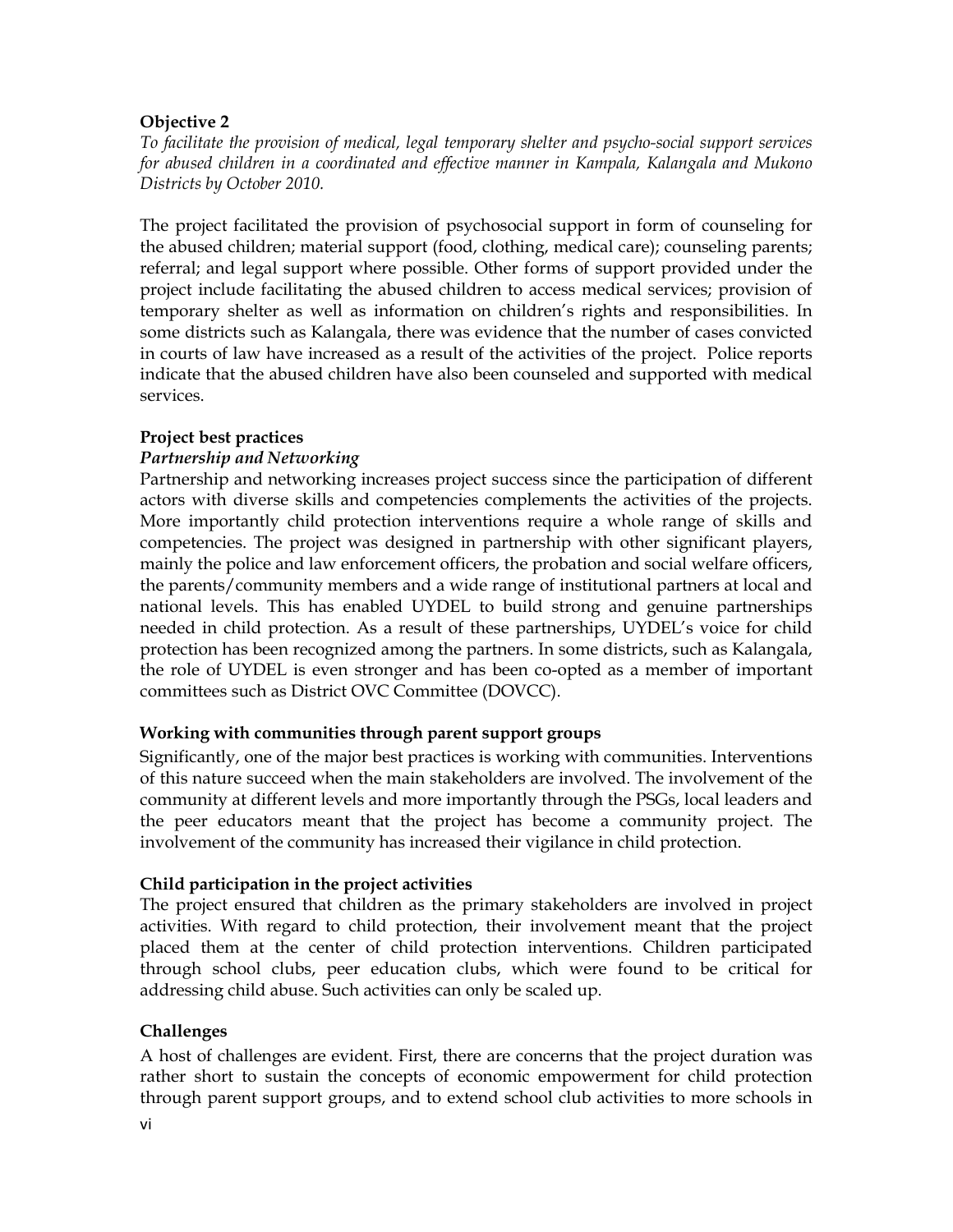the areas of operation. The project was implemented foronly two years, which is a short the measure of examely the project was infromunity. Secondly, there were concerns regarding the human resources (UYDEL staff and partners) to reach a wider geographical area. Although there were attempts to involve other partners particularly the probation and social welfare office and community development officers during some of the project activities, in districts like Kalangala there was only one project staff who, at times would be overwhelmed by project work. Also in districts like Kalangala, lack of facilities like computers, internet and printing services was a big challenge for lack of facilities like computers, internet and printing services was a big challenge for project staff while executing their duties. Project partners, mainly the police are not well facilitated to carry out proper investigations concerning child abuse cases. As such, some cases were never properly handled to completion.

### **Opportunities**

The project interventions are well aligned within the overall international and national frame work on child protection such as the UNCC, 1989 and the NSPPI-1, 2004/5-<br>2009/2010. The involvement of the community members through the narents support 2009/2010. The involvement of the community members through the parents support groups presents significant opportunities for creating a community force in addressing child abuse. This is also true for child participation and male involvement in child protection. These are opportunities that the project and UYDEL as an organisation should continue to exploit to scale up interventions. The project also greatly benefited from the existence of willing partners such as the police, CSOs, probation and social welfare office, local governments, community members, schools among others. The project also covered areas that seem to be largely ignored by other actors. Districts like Kalangala are considered hard to reach areas, yet it is in communities like these where child abuse takes place. In Kampala and Mukono districts, the project worked in slum areas where cases of child abuse are escalated by the poor living conditions. Projects of this are therefore timely interventions.

### **Lessons Learnt and sustainability.**

vennomne<br>particular Participants in this evaluation consider partnerships and collaborations very critical in achieving success for intervention of this nature. Many noted that partnerships increase ownership of the project but also help to draw on the experiences of a number of partners with different experiences, competencies and expertise. The project worked very closely with the police and also drew on the competencies of the probation and social welfare officers in different districts as well as community members, children and the schools. It was emphasized during this evaluation that working with the communities especially the primary duty bearers as the parents increases acceptability of the project and enhances sustainability. The project worked closely and facilitated the formation of parent support groups that can continue to learn from involving all community members including men to continue dialoging and implementing community based solutions to child abuse in general and child sexual abuse in

This evaluation has also revealed that the program approach of establishing peer education groups in schools and communities is critical for sustainability of project interventions. The project benefits are likely to continue especially the child protection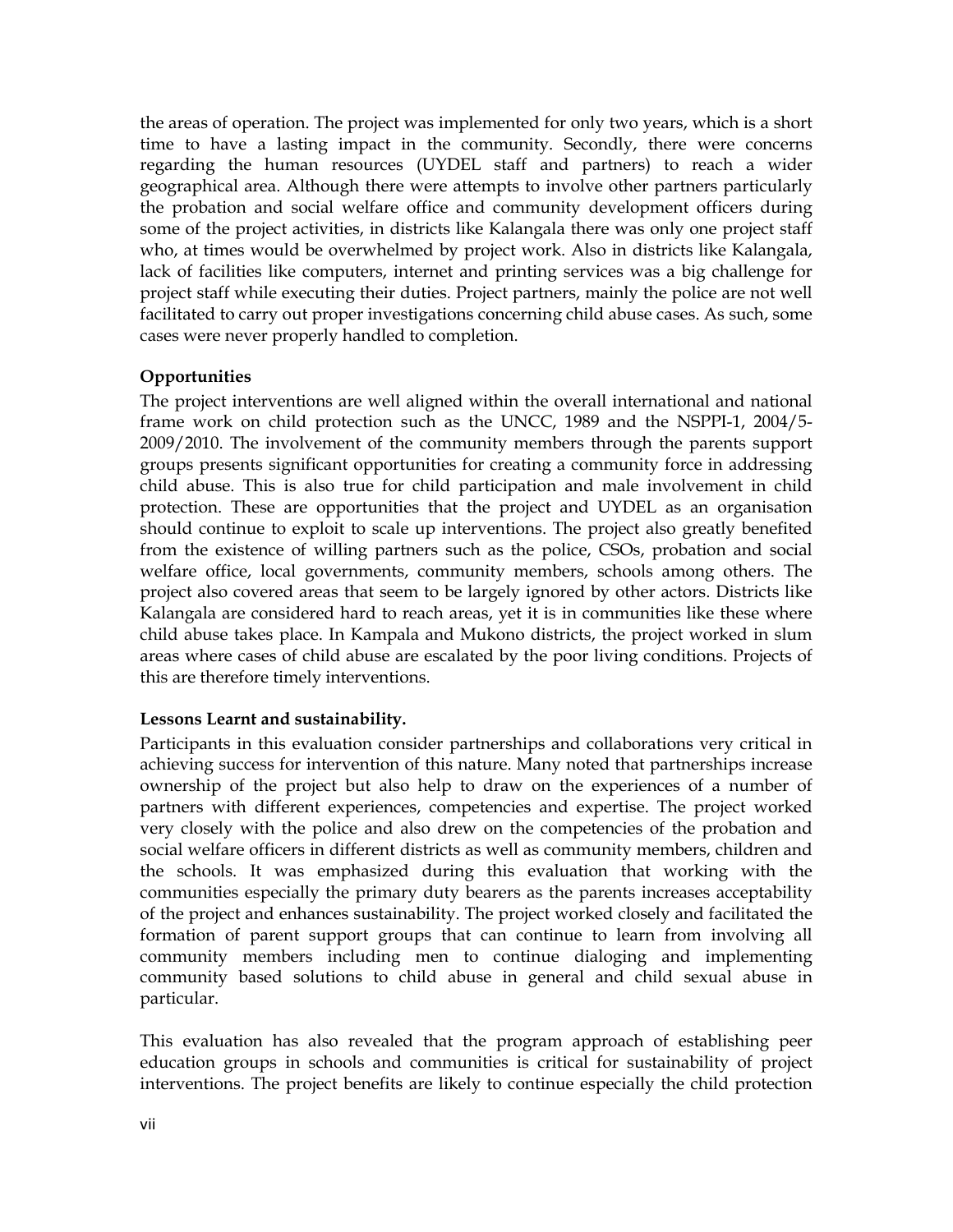messages largely because of the use of the peer educators who were trained to carry on the messages targery securies of the case of the poet characters who were trained to early on operate.

### **Conclusion**

The findings of this evaluation indicate that the project has made significant strides in child protection in the districts where the project was implemented. In particular, the evidence from the evaluation indicates that the project has made attempts at strengthening the capacity of child protection actors such as police, parents, schools administrators. The project has also increased awareness with regard to child protection and also helped to equip the actors with skills to handle multiple issues of child abuse, trafficking and conoral violonce against children. The results of this evaluation indicate trafficking and general violence against children. The results of this evaluation indicate that there are some significant challenges that made the interventions appear less effective. More pronounced was the issue of capacity, the short duration of the project, unlimited community expectations and a best of other significant challenges, which also unlimited community expectations and a host of other significant challenges, which also provide opportunities for learning and redesigning for the project. Based on the study findings, the following recommendations are suggested to make the project and any future interventions more successful.

### **Recommendations**

- Strengthen capacity of UYDEL and other partners in child protection such as the  $\bullet$ police, parents, local leaders and the schools. This requires more investment in human resources training in child protection issues. human resources training in child protection issues.
- Sustaining the benefits of the project required sufficient time to effectively achieve and build asustainable base. Projects of this nature require an extended period for the partners to develop and strengthen their capacities and competencies. It is recommended that in future a project of this nature be allocated more time. allocated more time.
- Strengthen PSGs by providing them with small grants to perform better and  $\bullet$ encourage male involvement. The PSGs were found to be critical in child protection interventions but with limited capacity to scale up the activities due to<br>limited male involvement and lack of funding for their activities. limited male involvement and lack of funding for their activities.
- Strength referral links and networks. This evaluation has established that the project succeeded in establishing referral networks. It is important therefore to consider continuous engagement of the stakeholders to be able to sustain the networks established. referral networks established.
- Scale up activities that create spaces for children to freely participate in child protection interventions, for instance school clubs and community peer groups<br>particularly school clubs. particularly school clubs.
- Continuous strengthening and training for the local council leaders and police in child protection to address factors that predispose children to abuse. child protection to address factors that predispose children to abuse.
- Scale up awareness creation on child abuse
- Continuous training of child protection actors on psychosocial support should be<br>encouraged and scaled up. encouraged and scaled up.
- Sensitise the community members and disseminate laws that seek to protect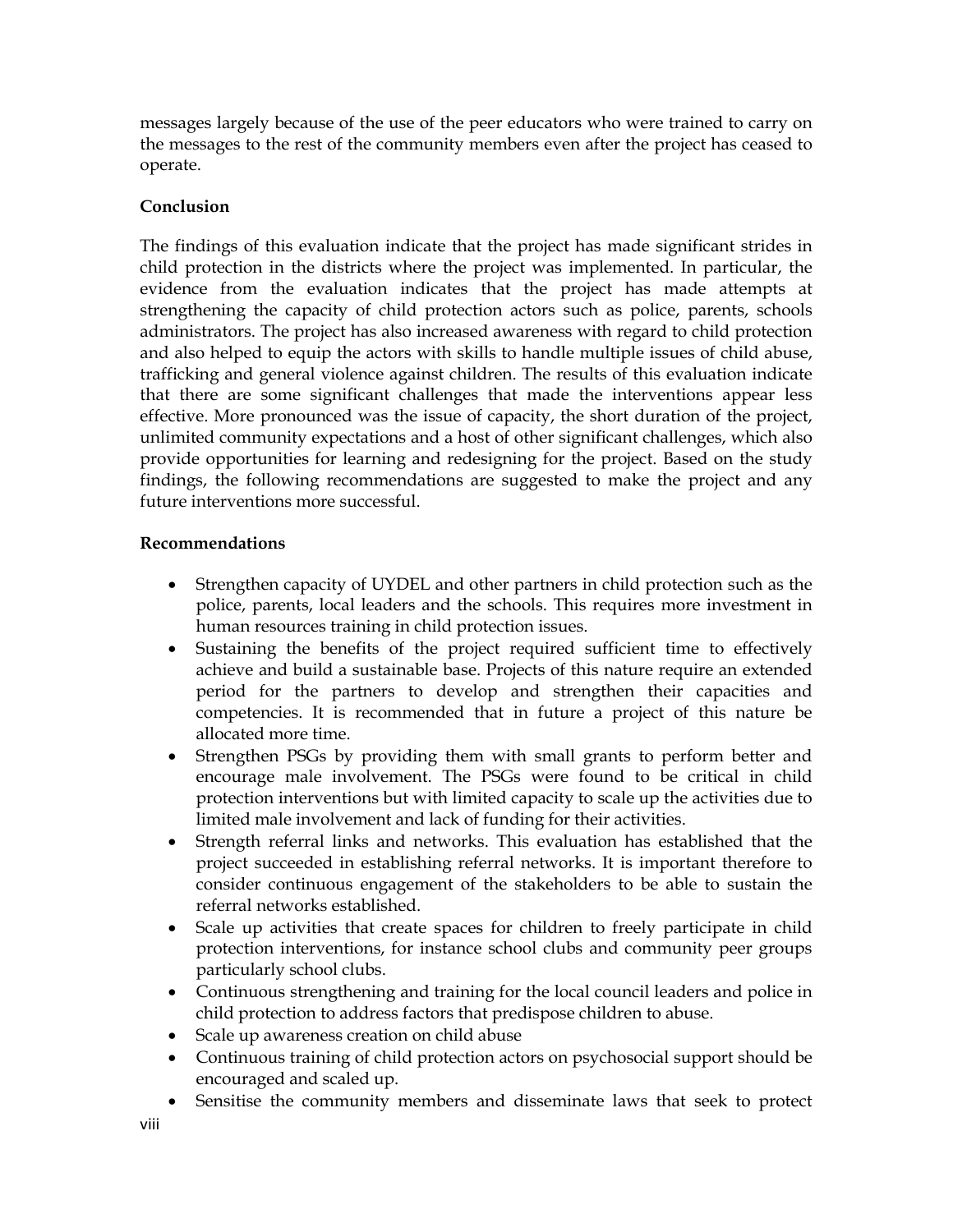children from abuse.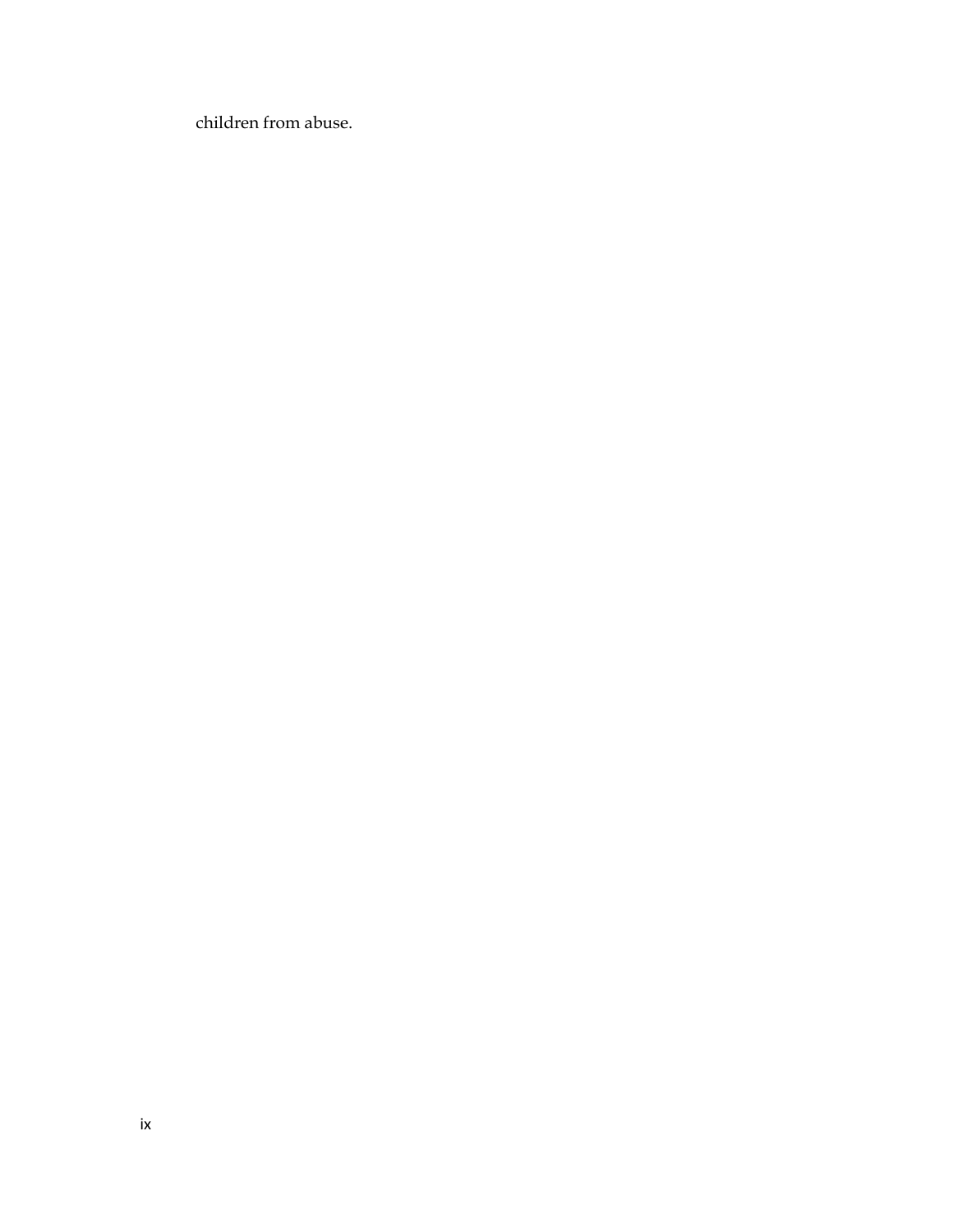# **1. Introduction**

This report presents the findings of an end of project evaluation that was undertaken to assess the impact of the child protection project implemented in Kampala, Mukono and Kalangala districts by Uganda Youth Development Link (UYDEL). The evaluation was commissioned by UYDEL, in November 2010. Consequently, the evaluation study was carried out between November and December 2010 in all the project districts.

# **1.1. Background to the evaluation.**

Violence against children exists in every country of the world, cutting across culture, class, education, income and othnic original. In every region, in contradiction to human class, education, income and ethnic origin<sup>1</sup>. In every region, in contradiction to human rights obligations and childrenís developmental needs, violence against children is socially approved, and is frequently legal and State-authorized2. Studies from different regions of the world suggest that up to 80 to 98 per cent of children suffer physical punishment in their homes, with a third or more experiencing severe physical punishment resulting from the use of implements. WHO estimates that 150 million girls and 73 million boys under the age of 18 experienced forced sexual intercourse or other forms of sexual violence during 2002<sup>3</sup>.

Much violence against children remains hidden due to; childrenís fear to report incidents of violence against them and; parentsí fear to protect their children from abuse by a spouse or other family member or a more powerful member of society such as a police officer, or a community leader. In some societies, societal acceptance of violence is also an important factor where both children and perpetrators may accept physical, sexual and perpetrators may accept physical, sexual and psychological violence as inevitable and normal. Violence is also invisible because there are no safe or trusted ways for children or adults to report it. In some parts of the world, people do not trust police, social services or others in authority; in others, particularly rural areas, there is no accessible authority to which one can report 4 rural areas, there is no accessible authority to which one can report<sup>4</sup>

The most pronounced forms of violence against children in Uganda include; sexual violence (abuse), physical abuse, emotional abuse, child neglect and abandonment, subjection of children to hazardous work, conscription in armod conflict and child subjection of children to hazardous work, conscription in armed conflict and child sacrifice. The Save the Children study on violence against children<sup>5</sup> shows that forms of child physical abuse experienced by children include pushing, shaking, restraining, kicking, clapping, hitting, purching, boting, assault, burning, maiming, and child kicking, slapping, hitting, punching, beating, assault, burning, maiming, and child sacrifice. The retrospective survey carried out by the ACPF revealed that among the Ugandan girls who were interviewed, 89 percent faced verbal sexual abuse, 53 percent were indecently sexually touched, 42 percent were raped and 11 percent were forced to

 $\frac{1}{2}$ <sup>1</sup> UN, General Assembly, Item 62 (a) 2006. Promotion and protection of the rights of children.

 $\frac{2}{3}$ ibid.<br> $\frac{3}{3}$ Ibid.

 $^3$ Ibid

*Multi-Country Study on Womenís Health and Domestic Violence* (Geneva, World HealthOrganization, <sup>2005</sup> cited inUN, 2006).

 $^5$  Save the Children in Uganda, 2007, United Nations study on violence against children in Uganda–Consolidated report. Kampala: Save the Children in Uganda, UNICEF and Republic of Uganda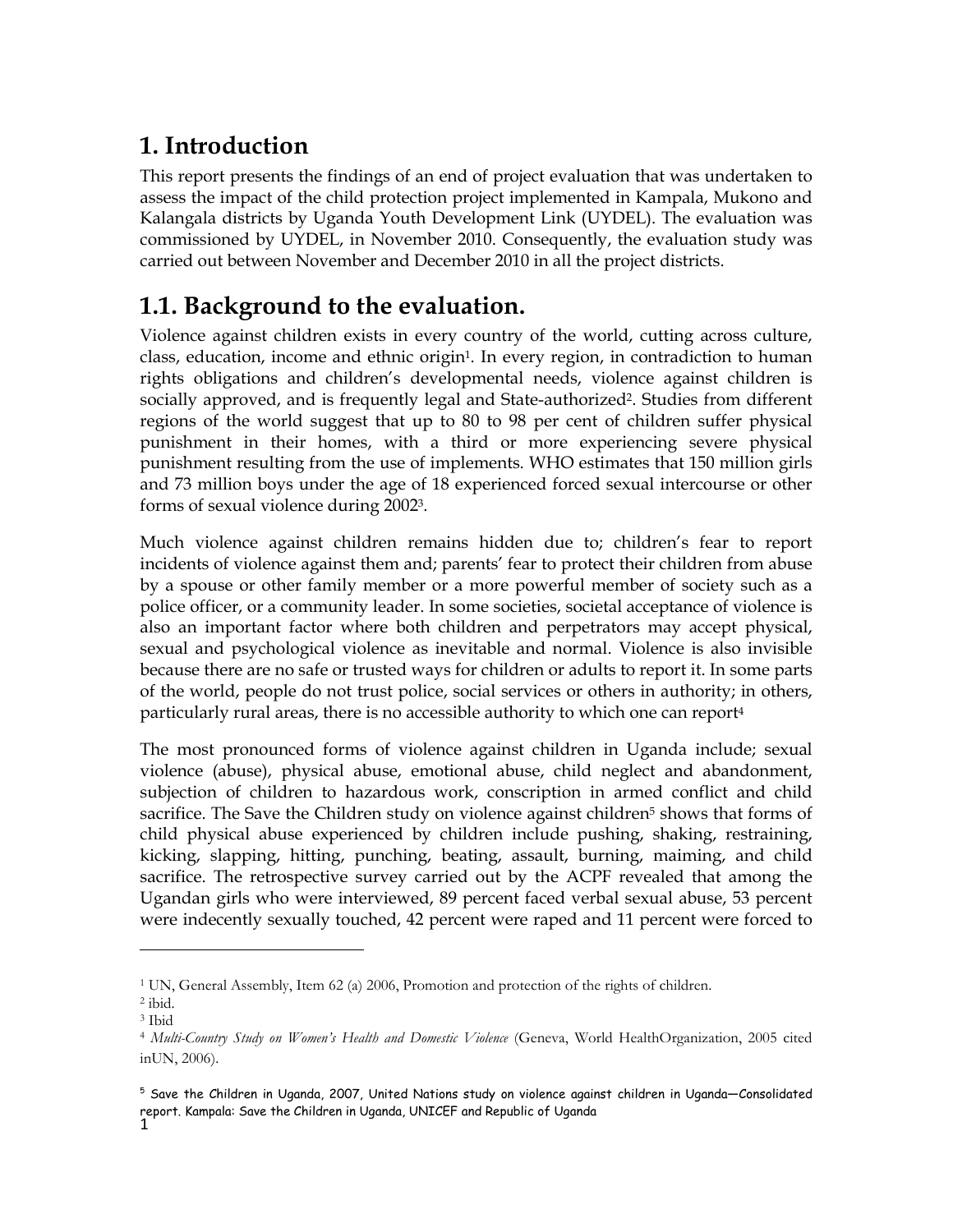perform oral sex6. Studies and annual police records show evidence of increasing child sexual abuse, Defilement for example has been among the top crimes reported to police for the last three years. Other studies show that 76 percent of children have experienced sexual violence including being touched in a seductive manner, receiving unwanted attention, and exposure to adults having sex, being forced to touch adults to arouse sexual intentions and being forced to have sex<sup>7</sup>.

As part of her efforts to provide services to the children facing abuse as described above,<br>UNDEL, in partnership with the Child, and Family Protection Unit (CEPU) of the UYDEL, in partnership with the Child and Family Protection Unit (CFPU) of the Uganda Police Force, supported by the OAK foundation, has since 2008 been Explana Tence Terre, explored by the CTR Technician, has since 2000 been implementing a child protection project in Kampala, Mukono and Kalangala districts . The project coal was to contribute to the creation of an environ The project goal was to contribute to the creation of an environment that recognizes, promotes and protects children's rights through promotion of resilience and child friendly services in the districts of Kampala, Mukono and Kalangala. The core project areas were awareness raising on child protection issues, capacity building for police to provide friendly services at police stations, social and economic empowerment for parents to protect children within their communities and direct psycho-social support services for abused children. The primary target beneficiaries were children below 18 years who have been abused or are atrisk of abuse and exploitation while the secondary beneficiaries were stakeholders, with duty to protect children, including police and law enforcement officers, parents, teachers, community workers, local leaders and other community members in general.

After two years of project implementation, UYDEL commissioned this consultancy to undertake an end of project evaluation to assess and document the impact of the child protection project on children and their communities in the project areas of Kampala,<br>Mukono and Kalangala Districts and to identify best practices for scale up and/or Mukono and Kalangala Districts and to identify best practices for scale up and/or replication.

# **1.2. Objectives of the Evaluation.** As

As stated in the TOR, the end of project evaluation aimed at assessing and documenting the impact of the child protection project on children and their communities in the project areas of Kampala, Mukono and Kalangala Districts and to identify best practices for scale up and/or replication. Specifically, this end of project evaluation was intended to achieve the following objectives;

- 1. To assess the extent to which the project objectives have been achieved and determine the impact it has created on the target population.<br>
2. To assess the relevancy effectiveness and efficiency
- 2. To assess the relevancy, effectiveness and efficiency regarding design, implementation, monitoring and implementation of the project in addressing child meridiansels, mer<br>protection issues.<br>3. To identify and de
- To identify and document best practices in child protection particularly at community level.

<sup>6</sup> Africa Child Policy Forum (2006) Violence against Girls in Africa, A Retrospective Survey in Ethiopia, Kenya and Uganda. Addis Ababa: African Child Policy Forum

<sup>7</sup> Dipak, Naker (2006) Violence against Children: The Voices of Ugandan Children and Adults. Kampala: Raising Voices and Save the Children in Uganda.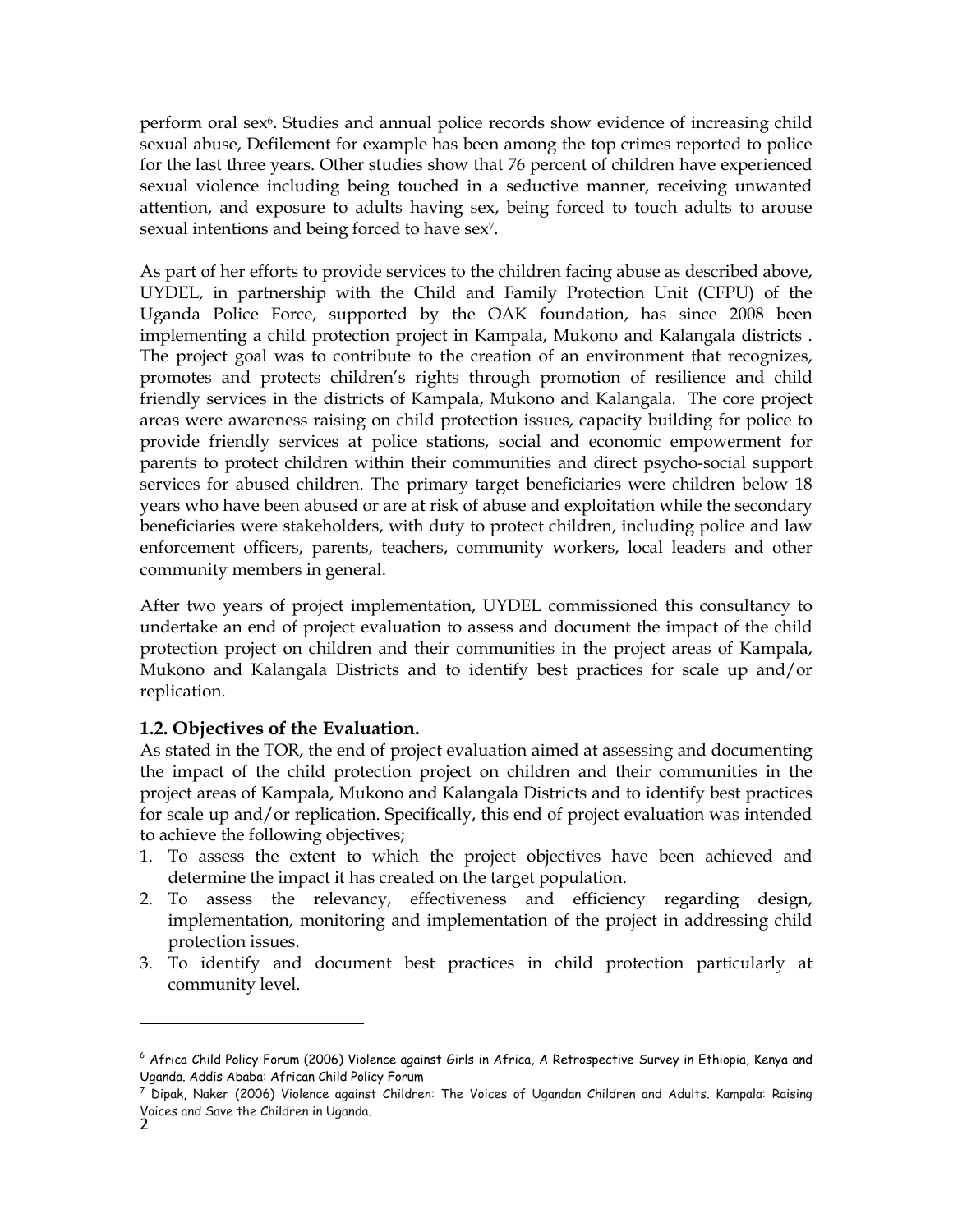4. To document challenges, lessons learnt and suggest viable recommendations to guide future interventions on child protection

### **1.3. Scope of the evaluation**

The background information for this evaluation was provided in the TOR. This evaluation was undertaken as an end of project evaluation. It was conducted among the key project stakeholders (including the project beneficiaries) in the three districts (Kampala, Mukono and Kalangala), to assess the impact of the project. This evaluation aimed at assessing the extent to which the project objectives have been achieved and determine the relevancy, effectiveness and efficiency regarding the design, implementation and monitoring approaches of the project. The evaluation employed implementation and monitoring approaches of the project. The evaluation employed predominantly qualitative techniques of data collection, analysis, interpretation and presentation.

### **2.0. Evaluation Methodology**

### **2.1 Overall Study Design**

This evaluation adopted alargely cross-sectional descriptive and analytical study design utilizing qualitative approaches/techniques to the investigation and analysis. The descriptive and analytical approach were useful in generating descriptive statistics and important fundamental qualitative information in respect to the extent to which project objectives were achieved in the target districts of Mukono, Kalangala and Kampala.

The issues investigated included; the extent to which the project objectives have been achieved and the impact of the child protection project on children and their communities in the project areas of Kampala, Mukono and Kalangala Districts; identify best practices for scale up and/or replication and: the relevancy, effectiveness and efficiency regarding the design, implementation and monitoring of the project.

### **2.2 Study Area**

The study was conducted among the project beneficiaries (both primary and secondary) living in three project districts of Kampala, Kalangala and Mukono. The study team visited all the three project districts. The selection of the study areas was largely determined by the scope of the project in terms of its target area.

### **2.3 Study participants**

The study participants included both the primary and secondary beneficiaries of the project in the districts of Kampala, Kalangala and Mukono. The primary respondents, as defined in the project proposal, were children between 10-24 years who have been abused or are at risk of abuse and exploitation. These are also the project's primary beneficiaries. These were mainly school going and out of school going children.

3Other study participants included the projectís secondary beneficiaries including Police and law enforcement officers, parents, teachers, community workers, local leaders and other community members in general. The evaluation also included the project implementing team at UYDEL and staff in UYDELís partner organizations in the three project districts.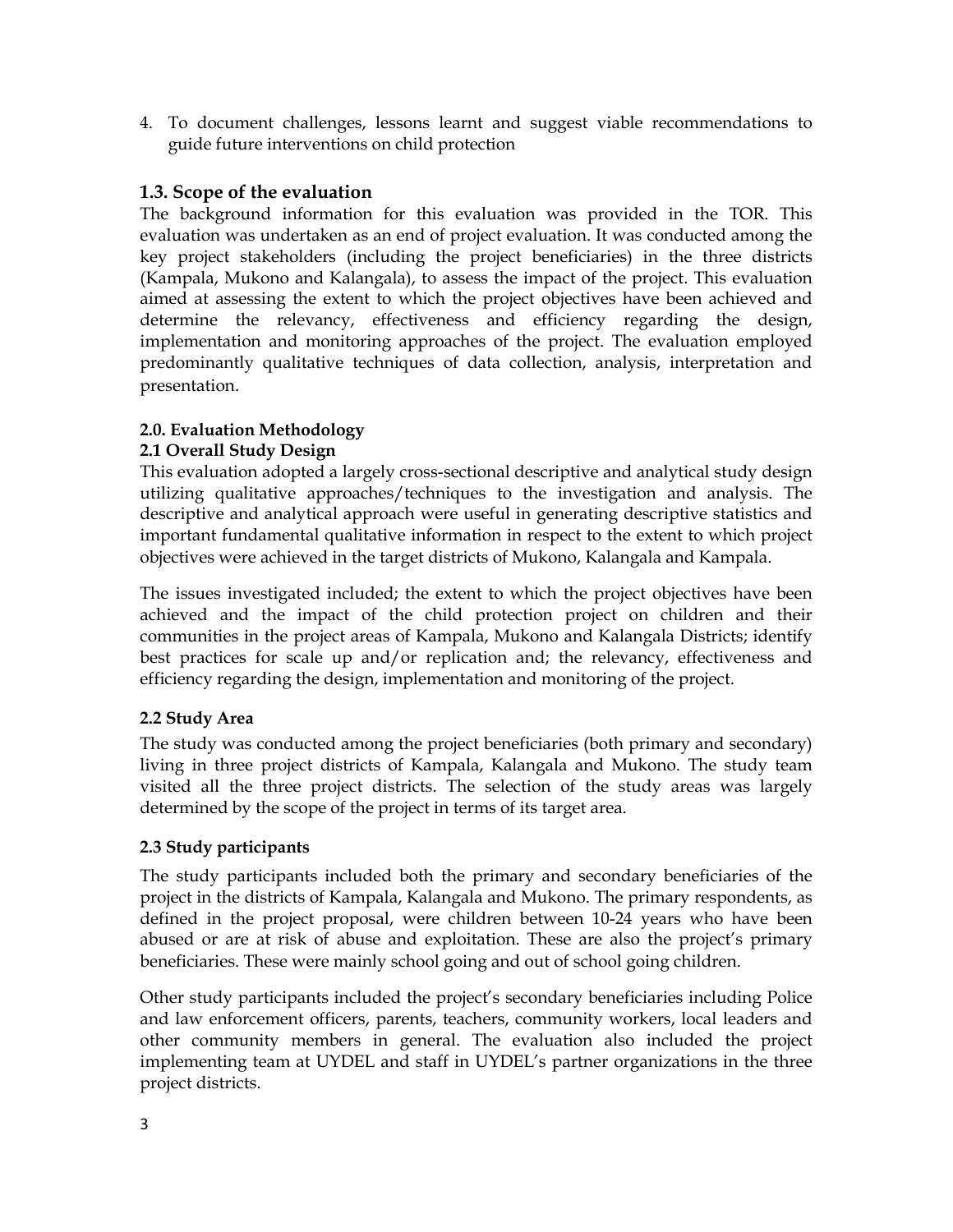### **2.4 Sampling**

Although it was initially planned that simple random sampling techniques would be employed to select a representative sample of primary respondents, based on the assumption that UYDEL drop-in centers in Kampala, Kalangala and Mukono districts would provide the consultant with the lists of the available project beneficiaries, this was not possible and sampling was subsequently purposively undertaken to serve the purpose. There was a deliberate attempt during sampling to include, both males and females in the study.

Other study participants included the projectís secondary beneficiaries; Police and law enforcement officers, parents, teachers, community workers, local leaders and other community members in general. The evaluation also purposively included the project implementing team at UYDEL and staff in UYDELís partner organizations in the three project districts. These were considered as key informants and their selection was purposive based on existing project structures such as the UYDEL staff at the centers, local local padors and oven parents (See attached a list of study participants). local leaders and even parents (See attached a list of study participants)

### **2.5 Methods and Process of Data Collection**

Data were collected using mainly qualitative methods including focus group discussions, in-depth interviews and document reviews.

### **2.5.1 Methods of data collection**

A number of data collection methods were used as described below:

### **In-depth interviews**

In-depth interviews were conducted with key informants including the local/community leaders in the respective communities, relevant staff of UYDEL implementing the project, police and law enforcement officers, representatives from partner agencies, parents and other community members in the selected districts.

In-depth interviews with key informants were conducted to generate rich qualitative data on the extent to which the project objectives have been achieved and determine the impact it has created on the target population and communities served; the relevancy, effectiveness and efficiency recarding the design implementation and menitoring of the effectiveness and efficiency regarding the design, implementation and monitoring of the project in addressing issues of child protection; options for sustainability of the project and the capacities of stakeholders involved to sustain the benefits of the project and support initiatives in the communities; challenges, and lessons learnt.

### **Focus Group Discussions**

<sup>14</sup> Focus group discussions were also conducted using Focus Group Discussion guides. At least three FGDs were conducted in each of the districts. A number of issues that were not captured during individual interviews were captured during the FGDs with children. Particularly more attention was paid to the issues of awareness of child protection issues and awareness of their rights. Each FGD had an average of 10 members.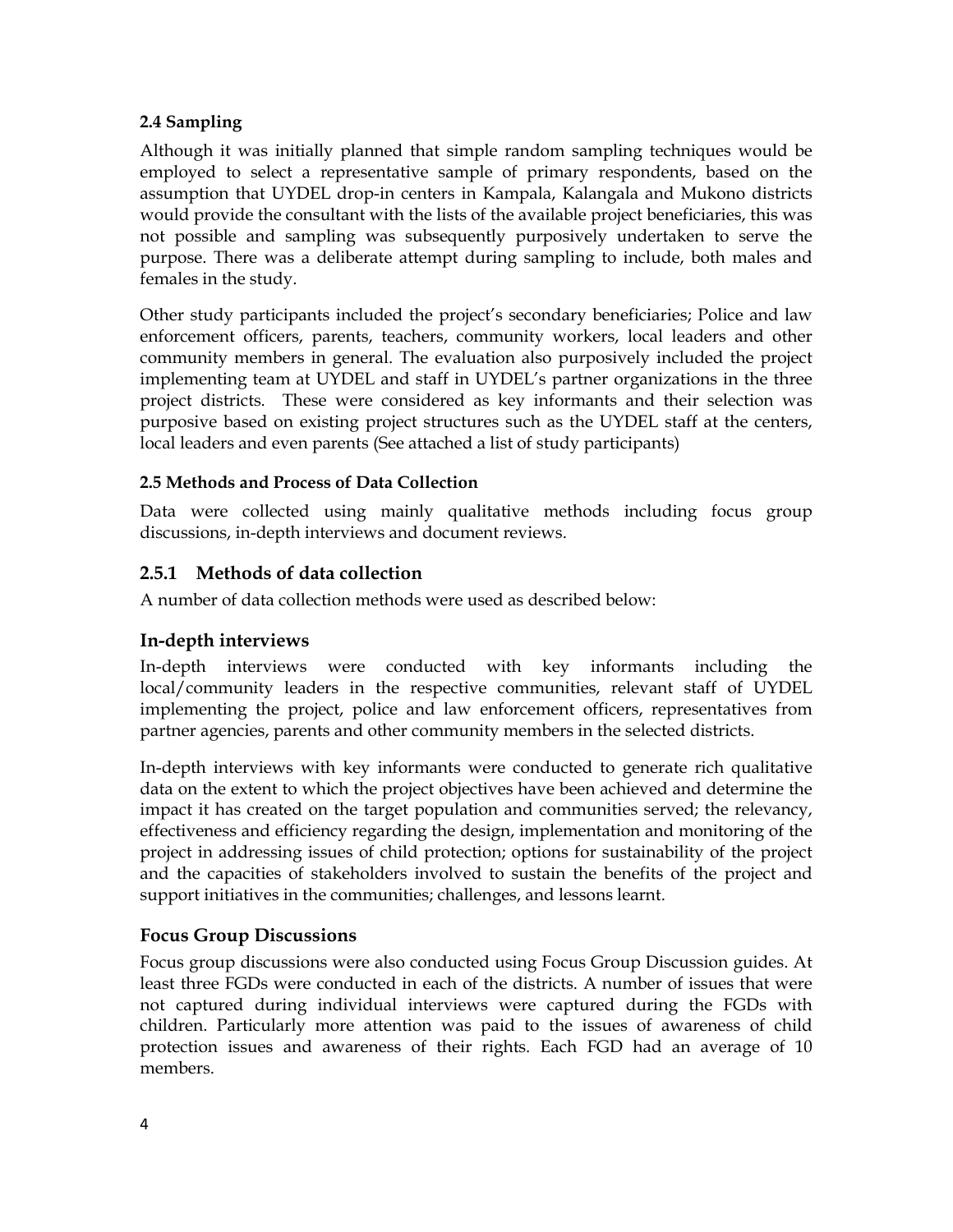### **Documents review**

Review of the relevant documents on child protection and related interventions at national, district and NGO level was undertaken. This review was intended to provide the status of child protection in Uganda. The review was broadened to include any other relevant documents both published and unpublished about child protection and more specifically issues of child sexual abuse

A review of the relevant project documents was undertaken to inform this evaluation excercise. Some of the project documents included the project proposal, the project quarterly reports and the project monitoring reports. The review of the project documents guided the design and formulation of the research tools.

### **2.6 Data Management and Quality Control.**

Qualitative data was transcribed and word-processed to enable easy handling in preparation for analysis. After transcriptions and translations are made, the consultant then edited the transcripts to ensure completeness and logical flow.

Qualitative data was analyzed using Content and Thematic techniques based on the evaluation objectives. Processing of qualitative data proceeded as follows:

- $\triangleright$  Review of transcripts to delineate aspects directly relevant to the survey questions and objectives of the survey.
- $\triangleright$  After review of the transcripts, the preparation of an Analysis Grid showing the major key issues of investigation against the group classification was undertaken.
- $\triangleright$  Data was then reviewed for each specific issue of investigation and key quotations extracted, insights, explanations and interpretations was made.
- $\triangleright$  Using the extracted responses on the specific issues in the Analysis Grid, the findings were then narrated to develop a summary report, making use of key quotations and explanations.

## **2.7: Limitations of the study**

 $\overline{a}$ Due to mobility of beneficiaries and constraints of time it was hard to locate all the project beneficiaries. In particular, given that data collection coincided with school holidays and nominations for political positions. As such, the evaluation team relied on a few students from different schools who could easily be located and mobilized since most schools had gone to holiday. This meant that the earlier plan of having to interview students in a school environment from different schools on issues of child protection did not materialize. But in some districts, Kampala and Mukono, students came from different schools and FGDs were conducted outside the school settings.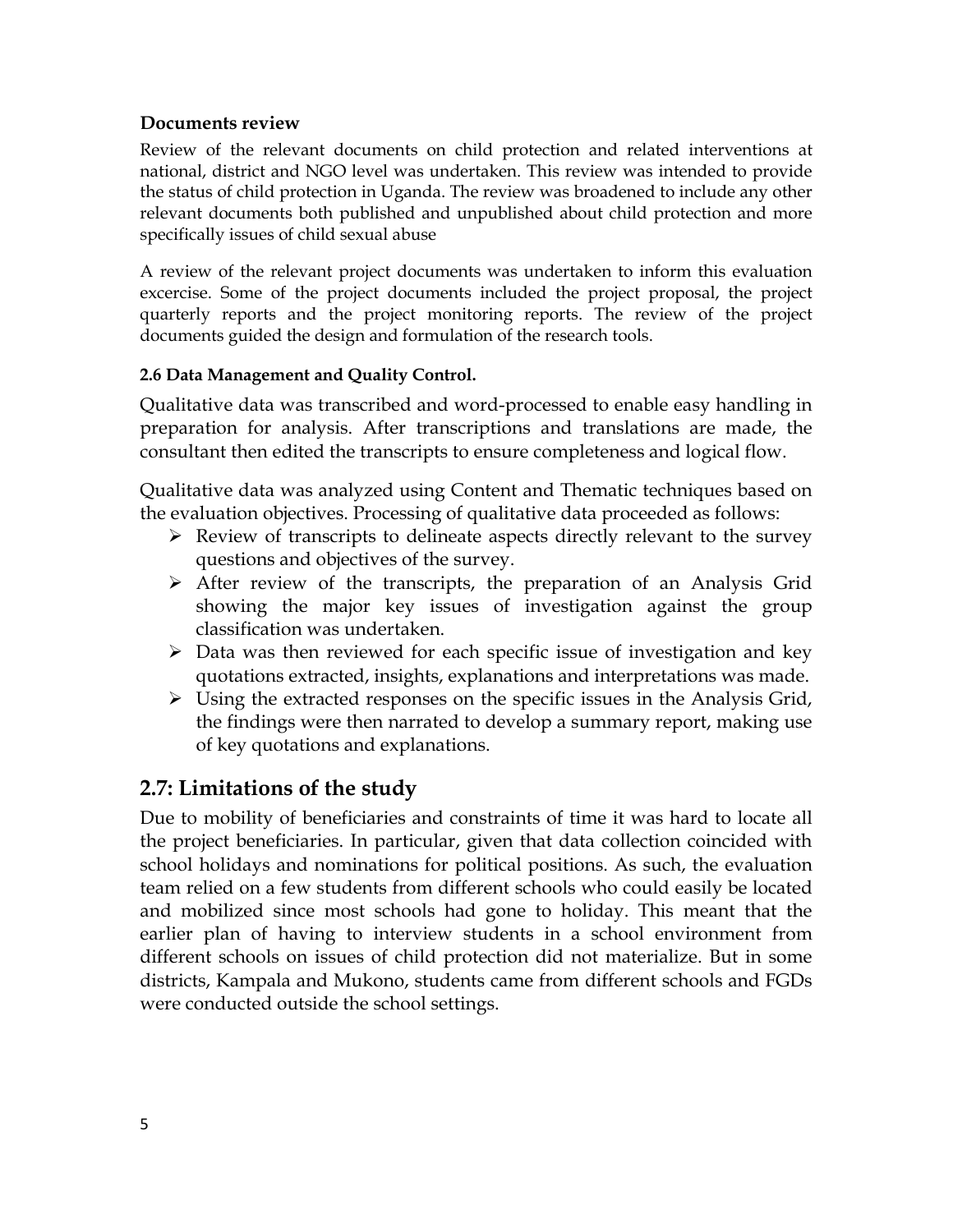## **3.0 Findings and Analysis 3.1 Introduction**

This section presents the findings of the evaluation. The findings are presented along the specific objectives of the evaluation and also in line with the project objectives. In general, this section presents project relevance and effectiveness in terms of achievement of project outcomes/objectives, efficiency, project impact as well as documentation of best practices.

## **3.2 Project Relevance and effectiveness**

Project relevance and effectiveness are taken here to refer to the extent to which the project responded to beneficiariesí needs; both latent and manifest. The project aimed at bringing together communities, law enforcement officers and other stakeholders to work as one to effectively protect children from abuse through a strong referral network to be able to promote resilience, build life skills among children, provide psycho-social, medical and legal services and; prevent child abuse from occurring through intensive awareness raising dialogues at community level and strengthening of community support networks (parent support groups) to promote community reporting, positive parenting and self-<br>help income concrating activities help income generating activities.

# **3.2.1 Project Relevancy**

The strength of the program was found to be in its relevancy. One important measure of any project's successes is its relevancy to the needs and concerns of the target groups or intended beneficiaries. Child abuse and in particular child sexual abuse, is not only a critical issue on a global scale, but also critical within the context of the districts or regions where the project was implemented. Earlier studies on the issues of child abuse indicate that child abuse is on the increase in many districts in Uganda. Police records accessed prior to the commencement of the project in 2007 indicate that 566 cases of sexual abuse were reported at the police stations in Mukono, Kalangala and Kampala Districts alone. Sexual abuse (defilement) was the most common form of abuse. Majority of the child abuse victims were girls compared to boys while majority of the child aggressors were male compared to female.

6Gender, Labour and Social Development under the NSPPI-1. The approach There is no doubt that the project was a timely undertaking. It was more relevant because it was also in line with the national framework set out by the Ministry of proposed was also very much relevant. The approach involved bringing together communities, law enforcement officers and other stakeholders to work as one to effectively protect children from abusethrough a strong referral network to be able to promote resilience, build life skills among children, provide psycho-social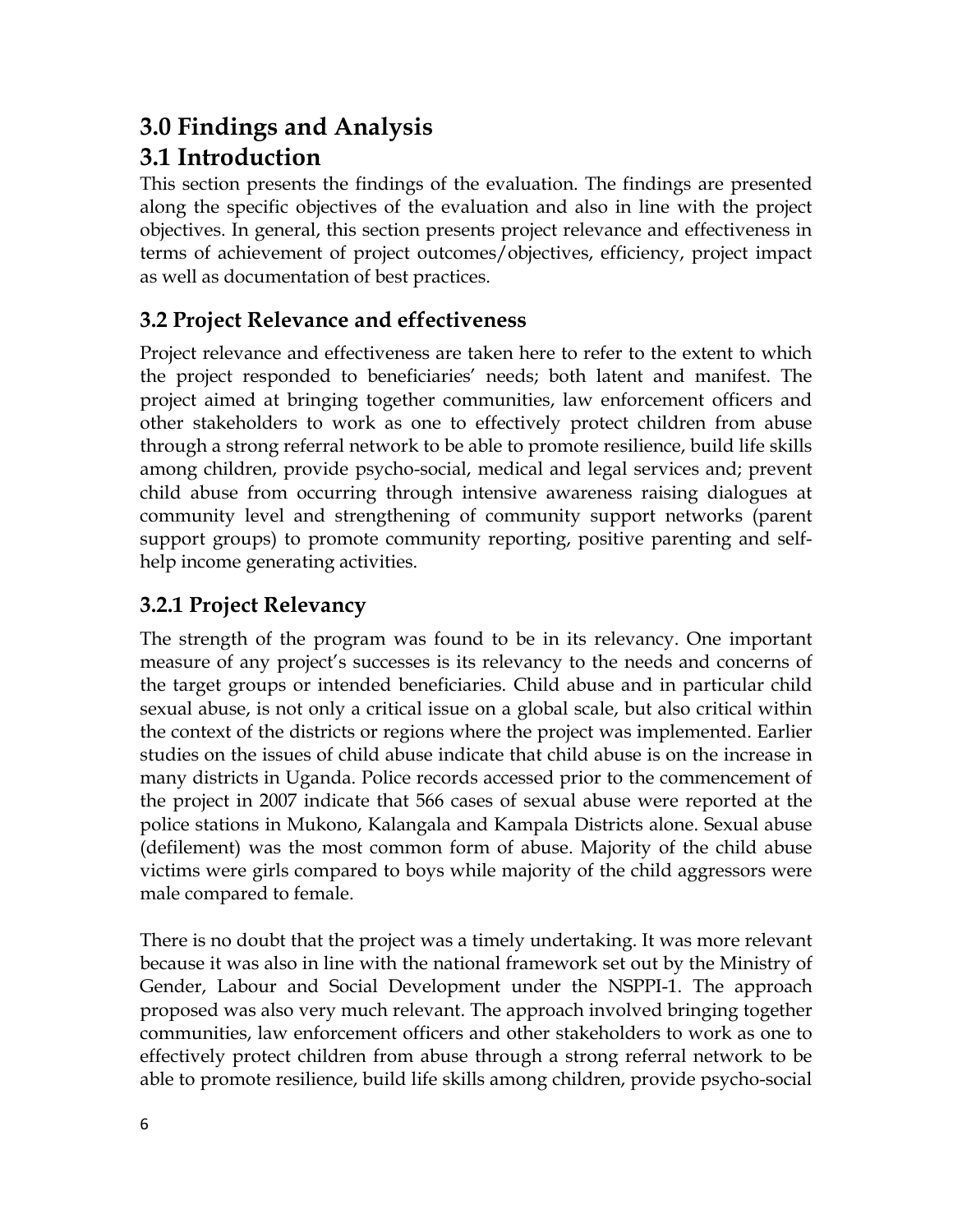medical and legal services and; prevent child abuse from occurring through intensive awareness raising dialogues at community level and strengthening of community support networks (parent support groups) to promote community reporting, positive parenting and self-help income generating activities.

### **3.2.2 Assessment of the Child Protection Project Design**

The focus of assessment in this section is placed on a number of design issues such as project formulation process, project monitoring and evaluation, stakeholder participations and project sustainability and replication. stakeholder participations and project sustainability and replication.

### **3.2.2.1. Project formulation process**

There is not much documentation related to project formulation process specific to the child protection project, 2008-2010. An assessment of the project formulation process is important as it gives an insight into the key questions asked when the project designers prioritized the problem addressed by the project. This assessment also helps us to understand the decisions taken during the project formulation process on the most optimal strategies and activities, the target group, monitoring framework and decisions on the projectís indicator framework. However, interactions with the project implementing team at UYDEL secretariat revealed that the formulation of the project was based on a wealth of experience drawn from implementation similar OAK funded UYDEL projects since 2004. This two-year project was designed as a continuation of the OAK support to UYDELís efforts towards child protection.

Consequently, the process of project formulation involved review meetings with all stakeholders in the different districts- children, police, parents, probation, police surgeons and local leaders. During the review meetings representatives. police surgeons and local leaders. During the review meetings, representatives of different stakeholders deliberate and generate ideas on what the community problems are in terms of child protection, what the grant has managed to help solve and what should be done to help the community solve its problems. This is usually done atthe completion of every project. It is from such review meetings that ideas for design of the subsequent projects are generated, as was the case with this two year child protection project.

#### $\cup$ **3.2.2.2. Stakeholders Participation**

Although the documents reviewed indicate no involvement of primary target group during the planning phase in project design (the children/youths aged 10-<br>24 years) interactions with project implementing team indicate that the children 24 years), interactions with project implementing team indicate that the children were consulted in school clubs review meetings before the end of the previous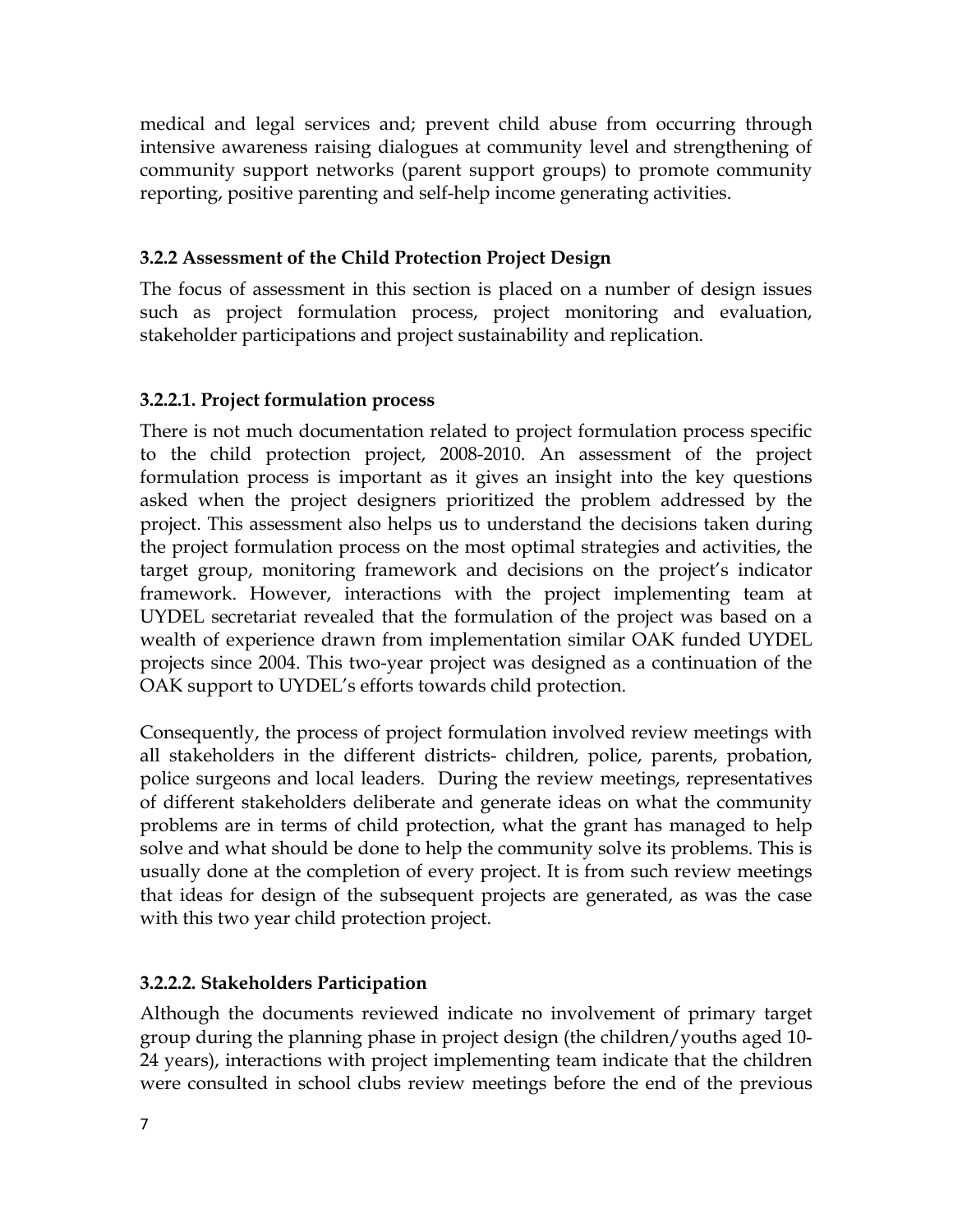grant. The feedback reports from these review meetings were used to pick out ideas that were included in this project. At implementation stage, the project registered significant stakeholder involvement in various ways including attending training sessions, identification and reporting child abuse cases among others. During trainings and awareness creation sessions/meetings, the project staff jointly conducted these sessions with the other partners such as the police, the probation and welfare officers, community development officers. The active the probation and welfare officers, community development officers. The active involvement of these stakeholders later on shaped the subsequent activities of the project and community participation.

## **3.2.2.3. Project monitoring and evaluation framework**

The project documents reviewed give a general description of the monitoring and evaluation framework/mechanisms with regard to how the data were to be collected for evaluation and monitoring, and also gives a general description of how the information collected was used. However, there is no detailed framework guiding monitoring and evaluation of the project. The project documents do not provide baseline data against which monitoring and evaluation would be undertaken. Further analysis of the documents indicate that while it is to some extent easy to identify the relationship between the project's while it is to some ontert carry to incriming the remainding providers the project's activities, outputs and notable changes, a detailed logical framework would have guided the Monitoring and Evaluation framework for the project better.

Considerable work was done by UYDEL staff to standardize the technical progress reports. The project implementation team used on-spot visits that were done regularly to track project activities and progress. There were also mid-term and quarterly reviews. Also through review meetings with the relevant stakeholders, an attempt was made to track the projectís progress. From these review meetings, on-spot visits and quarterly evaluations, the project implementing team wrote activity reports whose findings and recommendations mentering computed activity reports on<br>were used to track the project's progress.

## **3.2.2.4. UYDELís Institutional Framework and arrangements**

 $\epsilon$ UYDEL, in partnership with CFPU of Uganda Police) was responsible for the overall technical oversight, activity monitoring and evaluation. The project also engaged the law enforcement officers, local leaders and other stakeholders in the districts of operation. The local leaders, parent support groups and peer educators were involved in the mobilization and identification of the most-at-<br>risk, vulnerable and abused children, reporting of cases of child abuse and risk, vulnerable and abused children, reporting of cases of child abuse and general sensitization through community dialogues. The project also trained and involved peer educators, who themselves were largely instrumental in spearheading the implementation of the project in the community. The project was largely implemented under the technical oversight of UYDEL Executive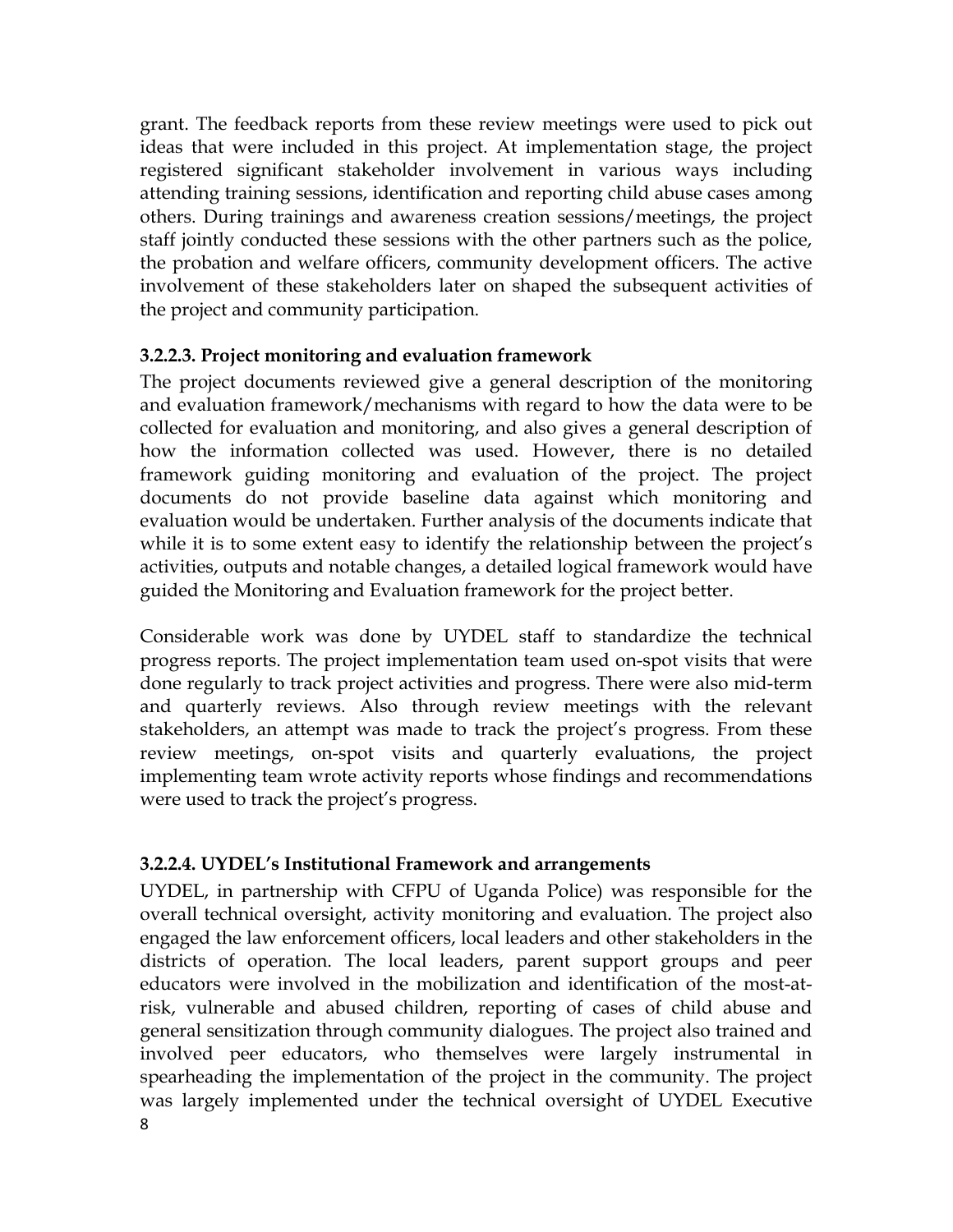Director who was assisted by the Project Officer at the UYDEL secretariat. The Project also employed social workers in every area of operation and counselors at different sites.

This evaluation has revealed that at the secretariat, there was enough technical capacity to implement the project, conduct quarterly reviews and monitoring of project progress. However, there were significant challenges especially when it came to field staff and facilities at different sites. In Kalangala, with one project staff and with no access to printing and internet services, it was hard to effectively execute project activities. Despite the fact that the field staff worked with other technical people at the district/division such as the probation and social welfare officers, the project filed staff remained relatively few (one per district) compared to the workload. In Kalangala specifically, the lack of a computer and internet services presented difficulties preparing reports and compared with much better the projection announce propulling reports and communicating with the project team at the secretariat. Transport was also found to be a challenge to the project staff. The police as well as the project didnít have a car or a motorcycle to facilitate the movement of staff in the field. It was even more difficult where project staff and police had to follow-up or facilitate the follow-up of abuse cases in courts of law.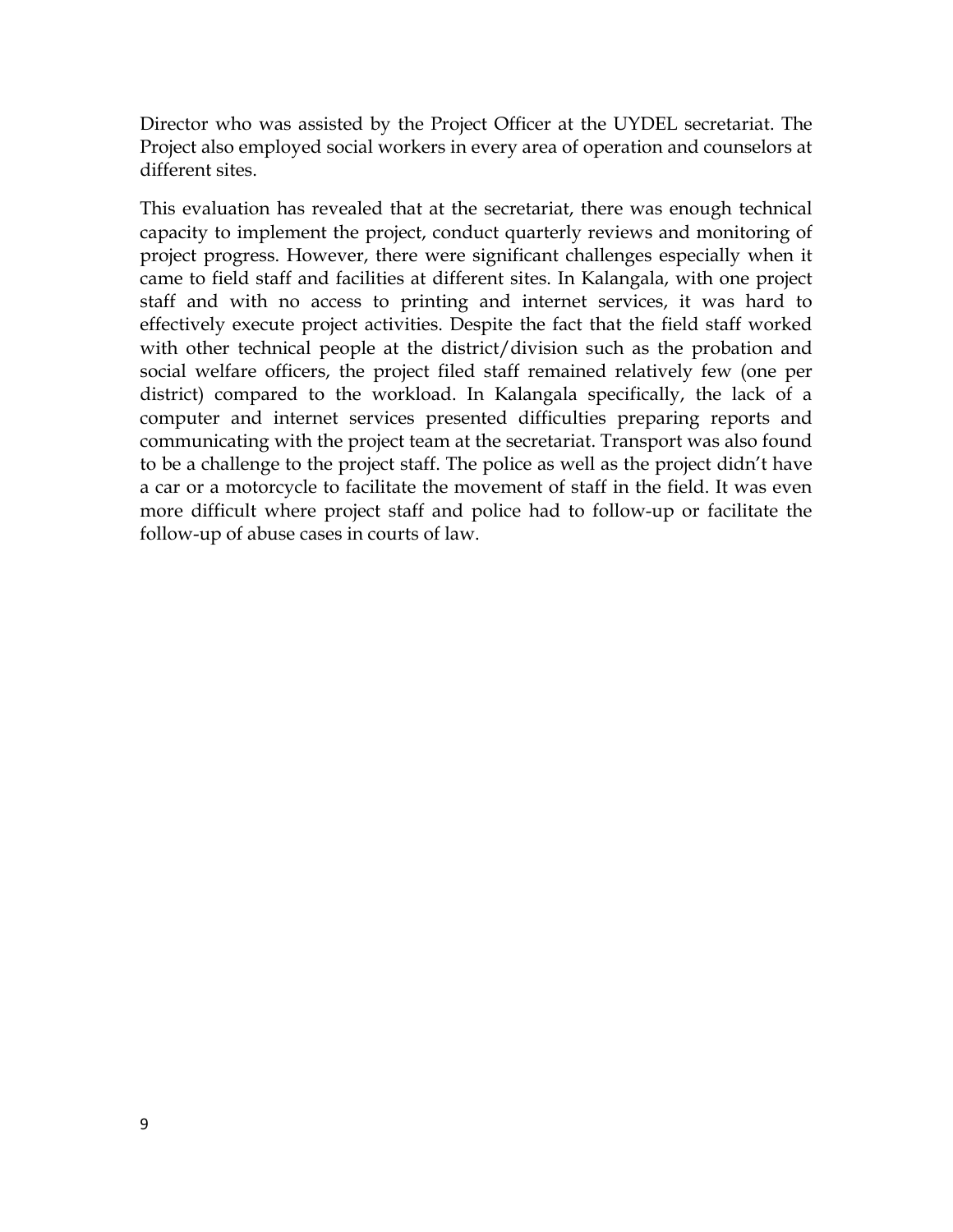# **4.0 Evaluation of specific project objectives in relation to outcomes.**

## **4.1 Achievement of Objective 1:**

### **4.1.1. Introduction**

The projectís first objective was; *To promote an environment where police, communities and service providers work together to protect children from all forms of abuse in general and child sexual abuse and exploitation in particular in Kampala, Mukono and Kalangala Districts.*

This objective was to be achieved through creation of an environment where police, communities and other actors work together to protect children from all forms of abuse communities and other actors work together to protect children from all forms of abuse in general and sexual abuse and exploitation in particular in Kampala, Mukono and Kalangala Districts by October 2010. The project worked closely with and facilitated the police officers and probation and social welfare officers to record and follow-up cases of abuse in communities, conducted refreshers training workshops for police and law enforcement officers, created and supported PSG to promote positive parenting, community lovel child protection community reporting and recilience for children. The community level child protection, community reporting and resilience for children. The project also worked closely with and facilitated school teachers and school administrators to support child protection in schools and facilitated the formation of peer education clubs, production and distribution of IEC materials as well as the development of a standard referral form to aid children to seek protection services from private and government institutions. Developed referral form as well as referral links between communities, police and NGOs. The main priority area, among other things, prioritized capacity building for child protoction actors including the police and prioritized capacity building for child protection actors including the police and law enforcement officers, parents, local leaders and other stakeholders such as teachers and the children themselves both out of school and the school going children.

### **4.2. Capacity building for police and law enforcement officers.**

Inceproject team to sensitize communities and senools, a Through capacity building workshops and seminars police and law enforcement officers in the project districts of Kampala, Kalangala and Mukono were not only oriented into child protection but also well equipped to handle cases of child abuse. It was revealed that in all the three districts well over 180 police and law enforcement officers were trained into child protection issues including laws regarding child abuse, receiving cases of abused children, counseling and following them up in child-friendly ways.<br>Throughout the project period, it was reported that the project worked closely with the Throughout the project period, it was reported that the project worked closely with the police to increase not only awareness of child protection issues among the police but pense to mercies from entry anniverses of stata protection issues among the pense summer and protection. the project team to sensitize communities and schools, and received, handled and

Discussions with the police and law enforcement officers in the project districts revealed that the police officers demonstrated increased knowledge of child protection issues. As such, police are now able to handle child abuse cases that are reported at the stations by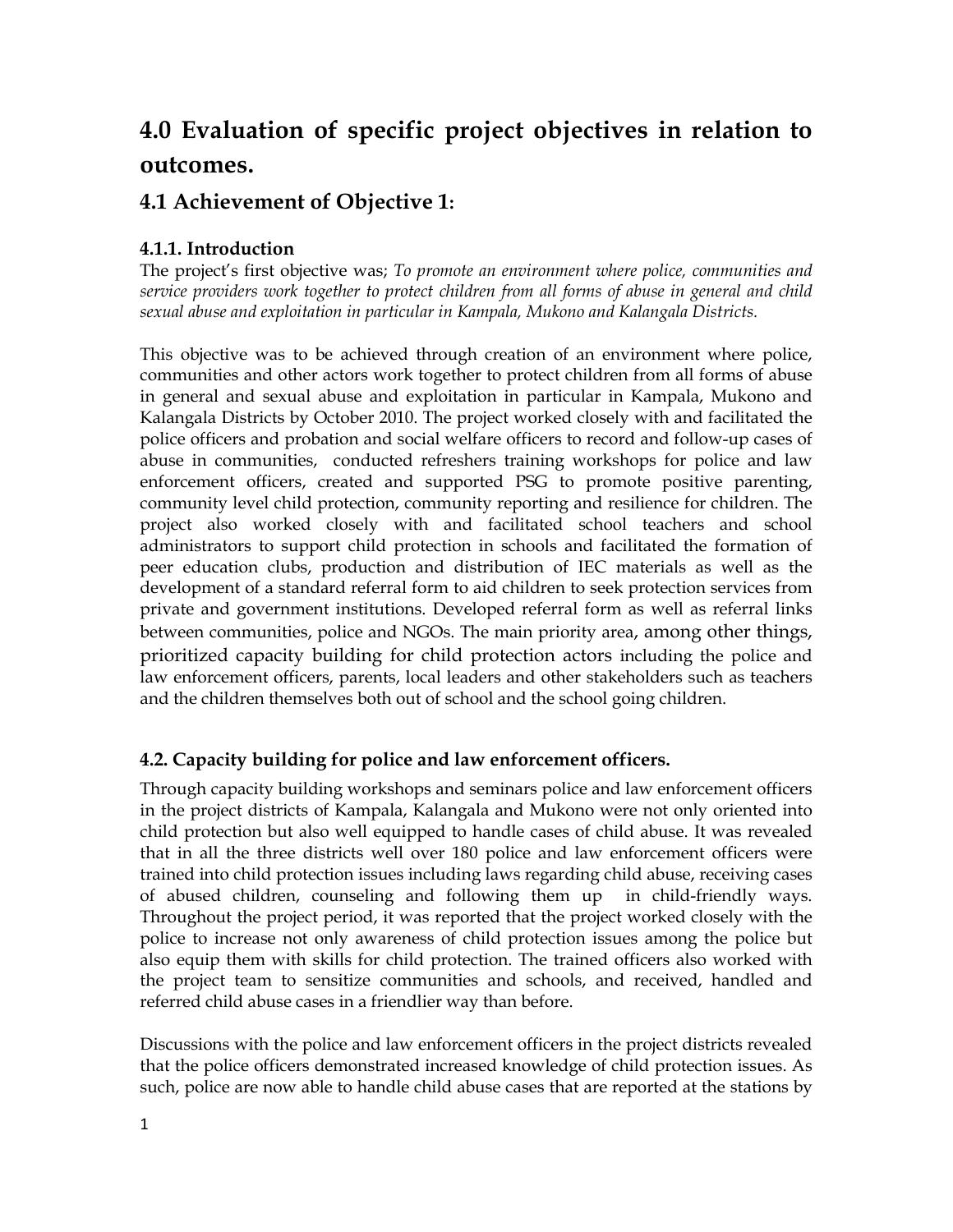the community members, local leaders and any other persons. In some districts such as Kalangala, the working relationship between the project implementation team andthe police was noted to be strong to the extent that the project shared an office with the police. Collaboration and networking was much easier. In fact, the project also facilitated the police officers with transport while following up cases of abused children. The police officers were also, on several occasions called in to facilitate sessions during the refresher trainings and awareness creation for community members and school clubs.<br>As a result of this close collaboration with the police, the capacity of police to bandle As a result of this close collaboration with the police, the capacity of police to handle child abuse cases has improved;

*The training I received from UYDEL on child protection has helped to appreciate issues of child abuse and child protection. I also feel am now well equipped to deal with child abuse; I have got the knowledge, skills and the right attitude to handle child abuse (***Police Officer, Children and Family Protection Unit, Mukono Police***)*

The greatest achievement in this regard is the change in attitude; that police officers now have the right attitude to handling child protection issues. Such revelations are very critical to the success of child protection interventions given the fact that one of the key limitations of the police has, previously, been inability to handle the social side of child abuse cases. Whereas police officers, given their training, are traditionally more leaned towards looking at all cases with a *criminal* eye and therefore handling cases as such, the project has helped to equip them to be able to look at the cases with a ì*social eye*î. Case of abused children reported to police have been counseled, something that was previously hard for police given their training in handling crime. As such, they are able to handle cases with a humane approach;

*As police, the biggest problem is that we are always trained to look at cases as criminal cases. We have been handling the criminal side of child abuse cases. But now, we have received some awareness of the need for psychosocial support services besides the criminal element of these cases (***Police officer, Kalangala Police***)*

*Initially, police didnít know what to do with child protection. Police would even arrest children on minor of ences, but now with sensitization and partnerships with UYDEL, thishas changed (Probation and Social Welfare Officer, Kalangala district)*

2defilement cases reported and received by police between November 2009 and October Although the police have not *matured* to the level of providing psychosocial support, the project has been able to create a network where the police is able to refer cases of abused children for psychosocial support and counseling. In other words, through trainings and sensitization sessions conducted by the project with the police, police have come closer to the communities and are more able to understand and appreciate the need for psychosocial support to abused children and parents whose children have been abused. Statistics from Mukono police station, for example, indicate evidence that all the 2010 were provided with counseling services as revealed in figure 1 below.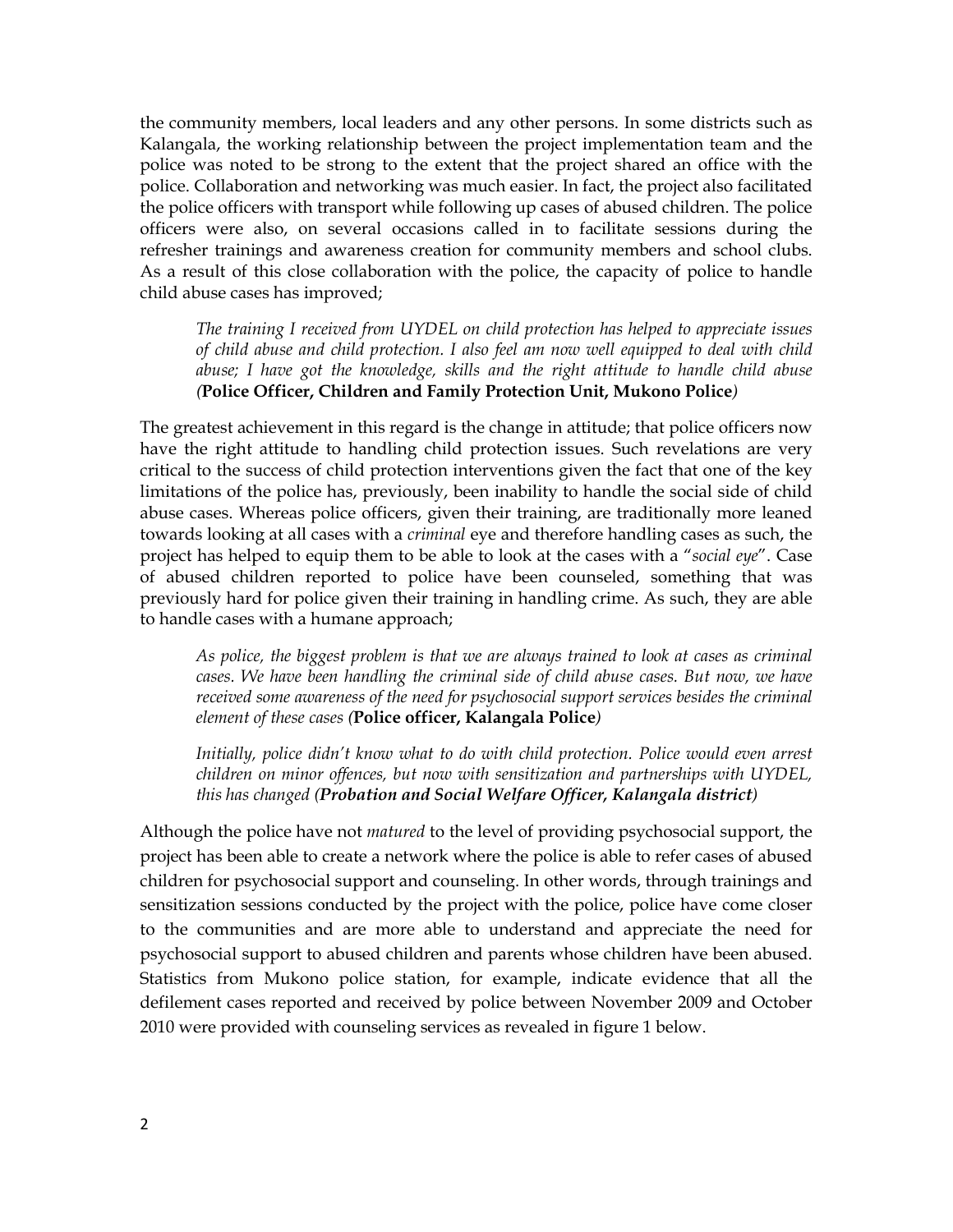**Figure 1: Defilement cases received and provided counseling services at Mukono police station between Nov.2009 and October, 2010.**



### **4.3. Community sensitization and awareness creation.**

 $\omega$  precinct memerics by mone, including the reporting that timely follow up that<br>execution of child abuse cases. They also acted as examples to the rest of the parents in The project has also worked closely with the parents and local leaders to increase their capacity, as key stakeholders, in the protection of children and reverting child abuse in communities. In all the districts visited parent support groups (PSG) have been formed, strengthened and supported through trainings and awareness creation sossions. PSC strengthened and supported through trainings and awareness creation sessions. PSG were created and supported to promote positive parenting, community dialogues on child protection, community reporting and support for abused children. Through Weekly dialogues, 32 parent support groups in 12 communities (20 in Kampala, 6 in Mukono and 6in Kalangala districts; each with an average of 30 members) have been strengthened. Out of the 32 groups (960 parents), 12 groups (360 parents) are actively participating in the economic savings scheme. The others are still in the process of creating group accounts. It is through such activities that parents have also been to generate family income so that they are able to provide for their children to avoid cases of abuse engineered by lack of access to the basic necessities of life. In all the districts visited by the evaluation team and where the project operated, the project has established parent support groups that have become synonymous with UYDEL activities but more importantly with child protection. Challenges (*discussed later*) with PSG notwithstanding, the evaluation team found evidence that these groups are making significant input into protection of children from abuse by *watching over their communities to prevent incidences of abuse,* facilitating the reporting and timely follow-up and the community of good and responsible parenting. It was also revealed that through the trainings organized by the project, the PSG are able to understand issues of child abuse and child protection but more importantly their roles in preventing child abuse and protecting children were visible in their communities;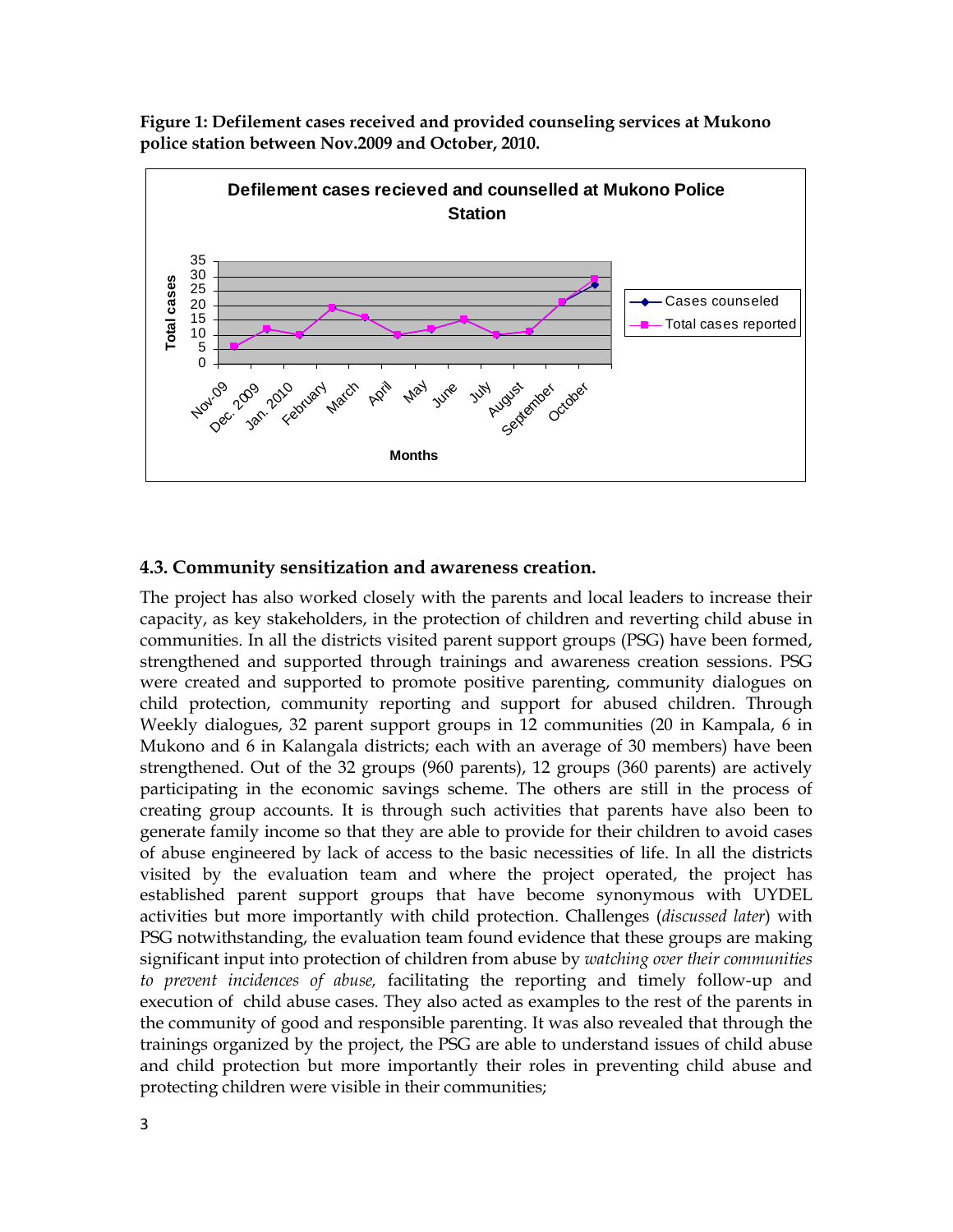*We have been sensitized by the project on issues of child abuse and child protection. The project has equipped us with knowledge on how to what to do when to prevent and support children who are abused. We are also now able to counsel our fellow parents on child abuse. The savings groups help us help each other to meet basic needs for our children (***Members of PSG, Mukono district***)*

*We have received enough information from UYDEL on child abuse and child protection. We are now able to identify and report cases of child abuse within the communities to police stations (***Members of the PSG, Rubaga Division, Kampala***)*

*One of the PSG groups in Rutoboka, Kalangala, community members have been reporting cases of abuse to us on their own (Probation Officer, Kalangala district)*

The project has not only succeeded in creating awareness among the community members and parents in particular, but also succeeded in creating a sense of responsibility on the part of parents as key stakeholders in child protection. From the above revelations, it is evident that the project has built the capacity of the key stakeholders, parents. Evidence of this capacity was more revealed by the police officers who mentioned that the parents have also been able to report cases of child abuse direct to the police;

*Most of the cases we receive are reported by the parents and community members and I think itís because they have been well sensitized by the project. Members of the community are now more vigilant and aware. I think the project has succeeded in creating <sup>a</sup> sense of responsibility among the community members. (***Police Officer, Kalangala**Kalangala district)

*Community members have become more aware about child abuse. We, now, see many people from the community coming to report cases of abuse to us, the police and local leaders (Project Officer-Social Worker, UYDEL Mukono)*

The community members are now able to work with the police officers without any form of fear. The project has succeeded in creating a good working relationship between the community members and the police as one of the key ingredients for successful child protection interventions. The community has been brought closer to the police than ever before through increased sensitisation and awareness creation.

*The working relationship between the police and the public has improved, thanks to ef orts by the project. Through workshops and community sensitization activities that we participate in, the community members have now learnt that they can come and report to police without fear at all (***Police Officer, Child and Family Unit, Mukono police station***)*

### **4.4. Capacity building for school teachers**

Studies have indicated that schools, teachers and pupils/students have significant roles to play in the fight against child sexual abuse. Indeed in Uganda, the school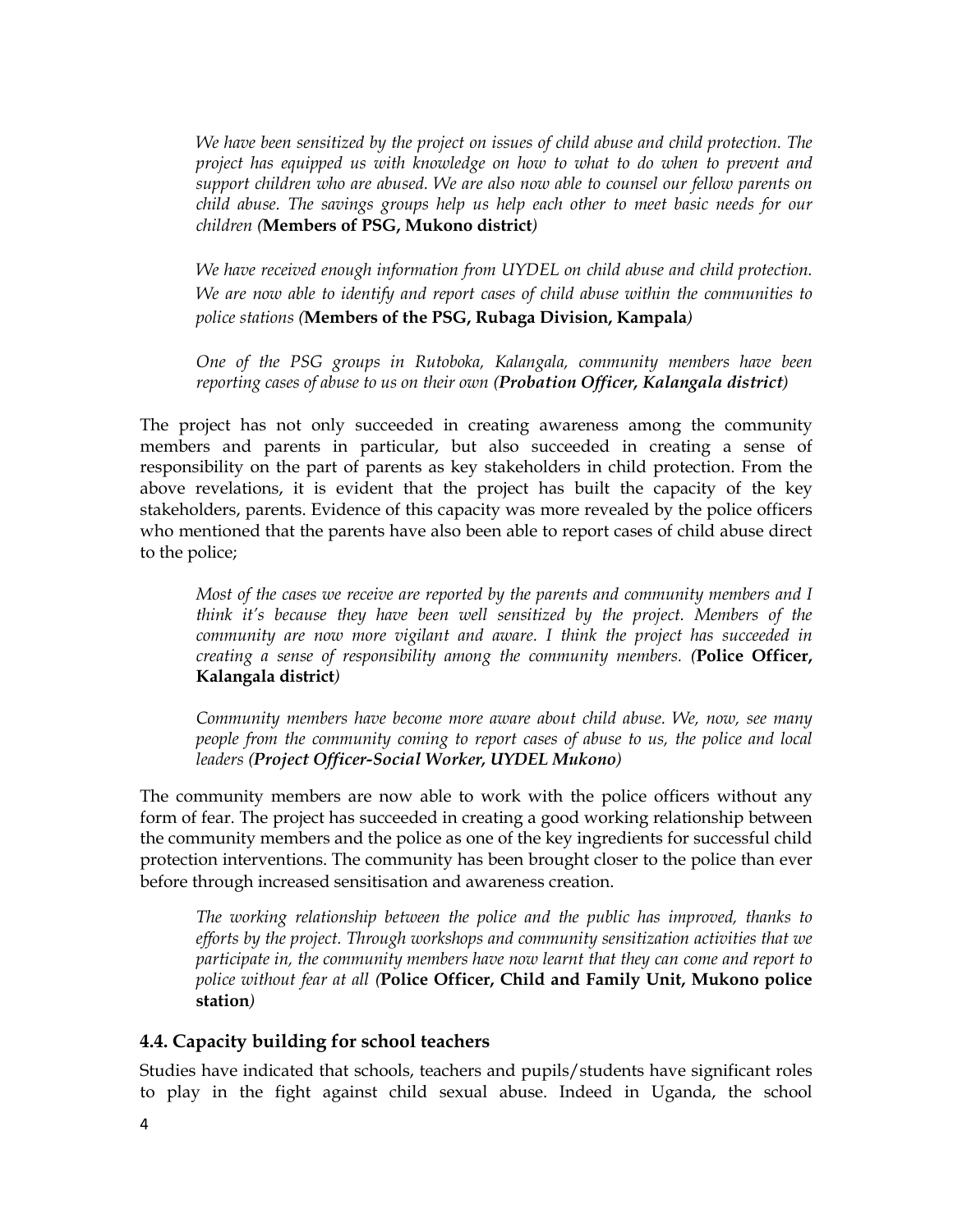environment is increasingly becoming a source of child sexual abuse. The same environment can also be used to prevent child sexual abuse. For child protection interventions to be successful, the childrenís school environment must be the center of attention for such interventions. Actors within such an environment must be made aware of their roles and responsibilities towards the protection of children. In line with the above, the project worked closely with schools, including school administrators, teachers and pupils to ophance child protection. In all the districts where the project was teachers and pupils to enhance child protection. In all the districts where the project was implemented, the project had strong activities in schools including awareness creation activities in school clubs. One of the main activities that the project undertook in schools was training of teachers to acquire skills in identification of vulnerable children, counseling the abused children and referring the abused children to service points. As a counseling the abused children and referring the abused children to service points. As a result of the activities of the project in schools, discussions with teachers in schools visited indicate that the teachers are not only aware of their roles and responsibilities to protect children but they have also become important actors in the protection of children. Discussions with teachers highlighted an improved capacity among the teachers in handling child abuse in schools and beyond;

*I have attended more than two training sessions organized by UYDEL in a period of four months about child abuse. We were taught about forms of child abuse, the types, where to report such cases and how to counsel these children who are abused. We support awareness activities as club patrons where children learn more about child sexual abuse and how to protect themselves. (***Teacher, Kasule Memorial High School, Mukono district***)*

*I have attended several trainings organized by UYDEL and I have been equipped with skills on how to identify abused children, counseling them and referring them to places where they can get more help. I have also been able to sensitize the children, during school assembly, about child abuse and how they can protect themselves (Deputy* **Head teacher, Tristar High School Mukono district***)*

As a result of the activities of teachers and head teachers in schools, it was reported that children are now free to report cases of abuse to the teachers and head teachers or school administrators. In schools where the project has been operating, the project has been able to create a conducive environment where the vice of child abuse has been fought.<br>But more importantly the involvement of school administrators has increased the more importantly the involvement of school administrators has increased the confidence of children to report cases of abuse:

*Children now are free to report cases of abuse either by teachers, students themselves or even by members of the community. Girls now report to us if the male teachers harass them sexually or even other members in the community involving boda boda riders and we take action (***Deputy Head Teacher, Tristar High School, Mukono***)*

 $\overline{D}$ Such revelations indicate that children are now moreconfident to report cases of abuse because the school environment is favoring such bold actions. This is one ofthe key and greates are sensor environment to involving such some actions. This great successes registered by the project over the last two years.

# **4.5. Capacity building for school pupils/students.** The

The project did not only strengthen the capacity of the school administrators and teachers but also created awareness among the school-going children. Through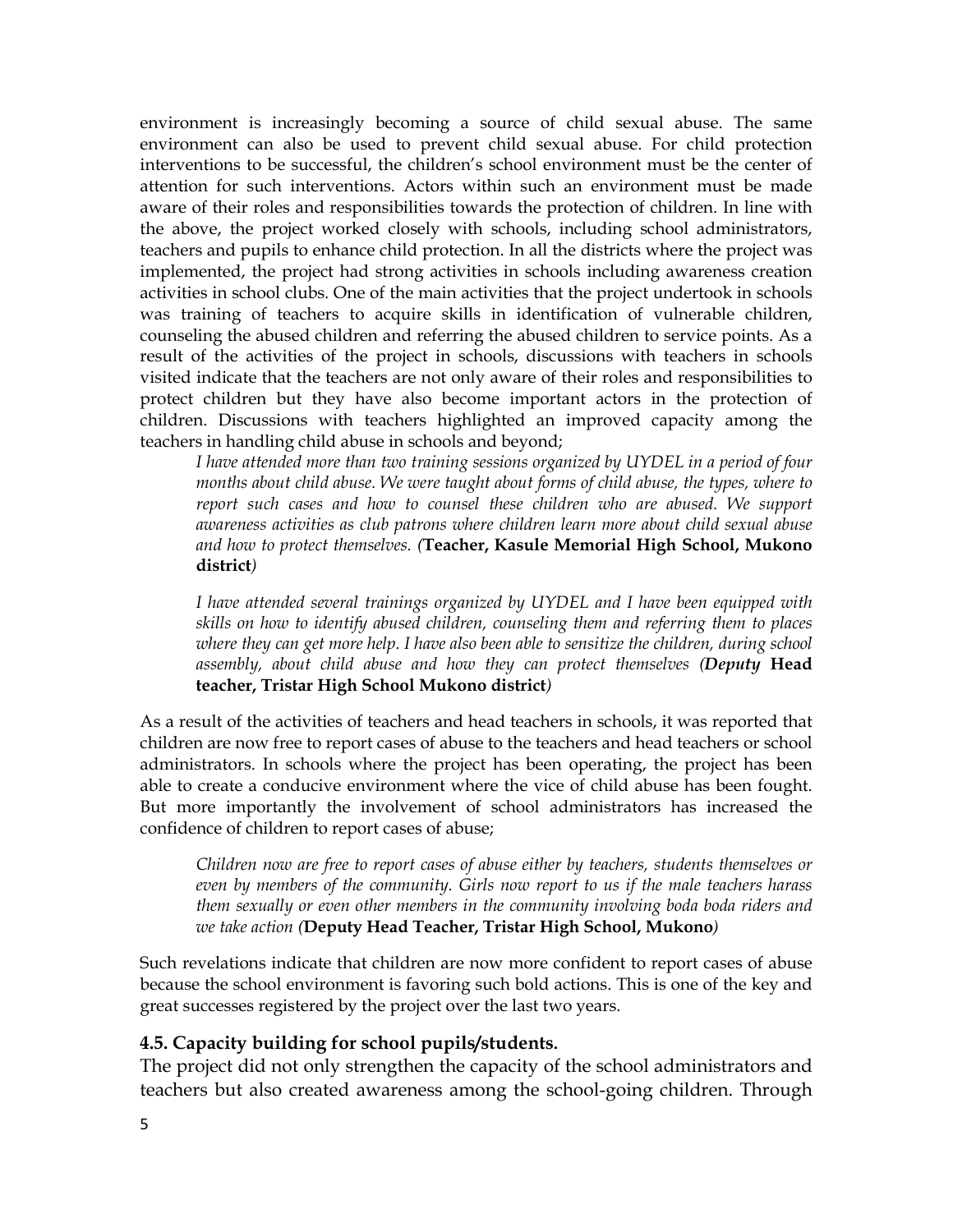the formation of school clubs, the school children were facilitated to engage in are remained by sensor energy are sensor enhanced were negatived to engage in increase their engagement in the prevention of abuse. Over 32 child-led school clubs (each with 30 members on average), were strengthened by the project and anetwork of over 960 peer educators established. Pupils in these schools were facilitated to participate in debate on child abuse, talk shows/discussions, music, dance and drama competitions, essay writing and art competitions on issues of child sexual abuse. With regard to school competitions, two annual competitions on issues of child abuse were organized and 23 schools participated where more than 1,000 students were sensitized on sexual abuse and child protection issues.

The school clubs had a patron, who in most cases was either the head teacher or any senior teacher in the school responsible for the activities of these clubs. Teachers attached to these clubs provided guidance to the pupils and sensitized children on issues of child abuse. It was also found out that every school, where the project worked, had at least three teachers trained in child protection issues both male and fomale had at least three teachers trained in child protection issues both male and female teachers.

Discussions with the pupils in schools that had formed the school clubs and where the project had its activities indicate that the children had become confident in reporting cases of child abuse, but more importantly they had become more aware about the possible ways of avoiding abuse by learning the potential sources/causes of abuse and also how to help those who have been abused. The pupils were more confident and at least knew that any cases of abuse should be reported to the police, school teachers, parents and local leaders: parents and local leaders;

*We have a childrenís rights club in our school. Among other things we undertake debating, and we have been taught about childrenís rights in this club. So, as children, we ensure that children do not sexually abuse their fellow children and also teachers do not sexually abuse children. We told girls to stop taking books to teachersí houses (***FGD, Membersof Child Rights Club, Kinyamira Primary School, Kalangala***)*

*Through our school club, we have learnt about child rights and child abuse and also our roles as students. We feel more confident to report cases of child abuse, and I also feel that through the trainings by UYDEL the communityís attitude towards child abuse is positive (***FGD Participant, Strive High School, Kawala, Rubaga division Kampala***)*

find protection. As such, the emitter have become more connuent in reporting abase<br>to the relevant authorities. Discussions with the school teachers and administrators From the above, it is clear that the most visible achievement of the project with school children is that the project has increased childrenís awareness about child abuse and child protection. As such, the children have become more confident in reporting abuse corroborate the findings from the discussions with the pupils/students. The teachers, the evolucion team talked to mentioned that the children (pupils had become more the evaluation team talked to, mentioned that the children/pupils had become more are commissed come matter to meet the above that the commissive present and child sexual abuse: and were more confident in reporting cases of abuse involving teachers and other fellow pupils.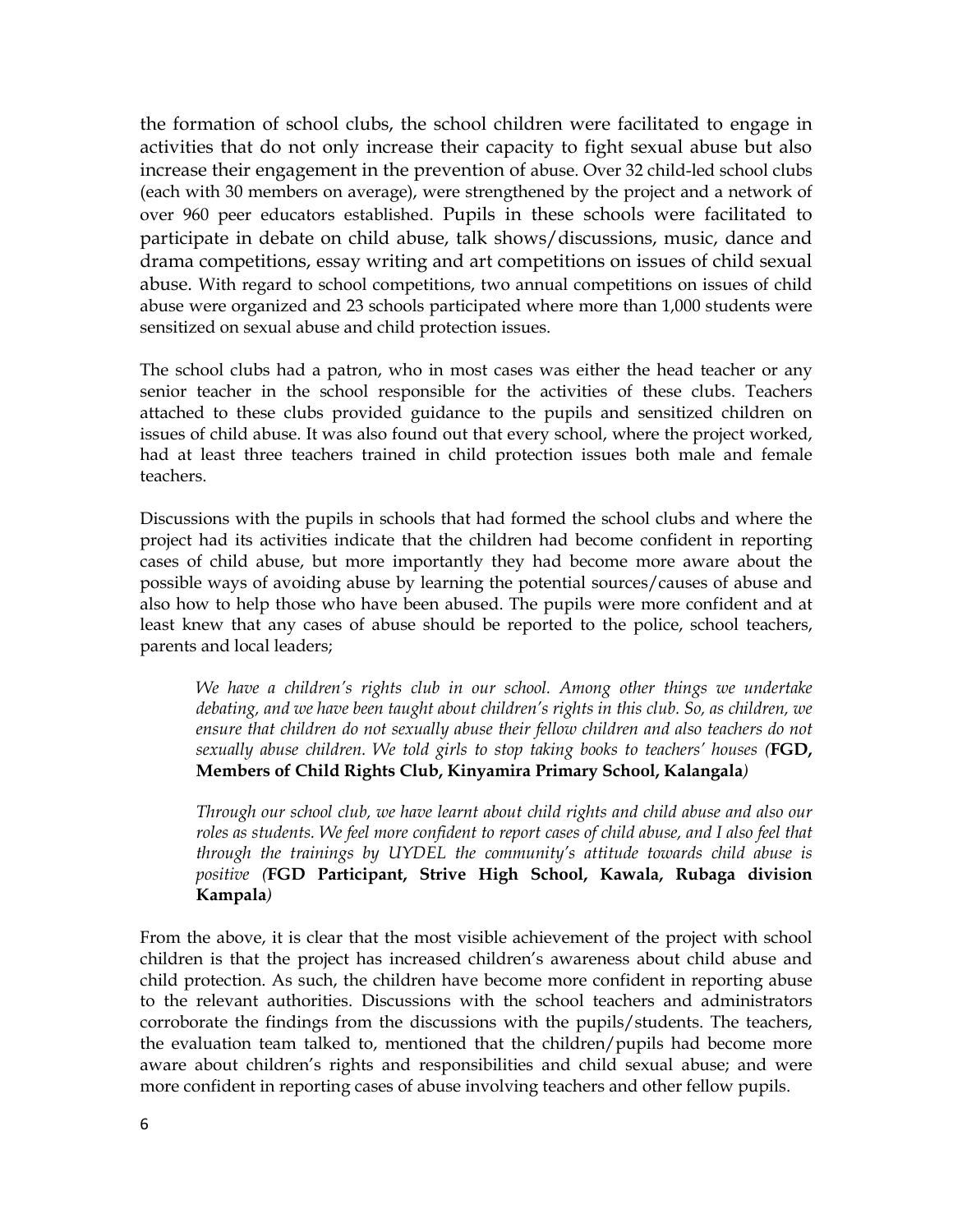*As a result of UYDEL activities in our school, children have become more aware about child abuse. They report to us whenever they feel sexually harassed. I can say they are now more confident and we also now understand how to receive and counsel them. For example, last year, a male teacher confiscated a girlsí phone and he started demanding sex from her before she could* receive her phone back. So the girl came and reported to me and we took the necessary action. The teacher was made to apologize and this served as an example for others. If it was not that UYDEL *had sensitized them, I do not think she would have reported and most likely the teacher would have abused her. So we thank UYDEL for the sensitization of our children (Deputy Head Teacher, Tristar High School, Mukono)*

Although this appears an isolated incident, the evidence from this evaluation indicates that there is increased awareness on child abuse and child protection. In all the districts visited, the evidence pointed to a general sense ofresponsibility especially on the part of children with regard to capacity to reporting abuse.

### **4.6. Training and support for out-of school peer educators**

As an avenue to empower the children with skills and information on child abuse and child protection, the project facilitated the training of out of school children as peer educators. These peer educators in turn assist in reaching out to other children in the community with information on child abuse. They act as a link between the project and the other children in the community especially on issues of child sexual abuse. The project, through trainings, drama shows, life skills trainings has built the capacity of the peer educators to help carry on the message of child protection to other children. From the project documents, it was established that during 5-day training workshops, 180 out of school peer educators (100 in Kampala, 60 in Mukono and 20 in Kalangala) were trained in peer education and equipped with information, skills and knowledge on child abused in performanced that equipped with the continuously shall that the vectors have learnt abuse. Discussions with the peer educators revealed that the peer educators have learnt as as *B* B B Castrollow that the poet called the called that the poet called the collection of the reach out to other children/ youths in the community;

*We have been sensitized on issues of child abuse and we are also given IEC materials to distribute to other people in the community (***FGD, Peer educators Mukono district***)*

It is through such avenues that the project has been able to make inroads in the community sensitizing the community about child abuse and particularly child sexual abuse. Such avenues are also critical components for sustainability of the project benefits.

### **4.7. Using the peer educators to create awareness on child abuse**

a The peer educators have been used to create awareness about child abuse through music and drama. For example, over 305 children (250 in Kampala and 55 in Mukono) competed in creating and presenting songs, plays, poems and answering quiz questions on child protection, with messages on child sexual abuse and other issues such as HIV/AIDS, alcohol and drug abuse and child trafficking that have an effect on child protection. It was revealed from the project progress reports that, in 2009 and 2010, two music, dance and drama competitions were organized to sensitize over 1,170 children.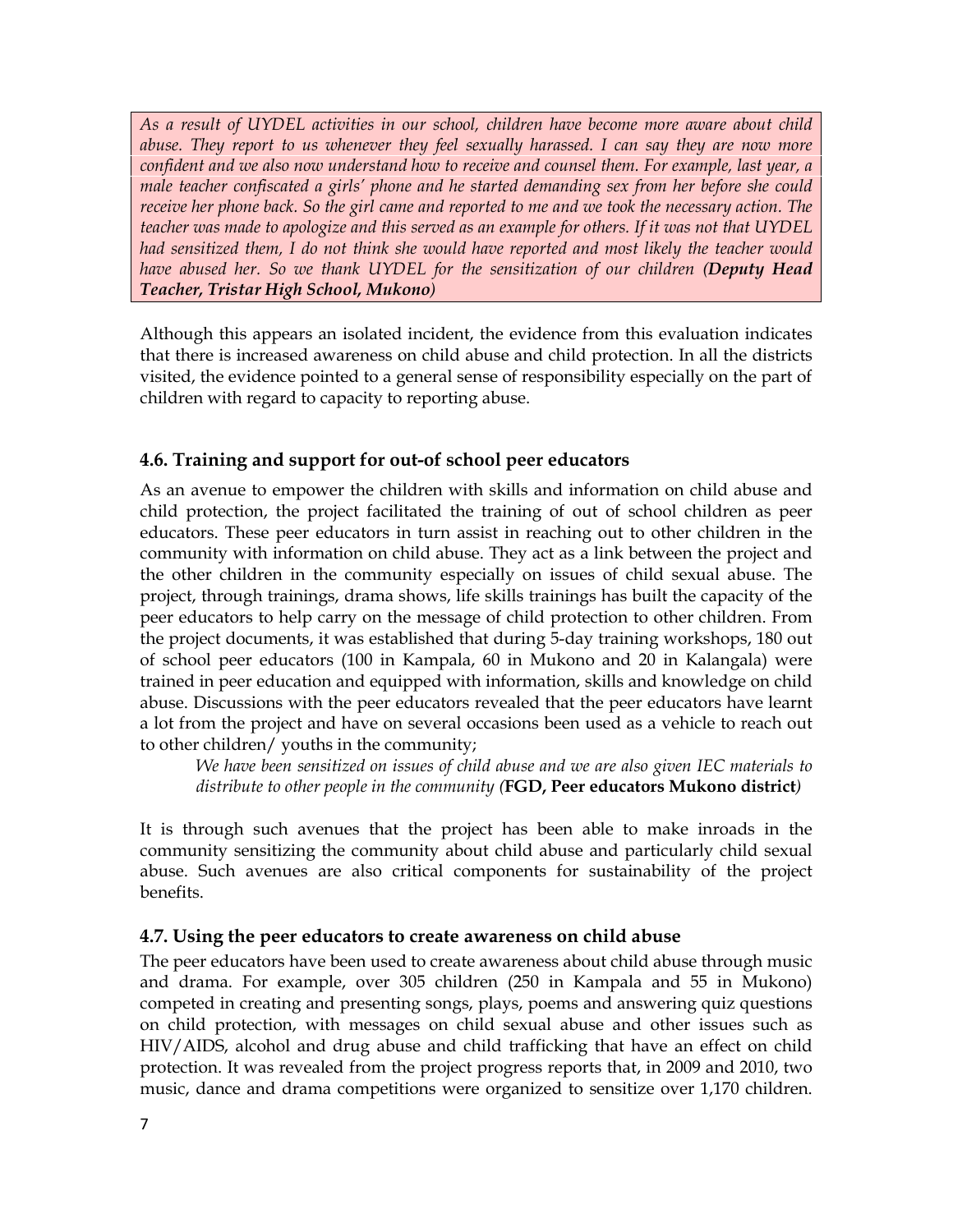These competitions were organized under the themes: *ìIt is everyoneís responsibility to protect children from abuse, have you done your part?î* (in 2009) and *ìknow your rights, speak out, and prevent child sexual abuseî* in 2010*.* The same drama were shown in 17 slum communities and dialogues with over 1,000 community members were conducted on issues of protecting children from abuse. Also through the peer educators, it was revealed that over 129 girls who suffered sexual abuse participated in art therapy activities using jewelry making to encourage disclosure of abuse. Code named "jewell" girls<sup>2</sup> they participated in three community radio talk shows that were aired on one local station and encouraged their peers to speak out on sexual abuse. Over 63 of the peer educators participated in advocacy events-*International day of the African child, international day against child labour, national orphans and vulnerable childrenís conference, International Childrenís conference-Geneva and the Uganda national pediatrics conferences)-* wherewhere rights of children were promoted.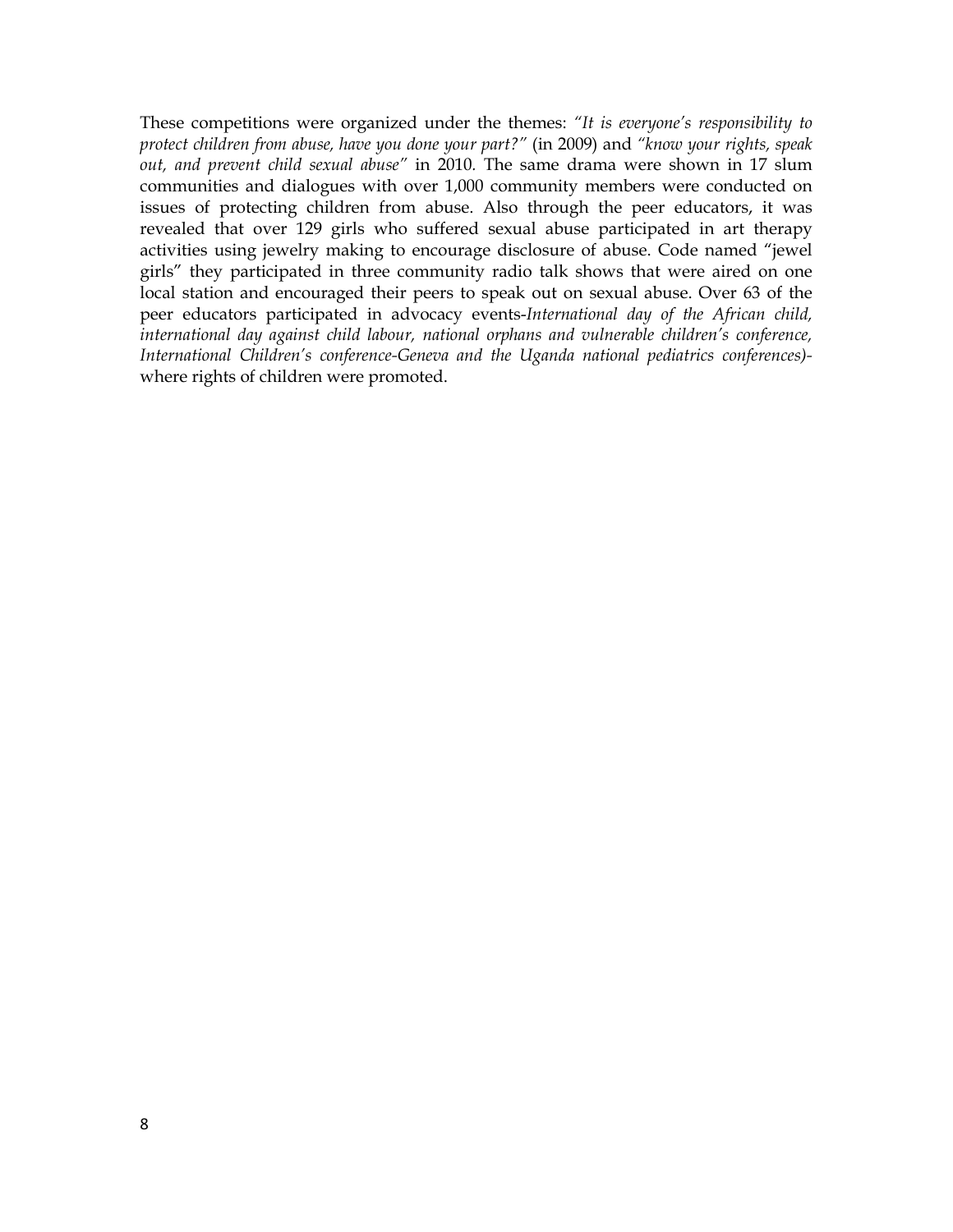# **5.0 Achievement of project objective <sup>2</sup>.**

### **5.1. Introduction**

The projectís second objective was: *To facilitate the provision of medical, legal temporary shelter and psycho-social support services for abused children in a coordinated and ef ective manner in Kampala, Kalangala and Mukono Districts by October 2010.*

To achieve the above objective, a host of intervention activities were implemented by the project. The project facilitated life planning skills training sessions for in-school and out of school children to enable them make better life choices to protect themselves from abuse. The project also facilitated training workshops for children peer educators to raise awareness about child protection through peer-led activities and worked closely with police, teachers and parents to provide counselling and other psycho-social support to children at police stations, communities, schools and UYDEL centres, who have faced abused. The project also facilitated education talk shows at UYDEL rehabilitation dropin centres for out of school children and in school child link clubs, conduct inter-school drama competitions to sensitise children about child protection issues, facilitate children access medical services, conduct home visits, resettlement and reintegration of rehabilitated children back with their families and communities.

### **5.2 Provision of psychosocial support**

The project facilitated the provision of psychosocial support to 371 abused children and children in risky situations. Behavioral change sessions were conducted, life skills training, counseling, peer support (for in school and out of school children) were provided for children both abused and in risky situations. Other forms of support included medical support, temporary shelter mainly in Kawempe, basic needs (food, clothing o t.c.) reformal sorvices and support (transport medical report oscort and local clothing e.t.c.), referral services and support (transport, medical report, escort and legal advice) to attend court sessions as illustrated below;

| <b>Operatio</b> | <b>Total</b> | <b>Counselli</b> | Info  | <b>Life</b> | Peer  | <b>Medical</b> | <b>Temp</b>  | Voc.     | <b>Rese</b> | <b>Sch. Clubs</b> | <b>Refer</b> | Legal   |
|-----------------|--------------|------------------|-------|-------------|-------|----------------|--------------|----------|-------------|-------------------|--------------|---------|
| n area          | cases        | ng               | sessi | skills      | Educ. | care           | shelt        | skills   | ttled       | peer groups       | red          | support |
|                 |              |                  | ons   |             |       |                | er           | traini   |             |                   |              |         |
|                 |              |                  |       |             |       |                |              | ng       |             |                   |              |         |
| Kawempe         | 171          | 127              | 467   | 305         | 60    | 60             | 76           | 68       | 27          | 450               | 51           | 19      |
| Rubaga          | 92           | 55               | 129   | 91          | 40    | 14             | 12           | 45       | 20          | 650               | 14           | 4       |
| Mukono          | 108          | 56               | 60    | 92          | 60    | 12             | $\mathbf{0}$ | 15       | 5           | 353               | 35           | 11      |
| Kalangala       | 113          | 97               | 25    | 0           | 20    | 21             | $\Omega$     | $\Omega$ | 2           | 280               | 58           | 32      |
| <b>Totals</b>   | 484          | 230              | 681   | 488         | 180   | 107            | 88           | 128      | 54          | 1,733             | 67           | 66      |

**Table 2: showing number of children and services provided 2009-2010 TotalCounselliInfoLifePeerTempRese**

*Source: Project Progress report, October, 2010*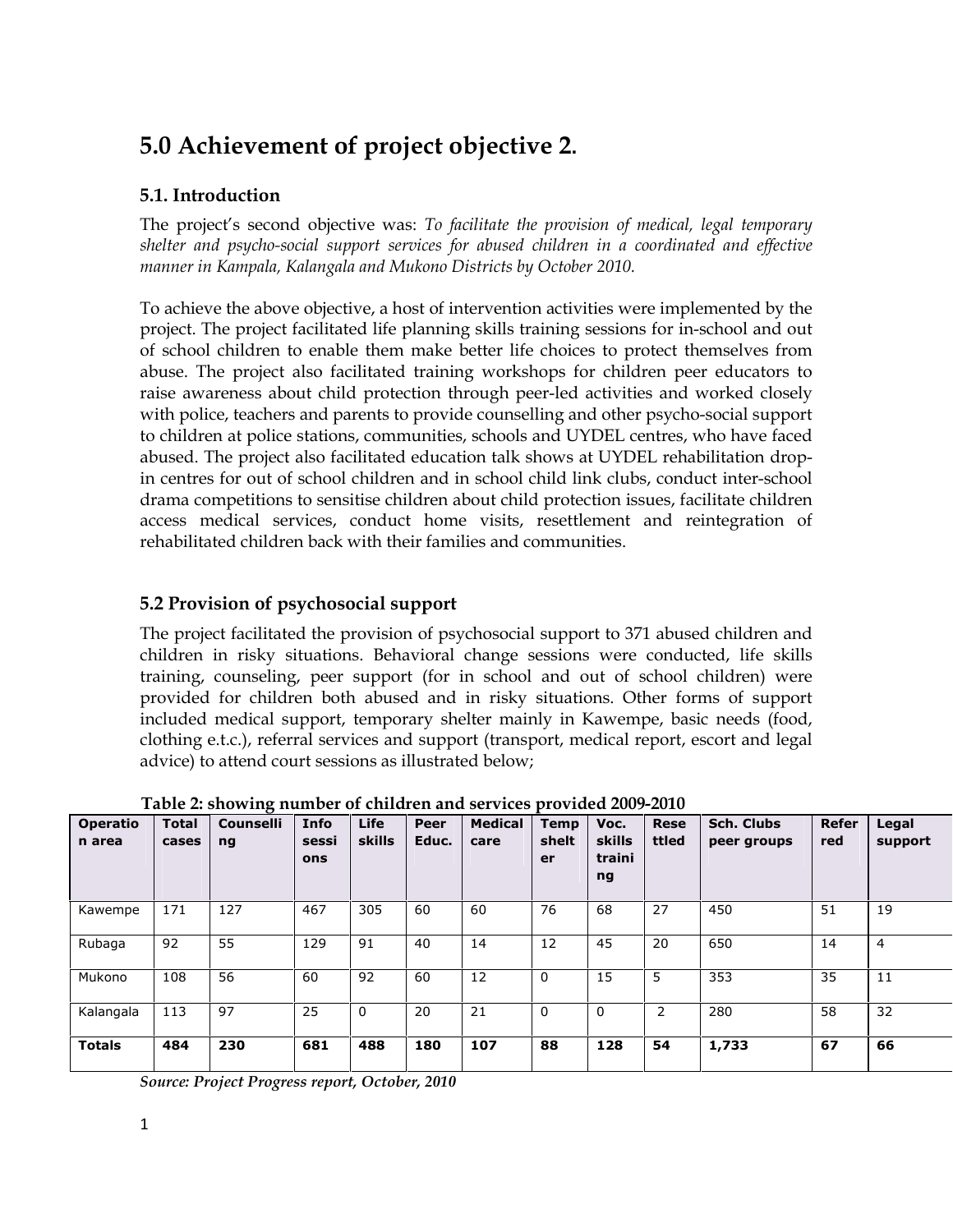With a target of 200, the project surpassed this target and provided services to over 484 children. Out of 484 cases of child abuse handled (371 for year 1,113 for year 2): Not all the cases were sexual abuse, but the organisation received and handled other cases of violence such as severe beating and serious malnutrition that were too extreme to ignore. Other children that participated in information sessions were atrisk of abuse due to situations of poverty, school drop-out and HIV affected families.

### **5.3. Life skills training**

Through life skills trainings, the children were able to acquire the necessary skills to enable them survive within the broader environment, get better employment than child labour and exploitative activities. Life and vocational skills training has been part of UYDELís efforts to rehabilitate and reintegrate out of school young people in abusive and exploitative circumstances. Through 5-10-day workshops, code named ì*street smart*î 488 children were provided with knowledge and skills on decision making, recognizing and coping with sexual abuse and exploitation, problem solving, critical thinking, life planning and effective communication among others. As a result of these activities, the beneficiaries were able to acquire skills for self-awareness, decision making, identifying and avoiding abuse, communication skills to report to relevant authorities when abuse happens and coping skills to withstand difficult situations including sexual abuse. This approach rhymes particularly well with the current approach of child empowerment.<br>Under this approach children are empowered with information regarding their reles in Under this approach, children are empowered with information regarding their roles in preventing their own abuse.

### **5.4 Distribution of IEC Materials**

The project designed and distributed tailor-made IEC materials on child abuse and child protection. Although the exact number could not be easily established, the printed materials were made available in the communities, schools, police stations and any other public places where the information on child protection could be well conveyed to the targeted audience. In all the discussions conducted with the different stakeholders, it was revealed that the IEC materials had an impact in terms of creating more awareness about child abuse and child protection.

*We receive posters, (IEC) materials from UYDEL and we distribute to the communities. In fact some parents abuse children outof ignorance, so the posters are helping to inform them that child abuse is dangerous and bad (Teachers, Mary Learning Community Center/ School, Rubaga division).*

ne evaluation team from makono police makate that the name of cases reported<br>have increased, as well as cases investigated, referred and taken to court as well as those The distribution of IEC materials alongside sensitization and awareness campaigns have increased the community response to child abuse as revealed in the increase in the number of abuse cases reported to police over the project period. Returns looked at by the evaluation team from Mukono police indicate that the number of cases reported convicted.

### **5.5. Development of a standard referral format**

Child protection requires concerted efforts. However these efforts must be well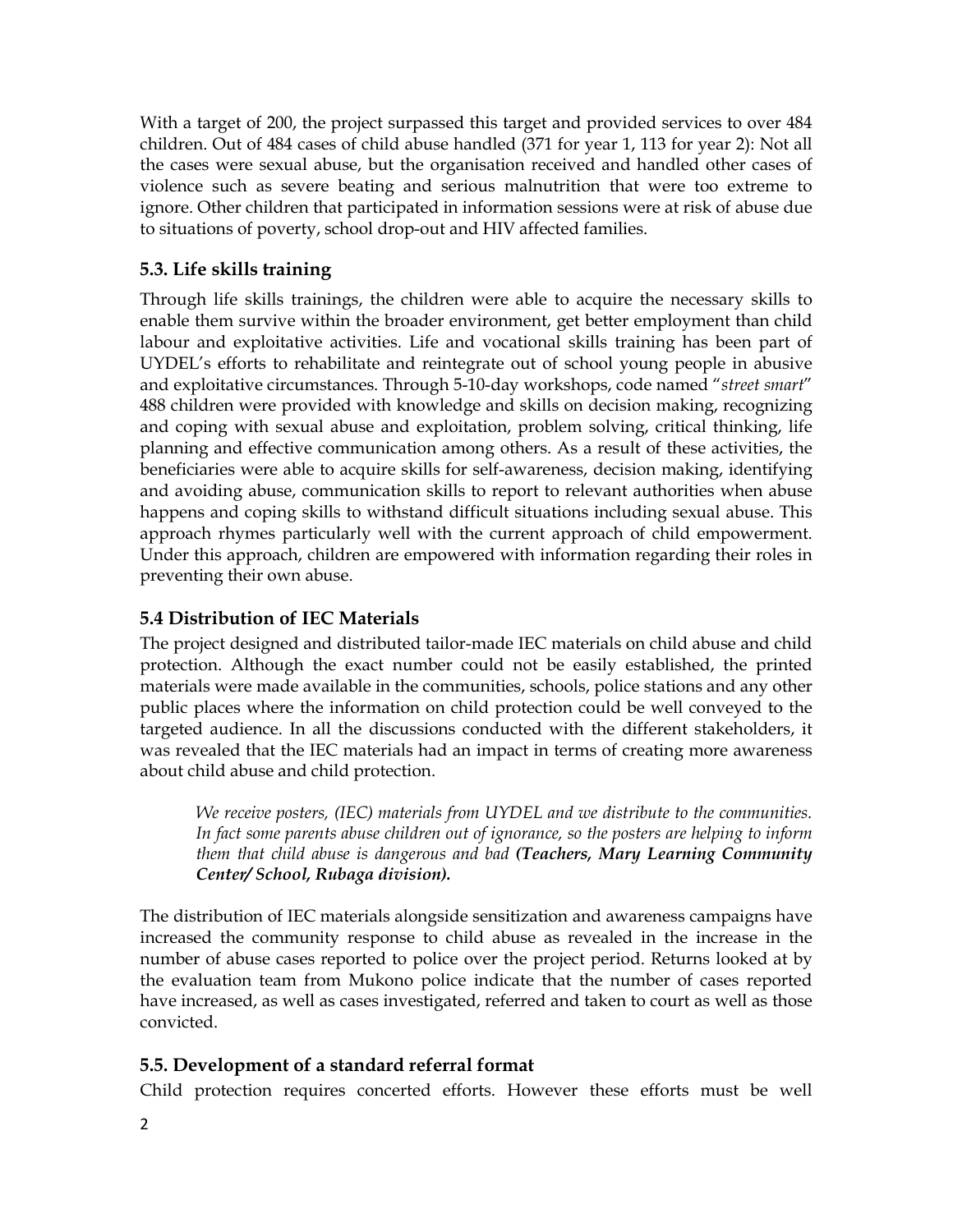coordinated involving all stakeholders. In all the districts where the project was implemented, the project involved partners such as the police, health centers, local CSOs and the health service providers mainly health centers. Therefore an effective and harmonized referral system is very critical for all the players. UYDEL subsequently came up with the standard referral form that was used by the different partners at different levels. It is this referral system that has also increased the record keeping component of the project. This referral system has also facilitated easy follow- up of abuse cases as well as documentation. This referral system has also increased the working relationships between the stakeholders such as the police, NGOs, the health centers, and the project. *UYDEL*

 *has actually helped us improve on our record keeping. We have data on all cases of abuse receive here. We know where we refer our cases and follow-up is easy since we keep these records (***Police Officer, Kalangala district***)*

Other services provided included provision of temporary shelter for abused children and facilitation of witnesses to attend court cases where they are required. Facilitation is usually in form of transportation. In some cases, the project also paid for the provision of medical check-up services for abused children for medical evidence required in courts.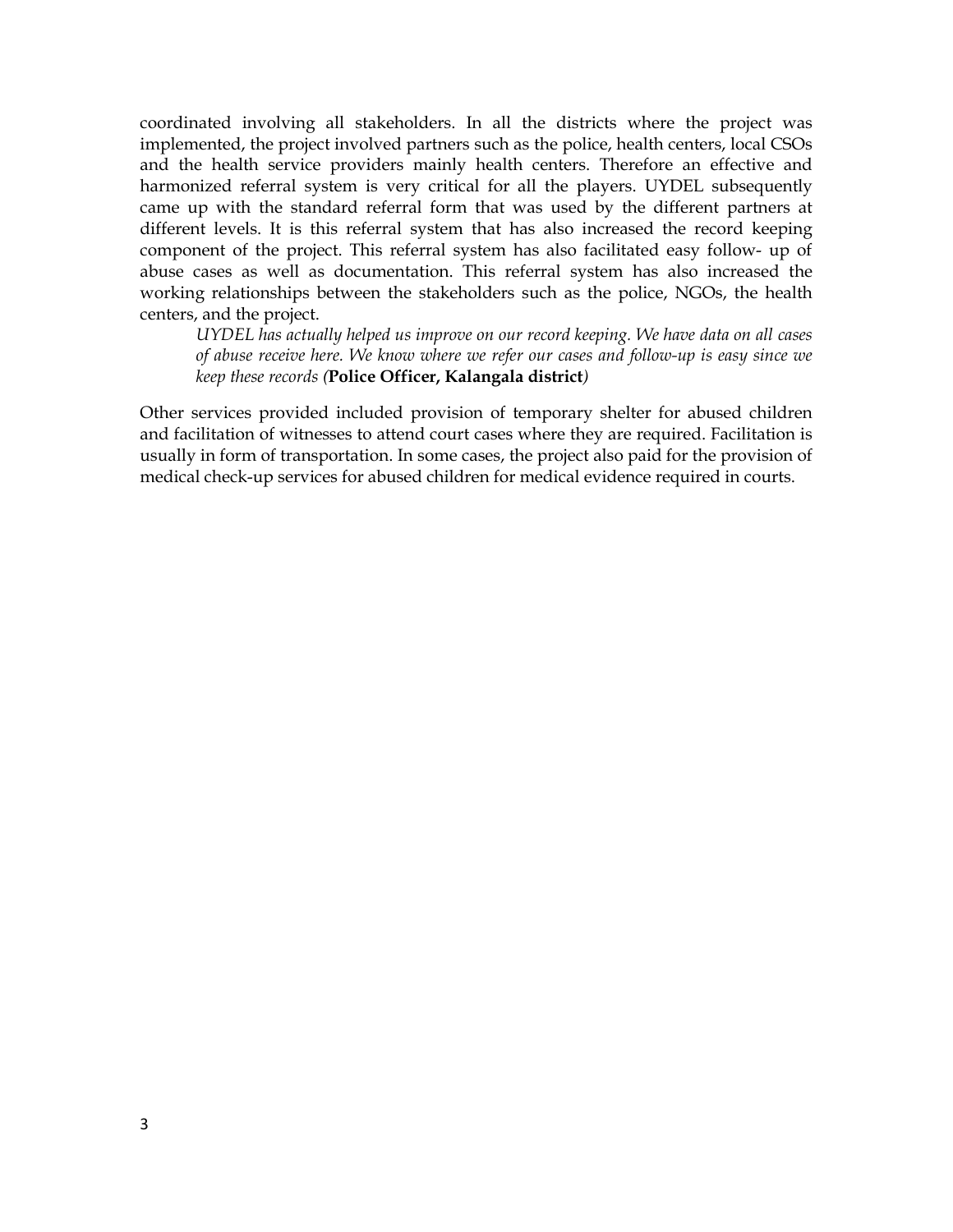#### **6.0PROJECT STRENGTHS AND CHALLENGES**

#### **6.1Best Practices**

#### *6.1.1Partnership and Networking*

The project developed collaborations and partnerships with wide range of institutional partners at local and national levels. The project worked closely and aimed at strengthening the capacity of partners at the different levels. This was achieved through consultations at various levels, capacity building, advocacy and lobbying for services delivery. Collaborations with the police and law enforcement, parents and local leaders, local government authorities, through the office of the probation and social welfare local government authorities through the office of the probation and social welfare officer and community development officer (CDO) and other CSOs was not only established but also strengthened through regular meetings and partnerships. As a result of the project work, in districts such as Kalangala, UYDEL has been co-opted as a member of the DOVCC, a committee that discusses the issues of orphans and other vulnerable children including the abused children. In particular, the referral approach that was promoted by the project relied more on the strength of this partnership at all levels. Through the networks and partnerships, the project was able to generate support from other stakeholders and development partners. The partnerships and networks were found to be particularly important given that child protection requires different forms of expertise. Therefore, forming these partnerships meant that the project was able to tap into the different forms of expertise and skills possessed by different actors for project efficiency and effectiveness.

### **6.1.2. Working with communities.**

The project interventions have been largely implemented in close contact with the community members. It was realised that working with the communities and linking them to sources of support including CSOs and the local governments mainly the office of the probation and social welfare as well as the police, makes it easier to build sustainable networks. This means that the community members would still be able to engage other actors such as the police even when the program has long ended. One lesson that can be drawn from this is that when the community isinvolved, it increases ownership of interventions.

ac The evaluation team found that one of the best practices for this project was community engagement through the parent support groups. The PSGs were facilitated through trainings and awareness creation sessions to not only engage the communities in discussion on child protection, but also enhancing economic empowerment to improve household capacity to provide basic needs. Some of these groups like Kanyanya used their savings to revive their businesses when they were demolished due to road construction. In Nakulabye, the group was facilitated to engage in group catering business while in Mukono the groups were facilitated to engage in joint sand selling activities. These are critical for cohesion, preventing domestic violence, providing basic needs and also for giving positive empowerment examples to other parents in the community. Thus tackling root causes of child abuse like poverty, domestic violence, and ignorance. Besides, this approach is also you critical for creation of a strong force in and ignorance. Besides, this approach is also very critical for creation of a strong force in communities where each one polices the other and care for all children as their own.<br>These groups have bank accounts and oven moot without UNDEL which is a strong These groups have bank accounts and even meet without UYDEL which is a strong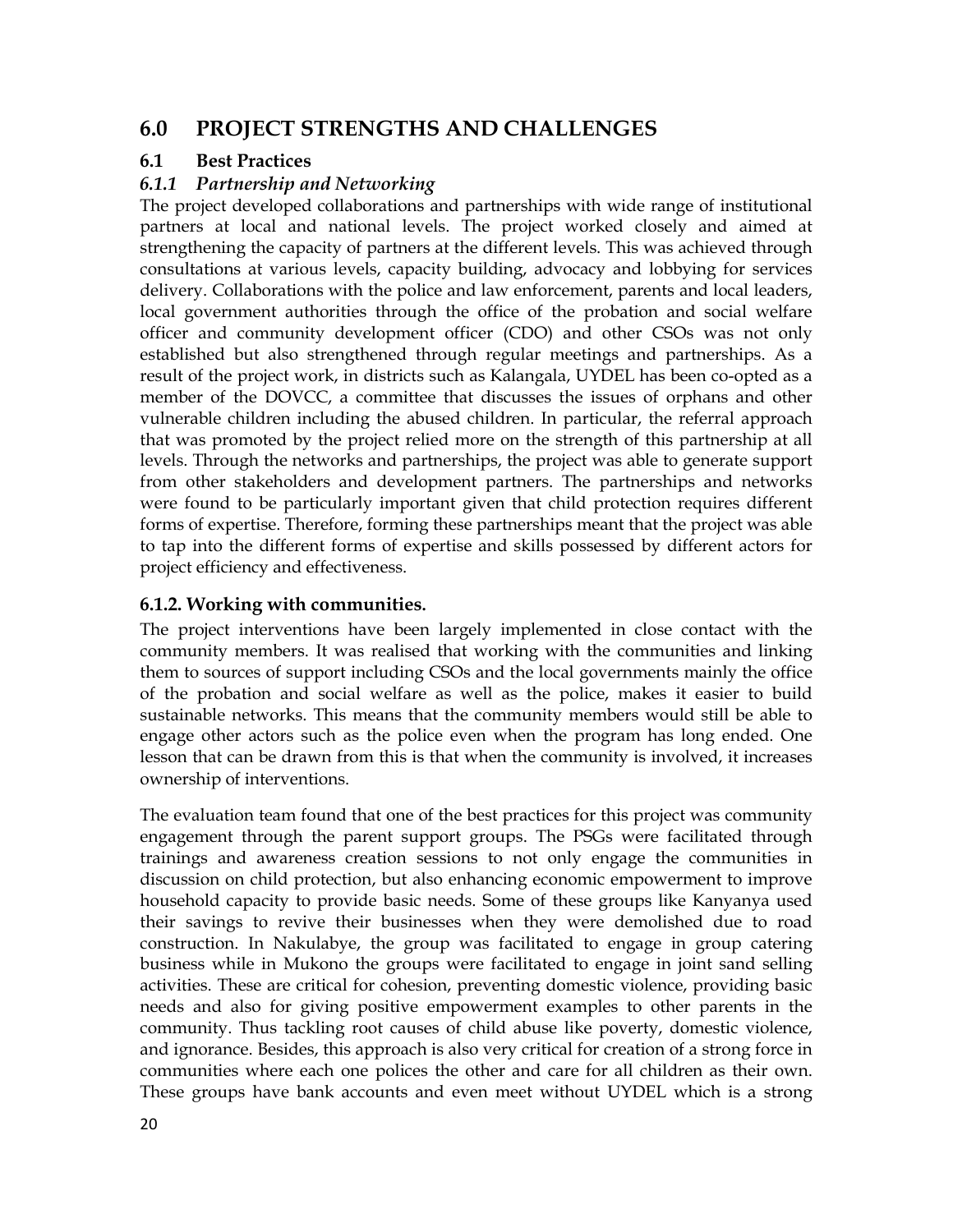sustainability component.

## **6.1.3. Child participation**

Childrenís realities must be the starting point for any development initiative that seeks to improve the lives of children. Child participation encompasses, among others, children having a voice and being heard in a meaningful way. If honored and done right, child participation influences decision-making and creates change8. The project was premised under the major influence of child participation. Children were allowed to participate in activities of the project that sought to address child abuse and promote child protection. Evidence of child participation was pronounced under arrangements such as establishment of school clubs, and peer education groups for out of school children. Under these arrangements, students were involved in child-led activities such as music, dance and drama and debating. In some schools in Mukono and Rubaga that the evaluation team visited, the students had developed confidence in reporting cases of abuse to their teachers. Representatives of school clubs, and peer educators were also from time to time invited to attend training sessions organised by the project on child abuse. During these sessions, they were asked to mention what they were sought were the causes of child abuse and suggest possible ways of addressing abuse from their own perspective. From the face value, this appears to have been critical in ensuring child participation. However, there is no ovidence to indicate that their views were incorporated in the overall there is no evidence to indicate that their views were incorporated in the overall design of the project. Nonetheless, it remains critical for project success.

## **6.2. Project Challenges**

Despite the strengths in the project, through discussions with the relevant stakeholders, especially at the implementation level a number of program challenges were especially at the implementation level, a number of program challenges were mentioned.

### **6.2.1 Project duration.**

21 duration of this project was two years; 2008-2010, which was a short time in view of Child protection is one of the most critical challenges facing development partners and governments in the world. Studies have revealed that child protection requires interventions that build the capacity of all stakeholders/actors at all levels. Interventions must ensure community sensitization, awareness creation; capacity building and direct support services require a substantial amount of time to be able to have a lasting impact.<br>The duration of this project was two years: 2008-2010, which was a short time in view of the wide project components and the subsequent project outcomes. UYDEL had to work with partners such as the parents, teachers, peer educators, police most of whom had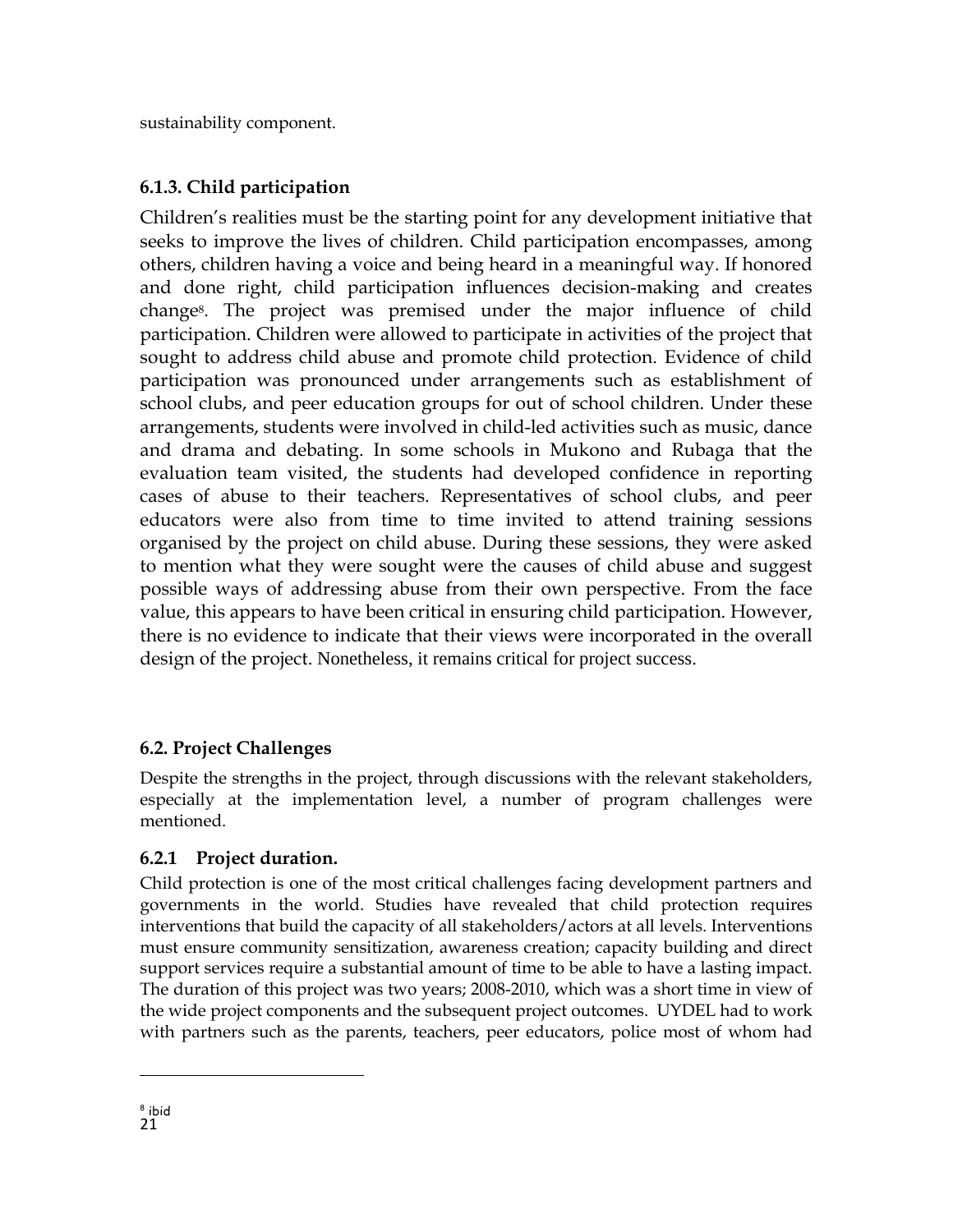limited capacity, which necessitated strengthening. Strengthening capacity to implement or deliver services takes different time scales and with necessity for flexibility. Working with partners also requires moving almost at the same pace, which can undermine the overall partners also requires the ring almost at the same pace, which can analyzinate the police, especially in following-up cases of abuse require a lot of patience and time to be able to infuse into their priority structures the project interventions. Therefore two years was found to be such a short duration for the project nuclearly interested the years was realid to be structures of other partners like the schools, police among others.

### **6.2.2 UYDEL Capacity**

Whereas the project aimed at building the capacity of the partner institutions such asthe police, parents, schools, UYDELís capacity in terms of staff numbers per district against the volume of work was found to be limited. Particularly in Kalangala, where there was only one person sharing an office with the police with no access to a computer or any only once person comining in our

*I have been managing this project alone here in Kalangala with the police. I have no computer of my own, no access to internet. Sometimes when I want to write a report, I have to borrow a computer for a short while* (**KI, Kalangala district**)

Although the project design was in such a way that it encourages partnerships and collaboration, mainly with the police and law enforcement, more often the partner agencies/institutions also had limited facilities. In such circumstances, the project staff would be overstretched and sometimes made ineffective. It was also revealed that there are components of the project where the UYDEL staff had limited knowledge or capacity to effectively undertake or execute. This was mainly observed in legal protection where cases of child abuse could not be easily followed up by UYDEL staff due to lack of legal expertise. The project would have been well implemented had the legal person been hired to join the team. As such, the project relied more on the referral arrangements to legal organizations, Probation and Social Welfare Officers, the Resident State Attorneys and other law enforcement officers.

### **6.2.3** Capacity of project partners

22 motorcycles. It becomes hard especially for places like Kalangala where public transport Although the project worked closely with other stakeholders such as the police, parents support groups, the schools and other community leaders, there were concerns regarding their capacity to implement project activities. In particular, there were concerns with regard to the capacity of the police to receive cases of abuse and follow-up such cases to completion. It was reported that the police usually have limited facilities to follow-up cases due to limited and or lack of transport facilities such as vehicles or even is very poor. This therefore derails the following up cases to completion and timely prosecution of offenders.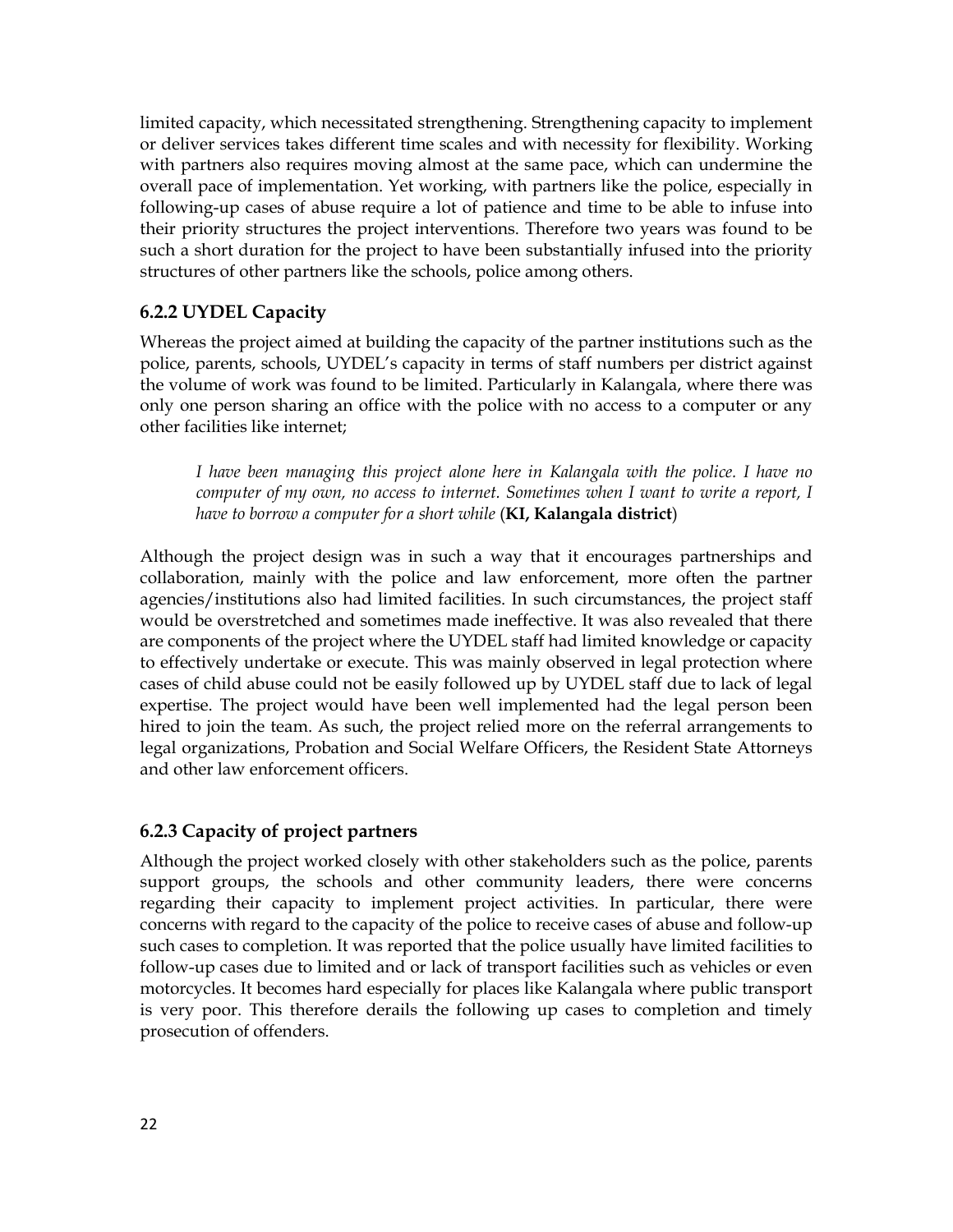### **6.2.4 Managing community and stakeholder expectations**

One of the critical challenges experienced during project implementation is the expectations of different stakeholders. Whereas the program has been credited for increasing the capacity of stakeholders through training sessions and workshops, it was revealed that some stakeholders such as the parents, police had a lot of expectations from the project. Some of the expectations included financial allowances. As such, the participation of these stakeholders was always, most times, tagged to financial expectations:

*Our main challenge with the community members, especially the parent support groups (PSG) was mainly because of their high expectations. You would invite them for the training, but the first thing they would ask you is ìhow much are we getting?î so they would give you their time depending on how you facilitate them financially (Project Officer, UYDEL Kalangala)*

It is important to note that although this didn't necessarily affect the project's success, it was one of the key challenges that the project team had to grapple with. Discussions was one or the neglectance get that the project team mat to grappe with becomes because the with the project implementing team at the district level indicate that this was a common occurrence across the project districts. This in the long term may affect the sustainability of project benefits, more so when the project partners feel they should be facilitated for  $\epsilon$  project continue, increased that the project parameteristic map conclude that the composition of the every other thing that must be done. It was also revealed that the composition of the parents support groups was affected by the constant mobility of members. Parents and other partners such asthe police were constantly shifting and transferred from one place to another, which meant that every time a project activity had to be implemented in the community, new members would be invited. This would imply that training and retraining sessions had to be organized time and again.

### **6.3. Opportunities**

The project interventions are well aligned within the overall international and national frame work on child protection. It suited well within the governmentís five year program plan for the protection of orphans and vulnerable children under the NSPPI-1 2004/5-2009/2010. This means that the project itself presented asignificant opportunity towards the implementation of the government's priority areas in child protection.<br>The project also benefited from the existence of willing partners such as the parent

23 project continuity and sustainability of project benefits. It is also clear from the project The project also benefited from the existence of willing partners such as the parents, teachers, police and law enforcement, CSOs and local leaders. For example, in Mukono agencies such as Noahís Ark, Kyetume Community Based Organisation while in Kampala and Kalangala agencies such as Right to Play in Rubaga, Ssese Child Welfare Revival Ministries and in Kampala, Wakisa Ministries and Refugee Law Project among others have been critical in addressing child abuse. This is particularly important given that child protection requires concerted efforts from all the partners and institutions. As such, the project seized this opportunity and strengthened the capacity of partners in child protection. Such structures and inherent partnerships present an opportunity for target group and target community that the project targeted the most affected communities.

The project substantially engaged the community members through parent support groups drawing from their experiences as key stakeholders in child protection. The23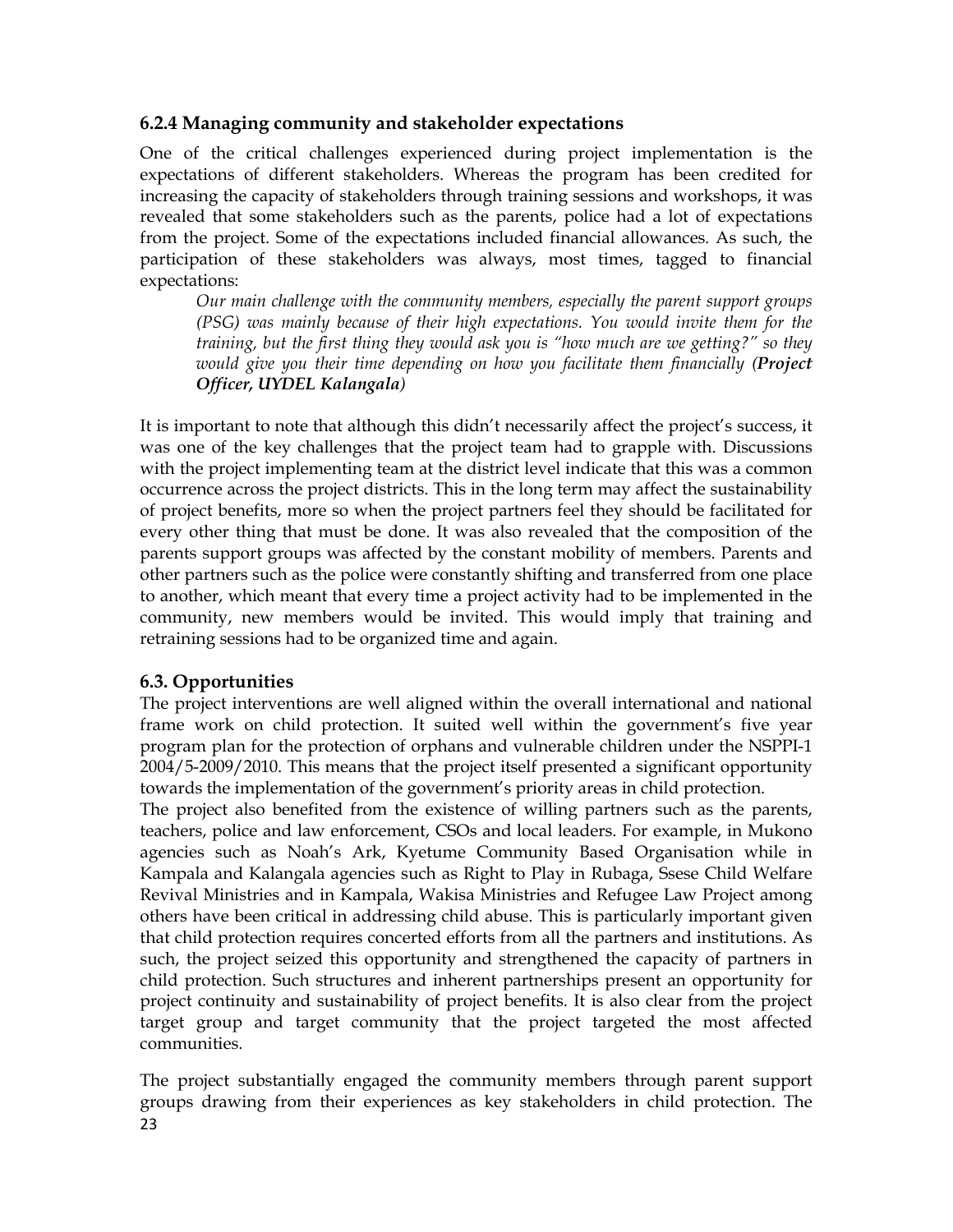involvement of the community members presents a significant opportunity for sustainability of the community members presents a eigenment eppertually for sustainability of project benefits. Some PSGs, such as Lutoboka parent support group in Kalangala, are closer to the people than other structures like LCs. The PSGs are composed of parents who are also members of the community. They understand the issues of children and if well-equipped will continue to serve the communities in the area of child protection. This is a significant opportunity that the project has created but, which must also be scaled up if the bonefits are to be sustained. These groups are more which must also be scaled up if the benefits are to be sustained. These groups are more likely to be sustained because they are voluntary in nature. Members who join these groups do so at their own free will and zeal to address child protection. To make them more relevant, there is need to continuously support these groups and scale up in other communities.

The involvement of children in project activities through school link clubs and peer education clubs presents significant opportunities for creation of an environment where children are active in the prevention of abuse. When children participate in project activities, they become more aware of the environment that increases.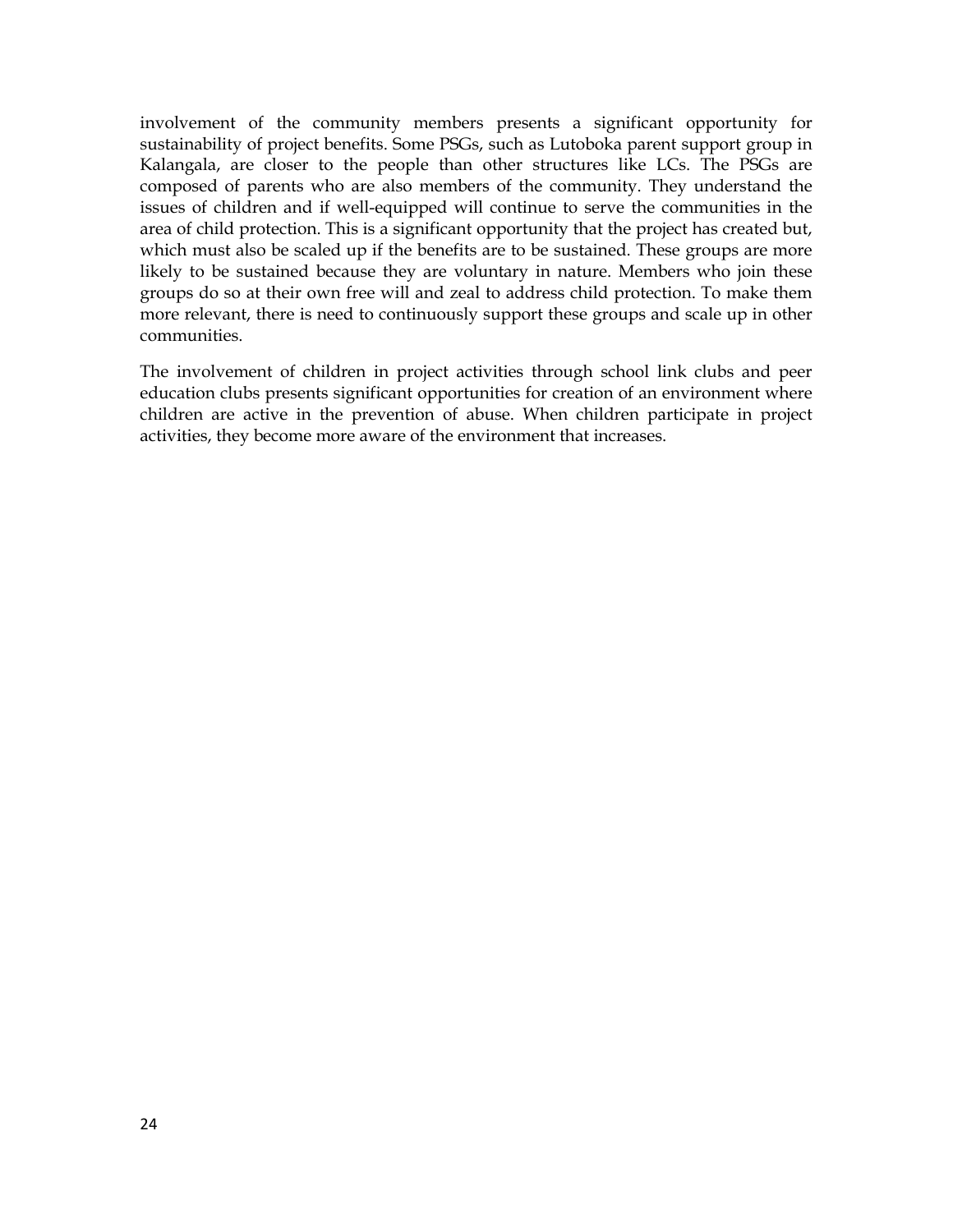#### **7.0LESSONS AND SUSTAINABILITY ISSUES**

#### **7.1Lessons Learnt**

A host of lessons can be drawn from the project design and implementation and address all the components of the project. The lessons were mainly drawn from the actors directly involved in the design and implementation of the project.

## **7.1.1. Partnerships**

The project's main strength as already noted was its reliance on forming partnerships, capacity, building and alliances with other CSOs, parents, local loaders and law building and alliances with other CSOs, parents, local leaders and law enforcement officers on a range of issues. This approach was found to be advantageous but also provided a learning experience for UYDEL. This mainly because, it was realized that engaging partners helps to tap into their capacities, skills, knowledge and expertise which the project implementing team itself may not have in abundance. It was particularly found useful during the following up of court cases that police was heavily involved, while other partners had wide experience in providing psychosocial support to the abused children. So the project was able to draw from their rich experience, while building the capacity of partners to implement the program. This was found to be cheap, sustainable and can be replicated in other future interventions. sustainable and can be replicated in other future interventions.

### **7.1.2. Working with communities.**

Working with communities was found to be the most effective means of addressing the issues of child protection at the community level. The program interventions have been largely implemented in close contact with the community members, particularly the parents, the local leaders and other religious and opinion leaders. The parents have particularly been organized into groups such as the parent support groups and the peer education clubs. These groups are a vital means of mobilizing communities around children's protection and wellbeing. It was found that these groups are making it provide and contextually appropriate to: identify, prevent and respond to significant child protection risks; mobilize communities around child protection issues; and provide a base of local support and action that can be taken to scale through links with other community groups such as well other government protection systems such as the police, the probation and social welfare office. the probation and social welfare office.

### **7.2. Sustainability**

ev This evaluation has revealed that the program approach has embedded the elements of sustainability. The key project strategies adopted provide a simple but comprehensive package for addressing child abuse and fostering child protection in the community and therefore creating a favorable environment suitable for protection of children. There is evidence that by working with and through partnerships and networks of CSOs, community mombers police peer educators and local experiments the project did not community members, police, peer educators and local governments, the project did not only build the capacity of local partners but also sowed seeds that would see the benefits being extra the explicity of focult partners out the soult seems that would see the serients. community members, parents and local leaders had developed a strong and positive working relationship with the police in all the districts visited. This was mainly in the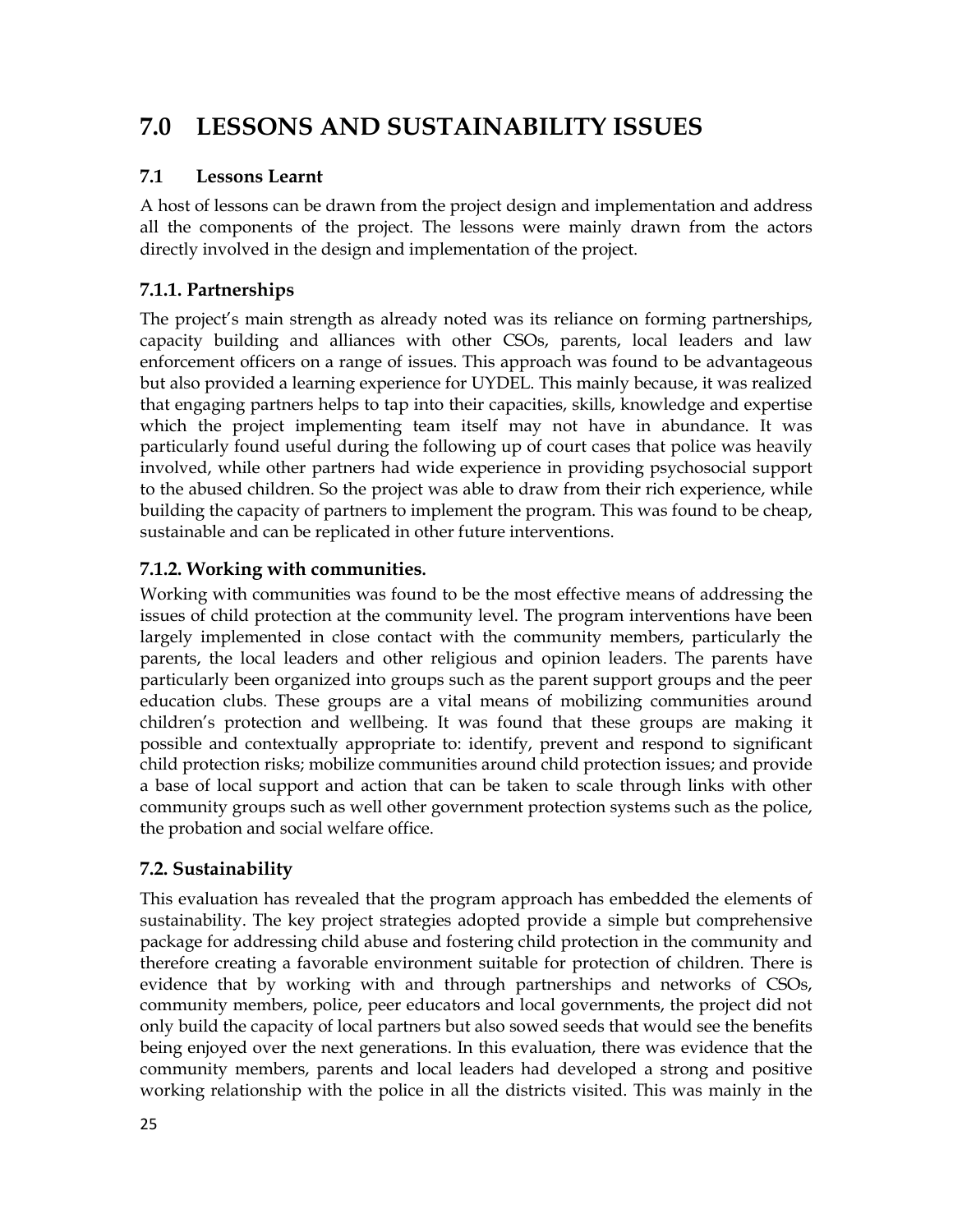area of reporting cases of abuse to police and follow-up. It is no wonder that in all the discussions conducted with the police and law enforcement officers, it was revealed that the community members are more willing to report cases of abuse than before.<br>Maintaining this close working relationship between actors and players is very critical Maintaining this close working relationship between actors and players is very critical for sustainability of project interventions.

The project approach of building the capacity of the community and mainly the beneficiaries was found to be critical for sustainability purposes. The project has supported the networks of PSGs, peer educators and local leaders in identification and reporting of child abuse cases. The project supported the law enforcement officers through capacity building trainings which increased the capacity of the beneficiaries to scale-up the interventions and sustain the benefits. In almost all the discussions conducted with the beneficiaries, it was revealed, that under normal circumstances, the project has built enough competence to be able to carry on the interventions.

The involvement of the leaders, especially the local leaders increased the involvement of the community. For example, in some communities in Kampala and Mukono, LCs were are community. The community in community and making referrals of child abuse cases to UYDEL drop-in centers, the police and other NGOs districts. UYDELís approach of training leaders to be able to identify children at risk and refer them to service points is very critical for sustainability.

The project benefits are likely to continue especially the child protection messages largely because of the use of the peer educators who were trained to carry on the messages to the rest of the community members even after the project has ceased to operate. As earlier mentioned, the project trained and sensitized both out of school and in-school children on issues of child protection more especially on the identification of abuse cases and places where to report such cases. The evidence available indicates that the peer educators have been empowered to take on the message to the rest of the community members to address issues of child abuse. The role of peer educators is attributed to the multiplier effect where fellow youths are empowered to talk to their fellow youths and other community members about the need for child protection and more specifically being able to identify cases of abuse within the community. The challenge, though, is that there was no evidence of any structures in place to follow-up the activities of the peer educators.

Therefore the above evidence indicates that the programís approach of empowering the partners and facilitating capacity building iscritical for capacity building and therefore parative and demanding explority valuating is entired for explority valuating and disverse is<br>sustainability of interventions. The advantage with this approach is that it creates a sense of program ownership, a critical ingredient in program sustainability.

#### $\overline{\phantom{a}}$ **7.3. Current approaches to child protection**

The project approach to child protection informs and is informed by some of the existing approaches to child protection. The project interventions to child protection appear to have relied on a host of approaches, well blended within the project design. Some of these approaches include: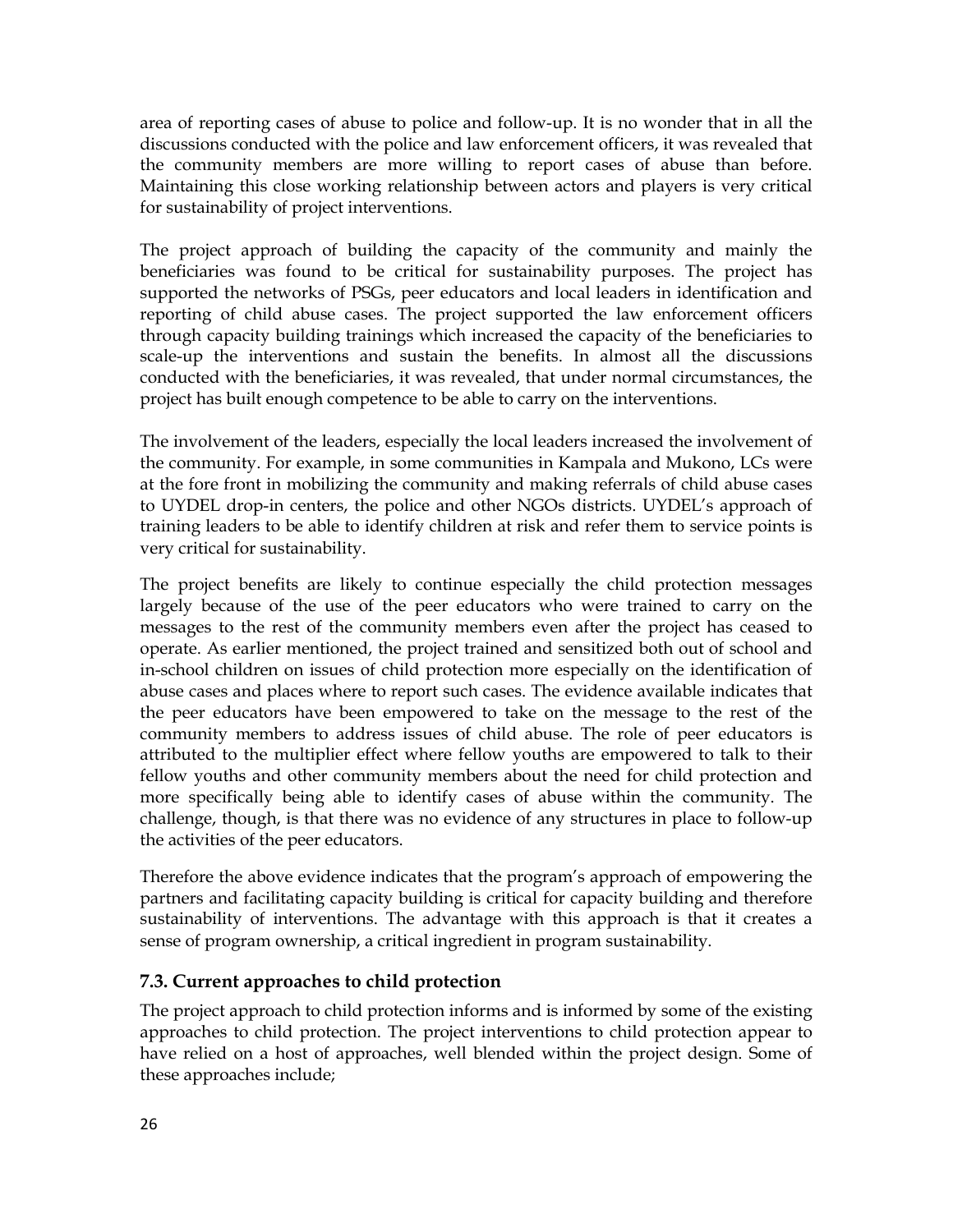- o **Use of community-based child protection groups:** Through the use of PSGs and involvement of local leaders, parents, pupils and other community structures, has been documented as one of the critical annoaches for child protection. has been documented as one of the critical approaches for child protection. Because child abuse takes place in the community, community members become critical actors in child protection. This approach in the context of the project can be made stronger by emphasizing a clear definition of roles and responsibilities of such groups, emphasize control-oriented roles versus help-oriented roles, helping groups to understand their place in the child protection exchange and helping groups to understand their place in the child protection systems, and provide the training needed to perform multiple tasks.
- o **Formation of partnerships:** Child protection interventions have tended to shift towards pursuing unitary interventions that involve interventions seeking active partnerships with the relevant actors. Evidence from a host of child protection interventions implemented elsewhere indicates that partnerships are critical in child protection. Partnerships involve the local governments, local CSOs, the community and all the stakeholders. The argument is that each of these actors has a role to play in child protection. As already explained, this was well incorporated.
- o **Empowerment of children:** Successful interventions are those that actively seek to empower the children to understand their role in preventing abuse by  $\epsilon$  is the proof the contract to different them there in provening them  $\epsilon$   $\epsilon$   $\epsilon$   $\epsilon$ situations. This is mainly achievable through active participation of the children and promotion of childrenís rights. Chidl participation increase their voice in program design/planning and implementation. This project succeeded in pursuing this approach. This can be made better by ensuring that there is a balance between respecting the rights of children to participation and burdening children with excessive responsibilities for their own protection.
- o **Area Based Interventions/Programming:** This approach is based on the premise that interventions become more successful when they are area specific. In other words, this approach presents a fundamental shift from one-size-fits-all approach to a more context specific approach. This approach takes into account the differences in cultural specific understanding of children and their roles in society. The evidence from the evaluation indicates that there was no clear indicator that this approach was well incorporated in the project design. The evaluation team found out that similar activities were implemented across all the districts. To effectively adopt this approach requires that the agency invests time in trying to understand the area specific situations and design specific interventions. It also calls for a clear understanding of all the actors in child protection aswell as their involvement.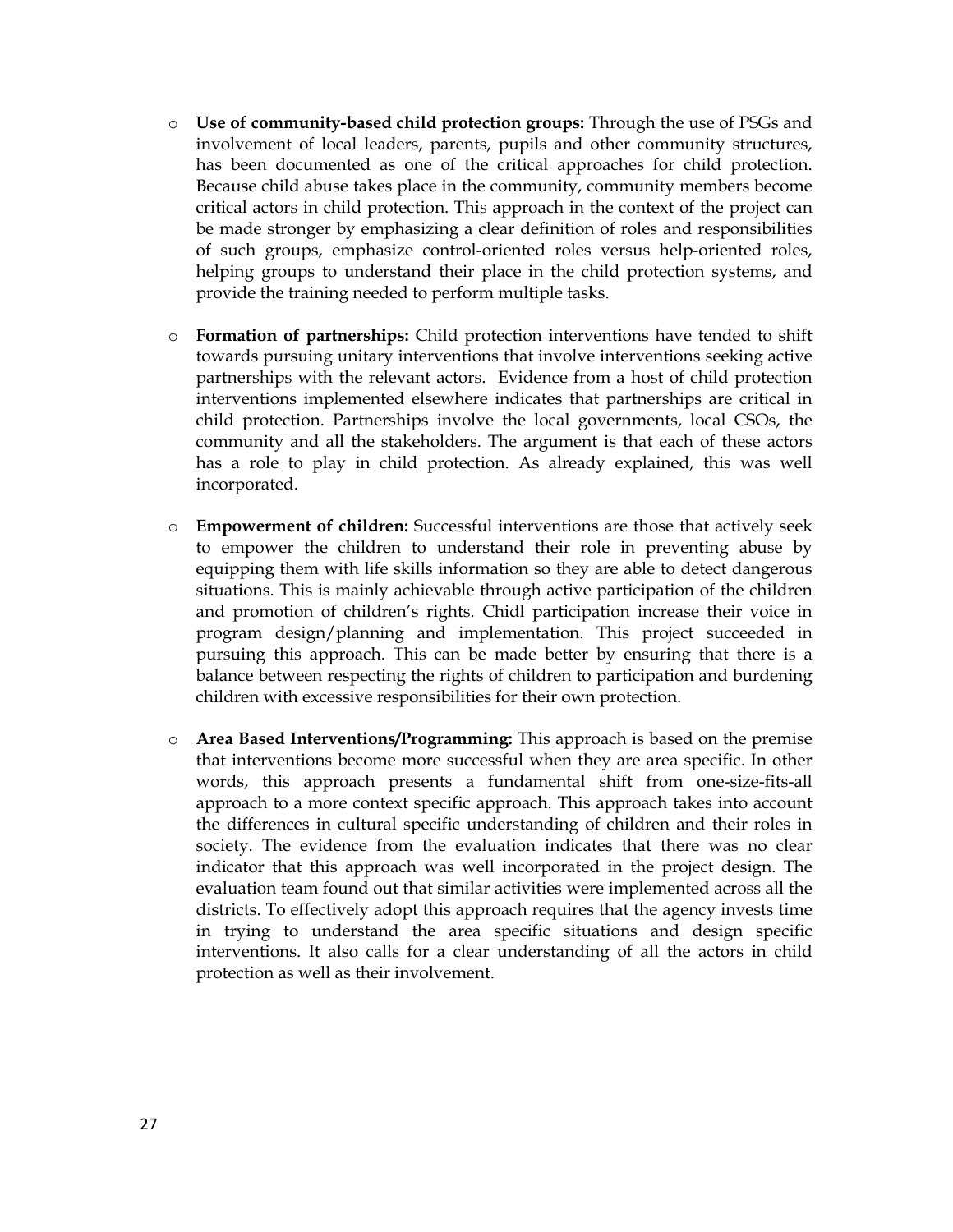#### **8.0CONCLUSION AND RECOMMENDATIONS**

### **8.1. Conclusion**

Child protection is one of the most critical issues attracting national and international attention. Therefore, any efforts towards addressing child abuse and enhancing child protection are a welcome development both nationally and internationally. The findings of this evaluation indicate that the project has made significant strides in child protection in the districts where the project was implemented. In particular, the evidence from the evaluation indicates that the project has made attempts at strengthening the capacity of police to handle child abuse cases. The community members, through the PSGs, have been trained and sensitized on child protection issues. From the evidence gathered through discussions and interviews with the stakeholders, the community members are now more aware and have developed a positive attitude towards child protection. Also through the peer education groups and the project activities in schools, the project has also raised awareness about child protection among these lev project has also raised awareness about child protection among these key stakeholders. All these players and actors appear to have been connected together into appreciating the fundamental roles that each has to play in addressing child abuse and enhancing child protection. In general, the issue of child protection ison the global agenda. The approach adopted by the project in the design and implementation phases is undoubtedly the best any project of this magnitude would have adopted. In particular, the involvement of stakeholders such as the police, the parents, children and the general community iscritical in making the child protection interventions work on a small and large scale. The study findings however also reveal that child protection is not a one day activity. It takes time and requires significant commitment from all the stakeholders. More particularly, the results of this evaluation indicate that there are some significant challenges that made the interventions appear less effective. More pronounced was the issue of capacity, the short duration of the project, unlimited community expectations and ahost of other significant challenges, which also provide opportunities for learning and redesigning for the project. Based on the study findings, and more particularly the challenges faced, the following recommendations are suggested to make the project and any future interventions more successful.

#### **8.2Recommendations**

#### **8.2.1Overall recommendation**

28110 as constant that regime to the claminating of these likes that is the constraint.<br>the project closes. Bearing in mind that two years is such a short period to register As the study findings show, the project has registered successes in the area of child protection and more especially in increased reporting of cases of abuse, as well as provision of psychosocial support. There is no doubt the community, where the project was implemented, is now more aware about their responsibility in child protection and, the police is also more responsible in bandling child abuse cases. However, there are police is also more responsible in handling child abuse cases. However, there are serious concerns with regard to the sustainability of these interventions in the event that tremendous achievements as the project did, it is recommended that the project be replicated and the duration be extended with the sole purpose of scaling up the interventions and building more capacity for sustainability. Another phase of support is thus ventions and sumality increasing the submanismity. This include phase of support is<br>thus strongly recommended to consolidate and scale up the gains achieved in the year 2008-2010 and extend these to other communities and districts where child sexual abuse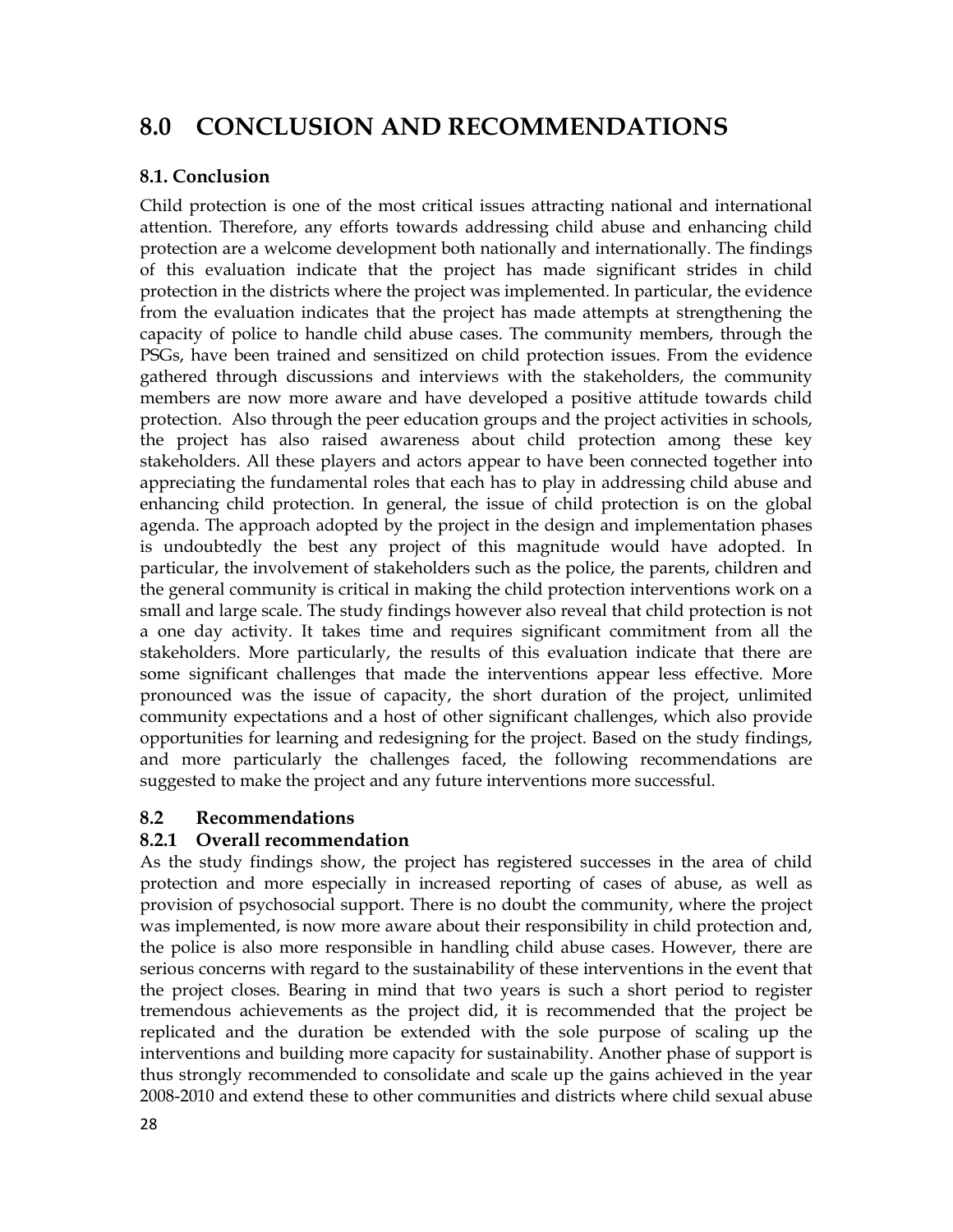is prevalent

### **8.2.2 Specific recommendations**

**Capacity of UYDEL:** To build orstrengthen capacity of other partners in child protection such as the police, parents, local leaders and the schools, requires UYDEL to have sufficient internal capacity both in quantity and expertise. The findings have revealed that in some areas/districts such as Kalangala, the capacity of staff to implement the project was limited especially in the area of following up legal cases. Also in Kalangala, the staff were not well facilitated with computers, printing and internet services to do their work well. Although this did not necessarily deter the implementation of the project, it raises serious concerns for the project and its sustainability.

Apart from being too few on ground, it is rather unlikely that a single person would have all the required expertise vis-à-vis the project components especially where child abuse cases had to be followed up in court. Whereas this weakness was compensated for by having other partners on board, such asinviting probation, social welfare and police officers to facilitate on some sessions, it was still found to be a critical challenge for the project in Kalangala. It is therefore recommended that future implementation of a program of this nature should be undertaken in line with a clear assessment of the internal capacity of the project staff. This is mainly in skills and competency which can be effectively undertaken with regular trainings and refresher courses. Though, again there was evidence of such mentoring through short trainings, this was not sufficient enough for building competent staff. It is also recommended that, in future, projects of this nature should ably cater for the provision of physical facilities such as computers, internet and transport especially where cases have to be recorded and followed up. internet and transport especially where cases have to be recorded and followed up.

**Programme duration:** Although the project was effectively implemented within the allocated time of two years, sustaining the benefits of the project required sufficient time to effectively achieve and build a sustainable base. Projects of this nature require extensive period for the partners to develop and strengthen their capacities and competencies. It is recommended that in future a project of this nature be allocated more time like five years.

.<br>... **Strengthen PSGs with some grants and encourage male involvement: T**he parent support groups were found to be a critical element in child protection efforts at the community level. However, they were found to be mainly composed of females and sometimes appeared to be working in isolation of other existing structures. Based on this, and also the understanding that the PSGs are critical on child protection, it is important that the involvement of male parents also be strongly considered in future project interventions. For sustained attitudinal change at community level, it is important to enlist the participation of men who are usually the decision makers in homes and yet are the majority abusers of children, in regard to child sexual abuse. It is also recommended that in order to strengthen the PSGs, there is need to support them with some grants to facilitate their activities in the community. The existing PSGs should also be followed up and continuously supported with trainings in child protection to sustain the momentum gained during the project period. More importantly, it is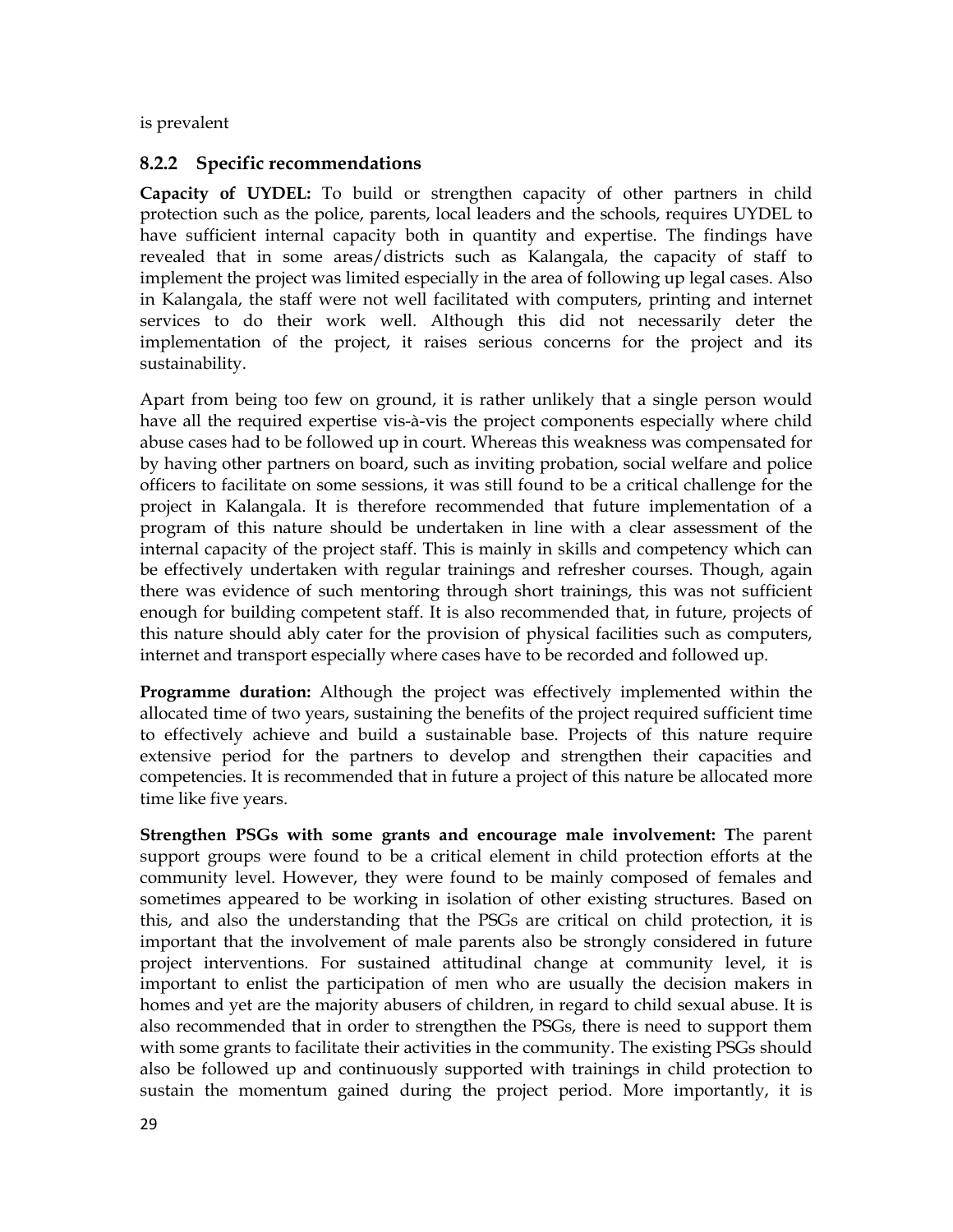important that the PSGs are linked with the existing structures such as the DOVCC,<br>SOVCC and local council courts so that they become recognized in child protection SOVCC and local council courts so that they become recognized in child protection interventions.

**Strengthen referral links and networks:** Referral is <sup>a</sup> key component of child protection. ThisThis evaluation has established that the project succeeded in establishing referral networks. It is important therefore to consider continuous engagement of the stakeholders to be able to sustain the referral networks established. To make the referral system more acceptable, it is important that other stakeholders are actively involved, through roundtable discussions, to have their in put into the referral arrangements more through roundtable discussions, to have their in-put into the referral arrangements more especially on developing a standard referral form. Stakeholders such as the police, the local leaders, the probation and social welfare office as well as other agencies should be involved. In particular, it is important to link and engage the established groups such as PSGs, peer education clubs, child link clubs with other structures such as DOVCC,<br>SOVCC and other committees at the community lovel that engage in child protection SOVCC and other committees at the community level that engage in child protection.

**Strengthen activities that create spaces for children to freely participate in child protection interventions:** Evidence available indicate that children were highly creative in their approach to communicating essential messages, as they engaged other children through debates, music, dance and drama competitions. Schools should be encouraged to have suggestion boxes where children can report abuse cases and also express their ideas regarding child abuse. Even when the project has closed, it is important to maintain contacts with the school child protection clubs as well as peer education clubs in the community. This could involve continuous support for activities that are more are accommodately. This count inverse commute is explored to the matter and the more and any appealing and attractive to children such as debating, music, dance and drama and any other activities that attract the attention of children such as organizing drama competitions between and among schools. It is through such activities that children learn and educate others about child abuse and child protection. In the communities where peer educators have been selected, trained and sensitized about child abuse/child protection, such groups should be followed and organized into a child protection force at community level. These groups could also be linked to other agencies that support child protection in communities such asNGOs and OVC structures.

Factors that predispose the children to sexual abuse and other forms of abuse. Therefore, equipping these local council courts with the pecessary information about child abuse. **Continue strengthening and training the local council leaders in child protection:** Findings of this evaluation have revealed that local leaders are very instrumental in championing child protection issues in the community. These institutions need to be strengthened. In particular, the local council courts can be equipped with information through continuous sensitization to address cases of child sexual abuse so that they are able to deal with conditions that predispose children to sexual abuse. For example, a well-functioning local council can help to identify children who are vulnerable to child labor, children employed in bars as well as help to stop child trafficking. It is these equipping these local council courts with the necessary information about child abuse would help to prevent child abuse before it occurs.

**Support the existing child protection structures in the community:** There is need to support and facilitate the created structures and groups with the needed materials to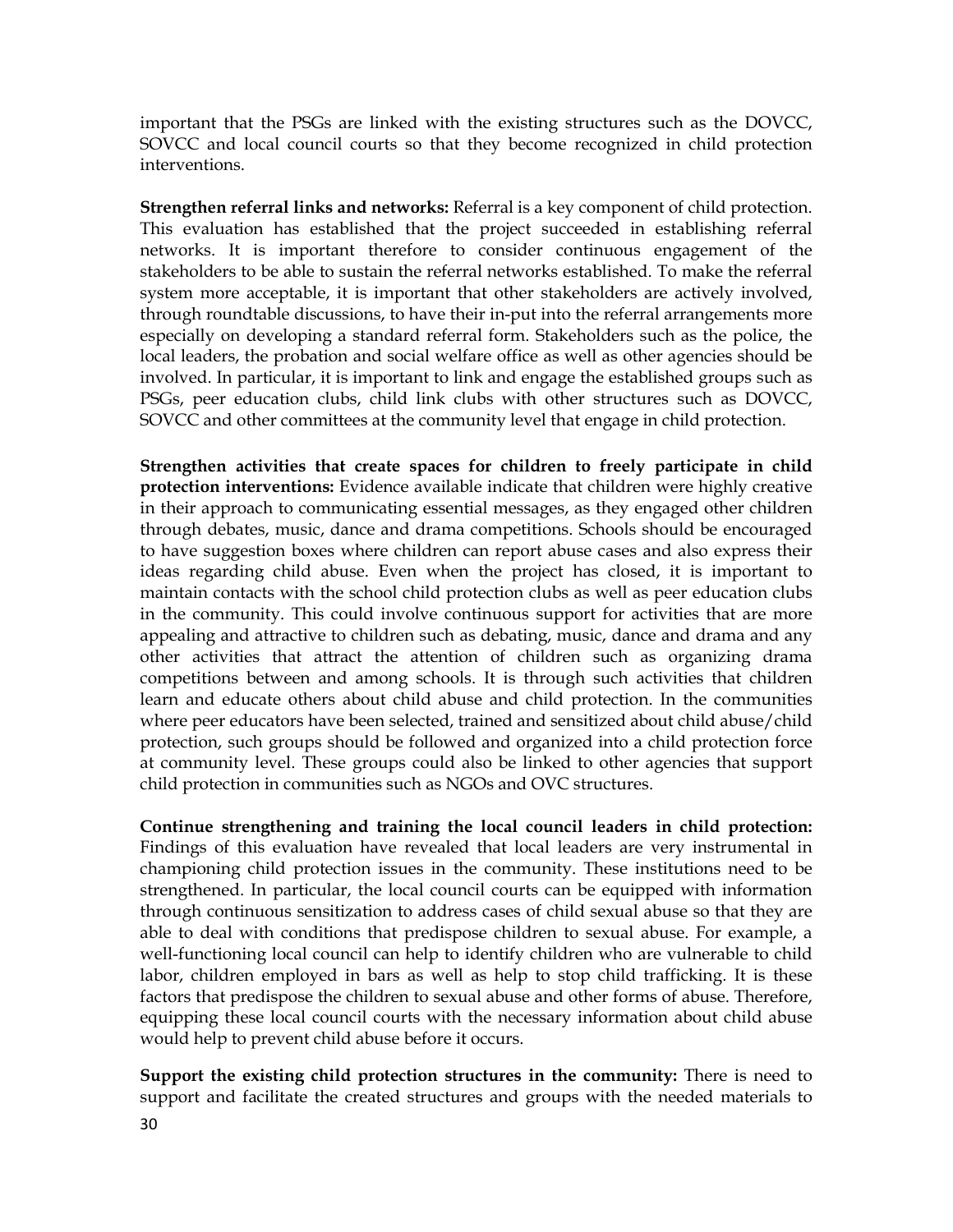execute their functions. Needed materials included items such as bicycles, which enable volunteers to go long distances to reach affected areas. Materials also include stipends to support volunteers whose work in child protection isnot necessarily rewarded. This would be motivating factors for the actors in child protection.

**Train more child protection actors:** For sustainability of project interventions, it is critical that other actors in child protection are continuously trained and sensitized in child protection issues. These actors could include the police and law enforcement officers, staff in child-focused Non-government Organizations, Community Based Organizations (CBOs), school teachers, children, parents and staff working with the local government at district and sub-county level. It is also important that other service providers such ashealth professionals, social workers are also identified and trained in areas of child protection such as psychosocial support, care and support but more importantly in prevention of child abuse.

**Clarify and reconcile the roles of the different structures:** The evaluation team established that there are many structures and agencies that are pursuing the cause of concentration that there are many environmental and agencies that are planeting the chase of the police and law enforcement officers, the local council courts, various child protection committees at district and sub-county levels- DOVCC, SOVCC- and other CSOs involved in child protection. Other structures, especially where the project had activities include the PSGs, the peer education groups/clubs among others. It is therefore important that the roles and responsibilities of each of these structures are well clarified the cruin that the reference of class and clashes over their mandates and power.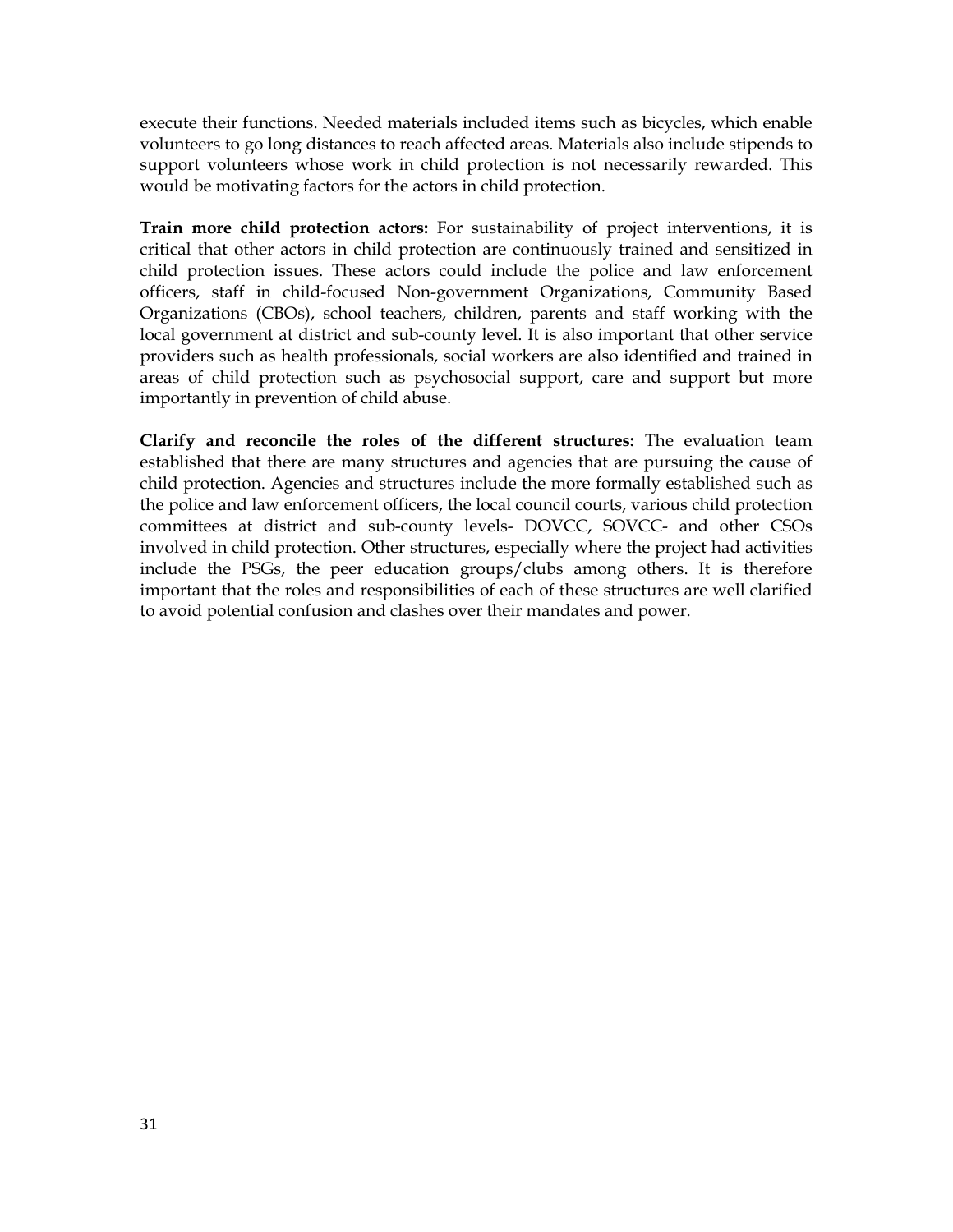#### **AppendicesAppendix**

#### **i: References**

- 1. Project Progress Report, 2009.<br>2. Child Protection Project Midterm
- 2. Child Protection Project, Midterm Evaluation report, 2009.
- Africa Child Policy Forum (2006) Violence against Girls in Africa, A Retrospective Survey in Ethiopia, Kenya and Uganda. Addis Ababa: African Child Policy Forum
- 4. ANPPCAN (2006) Analysis of child abuse in Uganda. A reportbased on secondary information. Kampala: The African Network for Prevention and Protection against Child Abuse and Neglect (ANPPCAN) Uganda Chapter, pp. 8
- 5. Dipak, Naker (2006) Violence against Children: The Voices of Ugandan Children and Adults. Kampala: Raising Voices and Save the Children in Uganda.<br>6. IIN Ceneral Assembly, Item 62.(a) 2006. Premetien and protection of the
- UN, General Assembly, Item 62 (a) 2006, Promotion and protection of the rights of children. children. 7. *Multi-Country Study on Womenís Health and Domestic Violence* (Geneva, World
- Health Organization, 2005 cited in UN, 2006).<br>8. Save the Children in Haanda, 2007, United Nat
- Save the Children in Uganda, 2007, United Nations study on violence against children in Uganda–Consolidated report. Kampala: Save the Children in Uganda, UNICEF and Republic of Uganda

| Name                | <b>Work Place</b>                                                        |
|---------------------|--------------------------------------------------------------------------|
| Mukono district     |                                                                          |
| Nabirye Ruth        | <b>Child Protection Dept</b>                                             |
|                     | Uganda Police Mukono                                                     |
| Sebyara Joseph      | Project Social Worker, UYDEL Mukono                                      |
| Ntege James         | Probation and Social Welfare Officer-Mukono district                     |
| FGD                 | Peer Education Group-Mukono drop in center                               |
| FGD                 | <b>PSG</b>                                                               |
| Ms. Nakayima Marion | School Club Patron- St. Lawrence High School                             |
| FGD                 | School Green Acres College Mukono                                        |
| Kampala District    |                                                                          |
| FGD                 | Peer Education group-Nakulabye Drop-in center                            |
| FGD                 | Kwagala Parents Savings Group-Nakulabye PSG.                             |
| FGD                 | PSG-Kawala Kampala                                                       |
| Kaswa Thompson      | Probation and Social Welfare Officer and CDO-Lubaga<br>division, Kampala |
| Annet Kibuuka       | Woman Councilor, Nakulabye I                                             |

### **Appendix ii: List of persons consulted/interviewed**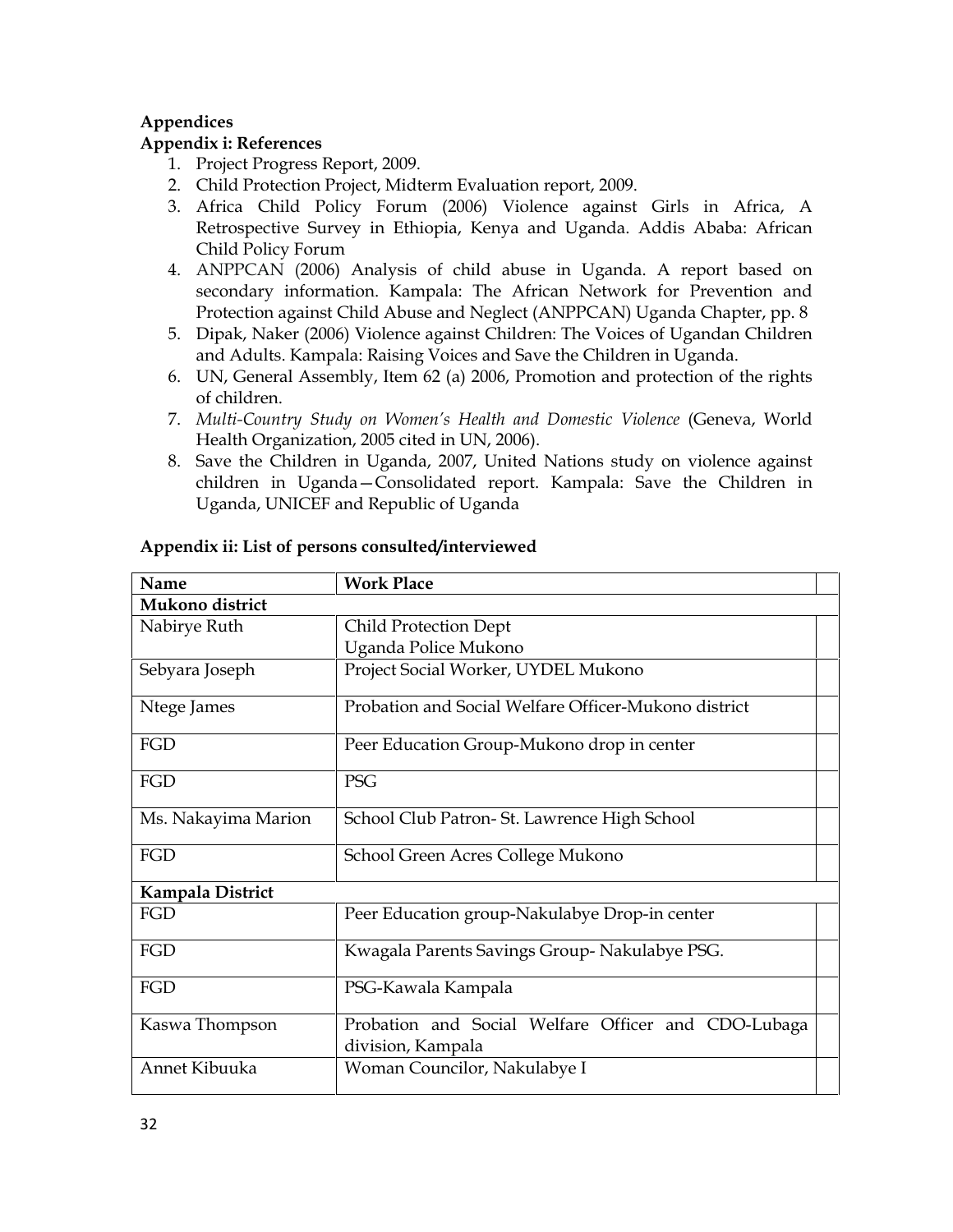| FGD                                 | Peer Education Groups- Mary Learning Center                                             |  |
|-------------------------------------|-----------------------------------------------------------------------------------------|--|
| Mr. Tamale Edward                   | <b>Teacher-Mary Learning Center</b>                                                     |  |
| Mr. Kabaale Umar                    | Teacher and club patron- Mary Learning Center                                           |  |
| Mr. Katende Andrew                  | Teacher-Strive High School                                                              |  |
| Mr. Katumba Edwin                   | Patron, School club-Strive High School                                                  |  |
| Mr. Katumba Geoffrey                | Teacher, Strive High School                                                             |  |
| FGD                                 | Mirembe Kawala Parent Support Group                                                     |  |
| Mrs/W/sgt, Namukasa<br>Mary         | O/C Family and Child Protection Unit (CFPU)- Kawempe<br><b>Police Station</b>           |  |
| Mr. Tumwesige Enock<br>Apuul        | O/C- Community Affairs, Old Kampala Police Station.                                     |  |
|                                     |                                                                                         |  |
|                                     |                                                                                         |  |
| Kalangala District                  |                                                                                         |  |
| Mr. Abraham Bbaale                  | Community Liaison Officer                                                               |  |
| Sekabiri<br>Mr.<br>John<br>Baptist  | Teacher-Kinyamira Primary School                                                        |  |
| Mr. Lugolobi Willy                  | Probation and Social Welfare Officer                                                    |  |
| Winnie<br>Nantabo<br>Ms.<br>Kisakye | Project Social Worker.                                                                  |  |
| Mr.<br>Lumunye<br>Muhamad           | LCI- Chairperson, Lutoboka Landing Site and member Child<br><b>Protection Committee</b> |  |
| Ms. Namutebi Vicky                  | Vice-Chairperson, Kasenyi Landing Site                                                  |  |
| Agaba Alex                          | UYDEL, social worker                                                                    |  |
| Rogers Semwanga                     | Parish Chief, Bwaise II                                                                 |  |
| Robert Semwanga                     | Youth Chairperson Kikubo Zone                                                           |  |
| Regina Kacwamu                      | Project Coordinator                                                                     |  |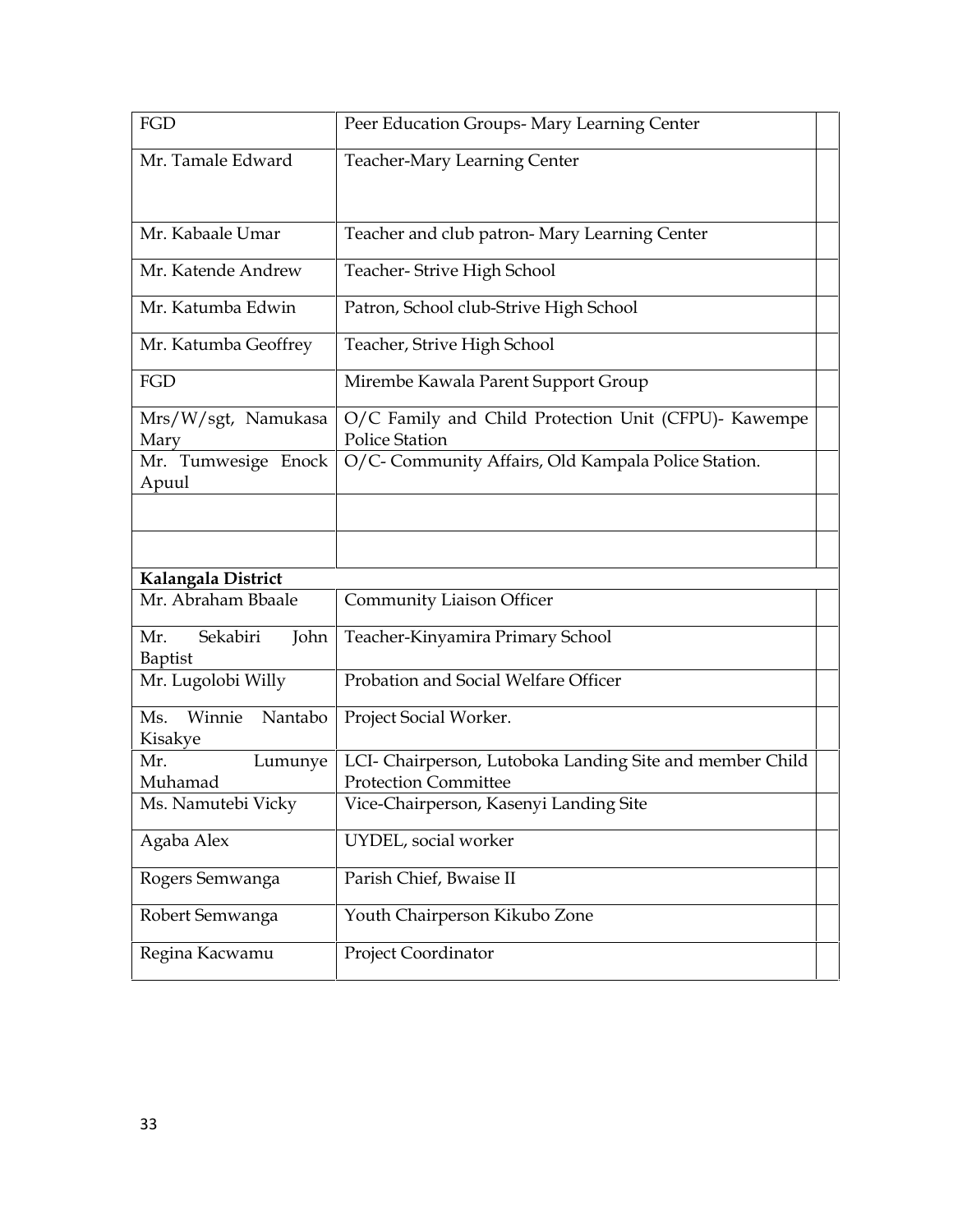### **Appendix iii: Terms of Reference (TOR)**

### **TERMS OF REFERENCE FOR CONSULTANCY TO CONDUCT EVALUATION OF THE CHILD PROTECTION PROJECT IN KAMPALA, MUKONO AND KALANGALA DISTRICTS**

### **1. Organizational background**

UYDEL is a Non-governmental organization that was founded in 1993. Our vision is to see hard-to-reach vulnerable young people access friendly services that reduce the numbers and levels of marginalization and exploitation. Our mission is to empower disadvantaged and vulnerable young people with social cognitive life skills that will enable them lead a happy and meaningful life and become useful citizens of Uganda.

UYDEL provides services for young people (children and youth) at drop-in-centers and outreach posts located in Kampala District (Kawempe and Rubaga Divisions), Kalangala District (With the Uganda Police Force), Mukono District (Mukono Town Council), and Wakiso District (Nangabo and Busukuma). UYDEL works with youth/children aged 10- 24 years who are vulnerable to exploitation and consequently to HIV/AIDS specifically; Adolescent commercial sex workers and sexually abused children, Children affected by child labor, Street children, Youth and children affected by HIV/AIDS families as well as those from poor families.

### **2. The child protection project**

This is a collaboration project between Uganda Youth development Link (UYDEL) and the Child and Family Protection Unit (CFPU) of the Uganda Police Force, supported by the OAK Foundation.

The project goal is to contribute to the creation of an environment that recognizes, promotes and protects childrenís rights through promotion of resilience and child friendly services in the districts of Kampala, Mukono and Kalangala. The core project areas are awareness raising on child protection issues, capacity building for police to provide friendly services at police stations, social and economic empowerment for parents to protect children within their communities and direct psyho-social support services for abused children. The primary target beneficiaries are children below 18 years who have been abused or are atrisk of abuse and exploitation while the secondary beneficiaries are Police and law enforcement officers, parents, teachers, community workers, local leaders and other community members in general.

### **3. The evaluation**

This is a project end evaluation, for a project that has lasted two years 2008-2010. The exercise is intended to assess and document the impact of the child protection project on children and their communities in the project areas Kampala, Mukono and Kalangala